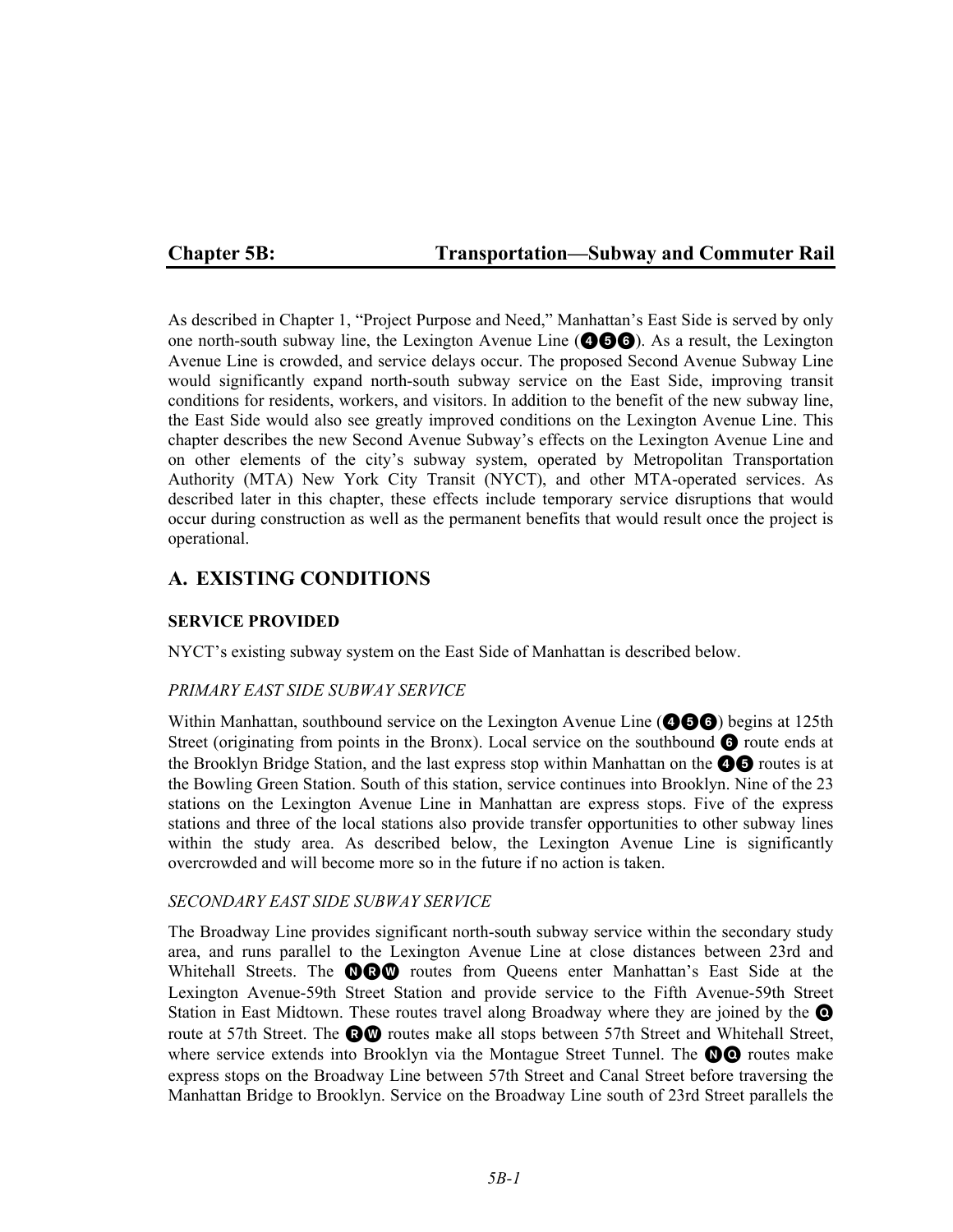#### **Second Avenue Subway FEIS**

Lexington Avenue Line as it continues through the Gramercy Park/Union Square, East Village/Chinatown and Lower Manhattan neighborhoods. Transfers to the **456** routes are available at the Lexington Avenue-59th Street and Union Square Stations. A transfer to the  $\bullet$ route is also available at Canal Street.

### *UNDERSERVED AREAS*

Most of the East Side of Manhattan has only one north-south subway line, the Lexington Avenue Line. Several other lines cross the study area, but these provide primarily east-west service. Throughout much of the study area, most of the population lives east of Third Avenue, so that many residents in the eastern edge of Manhattan walk 10 to 15 minutes or ride a crosstown bus to the nearest subway station. Although portions of the eastern edge of the study area are served in the east-west direction by other subway lines, transfers to the Lexington Avenue Line (the primary north-south service in the study area) are either not available or are inconvenient.

### **SUBWAY RIDERSHIP CHARACTERISTICS**

Subway ridership has been on the rise for the past decade after a decline from 1988 to 1991. Since 1991, ridership has increased steadily and reflects a cumulative 41 percent increase from 1991 to 2001.

### *LEXINGTON AVENUE LINE*

The Lexington Avenue Line, as the only north-south line serving Manhattan's East Side, serves large volumes of passengers in both directions each day. Because of the heavy influx of commuters from outside of Manhattan in the morning, exit volumes are considerably higher than entry volumes for locations south of 60th Street in the Manhattan business districts. As expected, the entry/exit activities during the PM peak period exhibit the opposite patterns.

### *BROADWAY LINE*

Approximately 250,000 riders used Broadway Line  $\mathbf{QQ}$  routes to travel between Manhattan and Queens each day in 2001, about 30 percent of the passengers traveling between those two boroughs daily. More than 320,000 riders used the Broadway Line **ODOW** routes to travel between Brooklyn and Manhattan on a typical weekday in 2001, accommodating about 25 percent of the riders making trips between those two boroughs.

#### **SUBWAY EQUIPMENT CHARACTERISTICS**

The NYCT subway system was constructed in multiple stages over the past century. Consequently, the equipment and infrastructure used for the different subway lines vary in age, size, and capacity. As described earlier (see Chapter 1), the NYCT subway system is composed of two groups of lines, the A Division and B Division. The Lexington Avenue Line operates with A Division cars and the Broadway Line operates with B Division cars. The two divisions use similar technology for signals and traction power but are incompatible, because of different clearance standards for tunnels and stations. A Division tunnels were built to smaller specifications than those of the B Division. A new rapid transit line could be integrated into the A Division or the B Division system, but not both.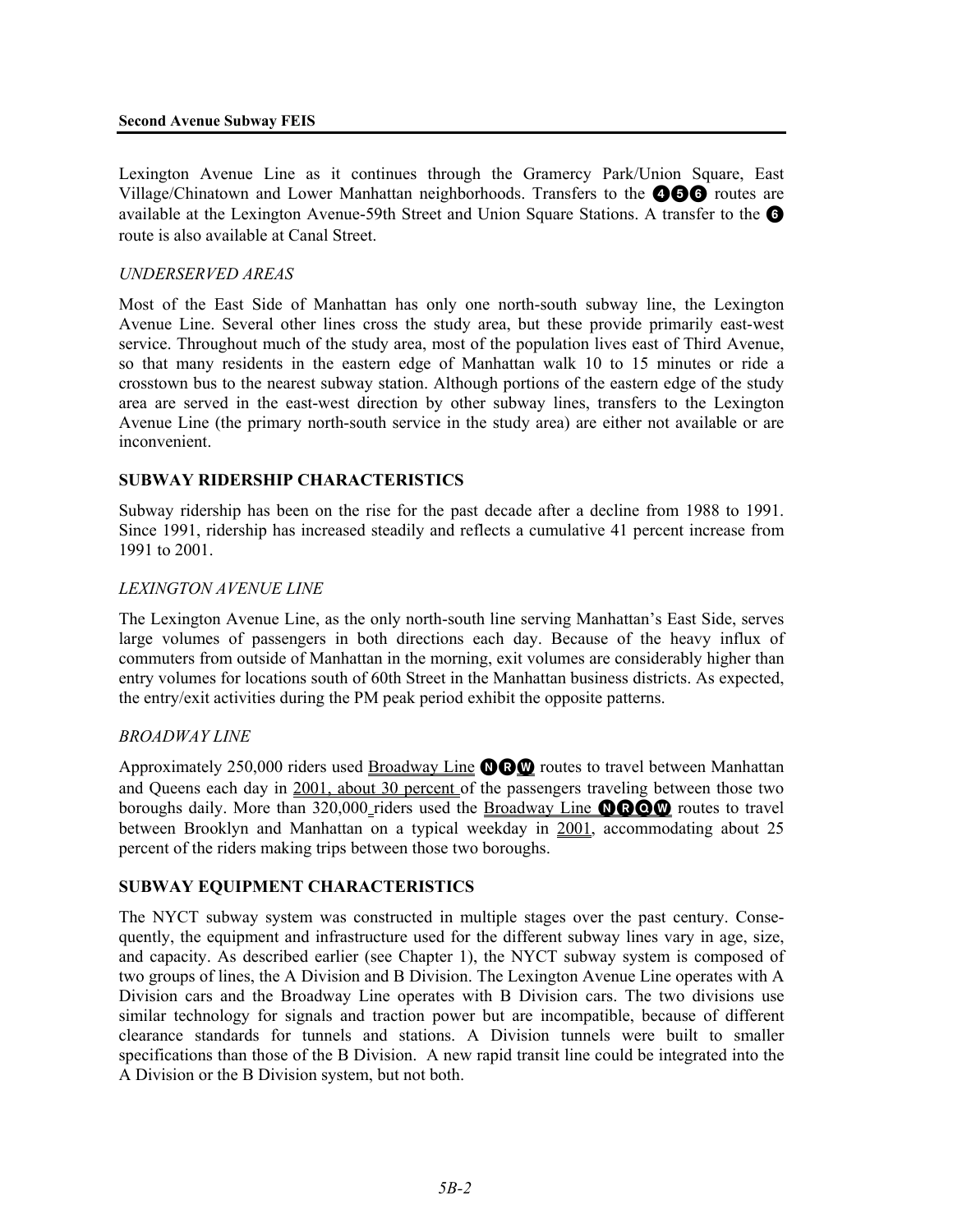A Division and B Division trains also have different loading capacities. The MTA Board adopted NYCT subway car loading guidelines that provide for a minimum standing space of 3 square feet per standing passenger. The number of passengers this translates to, in combination with the seated capacity, is known as the "guideline capacity." The seated and rush hour guideline capacities for the A and B Divisions of the NYCT subway fleet are summarized in Table 5B-1.

|                                                                                                                                                    | <b>Car Length</b> | <b>Seated Capacity</b><br>(Passengers) |                  | <b>Guideline Capacity</b><br>(Passengers) |                  |  |  |  |
|----------------------------------------------------------------------------------------------------------------------------------------------------|-------------------|----------------------------------------|------------------|-------------------------------------------|------------------|--|--|--|
| <b>Division</b>                                                                                                                                    | (feet)            | Per Car                                | <b>Per Train</b> | <b>Per Car</b>                            | <b>Per Train</b> |  |  |  |
| А                                                                                                                                                  | 51                | 38-44                                  | 376-440          | 110                                       | 1,110            |  |  |  |
| в                                                                                                                                                  | 60                | 50                                     | 500              | 145                                       | 1,450            |  |  |  |
|                                                                                                                                                    | 75                | 70-74                                  | 560-592          | 175                                       | 1,400            |  |  |  |
| <b>Source:</b> NYCT Division of Operations Planning/Facilities & Equipment<br>Planning, Subway Vehicle Passenger Capacities, December 18,<br>1992. |                   |                                        |                  |                                           |                  |  |  |  |

|                                         |  | Table 5B-1 |
|-----------------------------------------|--|------------|
| <b>NYCT Subway Car Loading Policies</b> |  |            |

### **SUBWAY SERVICE CHARACTERISTICS**

Subway service is characterized by its "throughput" (the number of trains that travel through a line segment during the peak hour) and capacity to carry passenger demand. The operational effectiveness of a service and its ability to meet its schedules are often dictated by demand peaks, regularity of train headway, running times between stations, station dwell times, and station crowding. These characteristics on the Lexington Avenue and Broadway Lines are described below. The discussion is primarily focused on service characteristics during peak periods, with particular attention to the most heavily traveled hours.

### *SERVICE FREQUENCY AND DWELL TIMES*

Scheduled service intervals, or the time between trains—also known as headways—are determined by three components: the demand for subway service; the minimum time between trains as defined by safety, signal, alignment and terminal constraints; and station "dwell" times (the time a train is stopped in a station). Scheduled service throughout the city's subway system differs by time of day to accommodate fluctuations in ridership demand. Accounting only for the safety, signal, and alignment constraints, trains on the Lexington Avenue and Broadway Lines can theoretically be scheduled every 2 minutes per track for an hourly throughput of 30 trains per track. However, schedules are also limited by dwell times, as described below.

Station dwell times are dependent on ridership levels, train crowding, exiting/entering passenger volumes, physical layout/constraints on the platform, and transfer opportunities. Actual dwell times can vary significantly from those scheduled because of incidents such as train queuing, door holding, and especially heavy passenger boarding and exiting volumes. As dwell times increase, the number of trains that can operate decreases. Longer dwell times increase headways between trains, so that fewer trains can be processed. With fewer trains serving the segment, the trains and stations on that segment become more crowded, and the time needed for boarding and exiting increases, further increasing headways between trains. This creates a cyclical downward pattern that reduces train throughput during peak travel periods when it is most needed.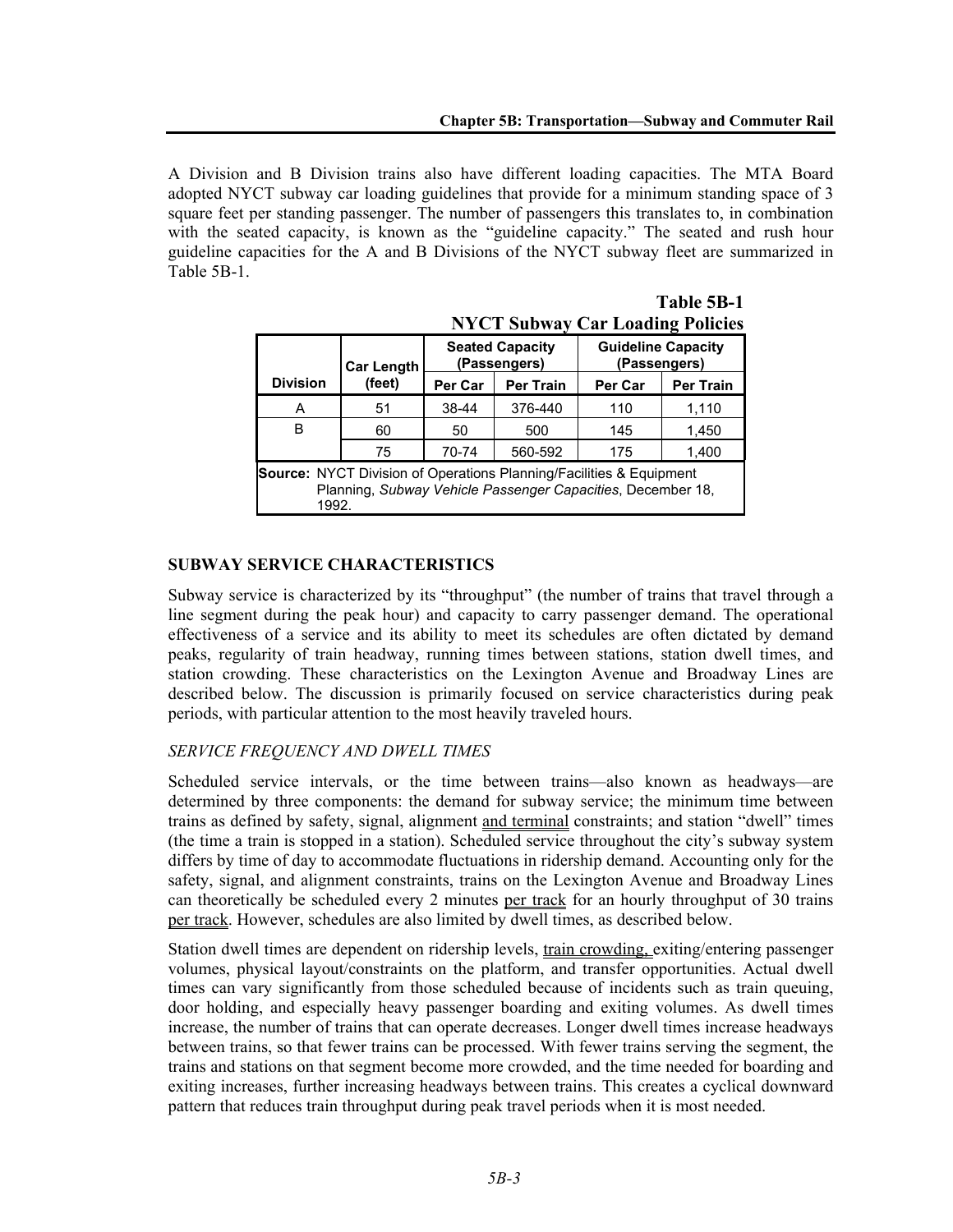#### **Second Avenue Subway FEIS**

### *Lexington Avenue Line*

Along the heavily used Lexington Avenue Line, the theoretical throughput of 30 trains an hour per track cannot be maintained during peak periods because of the excessive dwell times at stations. These excessive dwell times are often the result of high exiting and boarding volumes, transfers across the platform, physical constraints at the station, and train bunching. At the Grand Central-42nd Street Station, dwell times were observed to cluster in the 50- to 60-second range, well above the 30- to 45-second range needed to maintain 30 trains per hour. The headways were observed to average about 2.4 minutes for the express trains. These gaps translate to about 25 express trains serving Grand Central during the AM peak hour, when 29 express trains are scheduled.

### *Broadway Line*

Since the passenger demand on the Broadway Line is lower than on the Lexington Avenue Line, scheduled headway intervals are longer. However, actual throughput is close to scheduled throughput, because trains are not overcrowded and dwell times are not excessive.

### *TRAIN CROWDING*

Survey data from stations with high "leave loads" were used to assess the operating conditions and comfort level on the Lexington Avenue and Broadway Lines. Leave load refers to a visual observation of the number of people in a subway car as the train exits a station.

The volume-to-capacity  $(v/c)$  ratio indicates the extent of passenger crowding on a train. A  $v/c$ ratio greater than 1.00 indicates that the standing passengers have less than 3 square feet per person, representing a level of crowding during the peak hours that exceeds NYCT subway car passenger loading guidelines. Table 5B-2 presents the survey data and v/c ratios for the Lexington Avenue  $\bigcirc$  express and  $\bigcirc$  local services in the southbound direction during the AM peak hour. No significant crowding problems were observed on the Broadway Line  $\mathbf{QQQQ}$ services during normal operating conditions.

|                                                                               |                     | Southbound Express <b>OG</b> |                             | Southbound Local <b>O</b>  |                              |                             |  |  |  |  |
|-------------------------------------------------------------------------------|---------------------|------------------------------|-----------------------------|----------------------------|------------------------------|-----------------------------|--|--|--|--|
| <b>Station</b>                                                                | Number of<br>Trains | Average<br><b>Leave Load</b> | Average<br><b>V/C Ratio</b> | <b>Number</b><br>of Trains | Average<br><b>Leave Load</b> | Average<br><b>V/C Ratio</b> |  |  |  |  |
| 125 St                                                                        | 28                  | 983                          | 0.89                        | 21                         | 535                          | 0.49                        |  |  |  |  |
| 86 St                                                                         | 26                  | 1.168                        | 1.06                        | 21                         | 949                          | 0.86                        |  |  |  |  |
| 68 St                                                                         |                     |                              |                             | 21                         | 1,080                        | 0.98                        |  |  |  |  |
| 59 St                                                                         | 26                  | 1,162                        | 1.06                        | 21                         | 914                          | 0.83                        |  |  |  |  |
| 51 St                                                                         |                     |                              |                             | 21                         | 789                          | 0.72                        |  |  |  |  |
| <b>Grand Central-42 St</b>                                                    | 25                  | 1,296                        | 1.18                        | 21                         | 832                          | 0.76                        |  |  |  |  |
| 14 St-Union Sa                                                                | 25                  | 1,112                        | 1.01                        | 21                         | 449                          | 0.41                        |  |  |  |  |
| <b>Brooklyn Bridge</b>                                                        | 25                  | 1.018                        | 0.93                        |                            |                              |                             |  |  |  |  |
| <b>Source: NYCT Surveys and Vollmer Associates Surveys, 1999, 2001, 2002.</b> |                     |                              |                             |                            |                              |                             |  |  |  |  |

# **Table 5B-2 AM Peak Hour Crowding Conditions on the Southbound Lexington Avenue Express** 45 **and Local** 6 **Trains**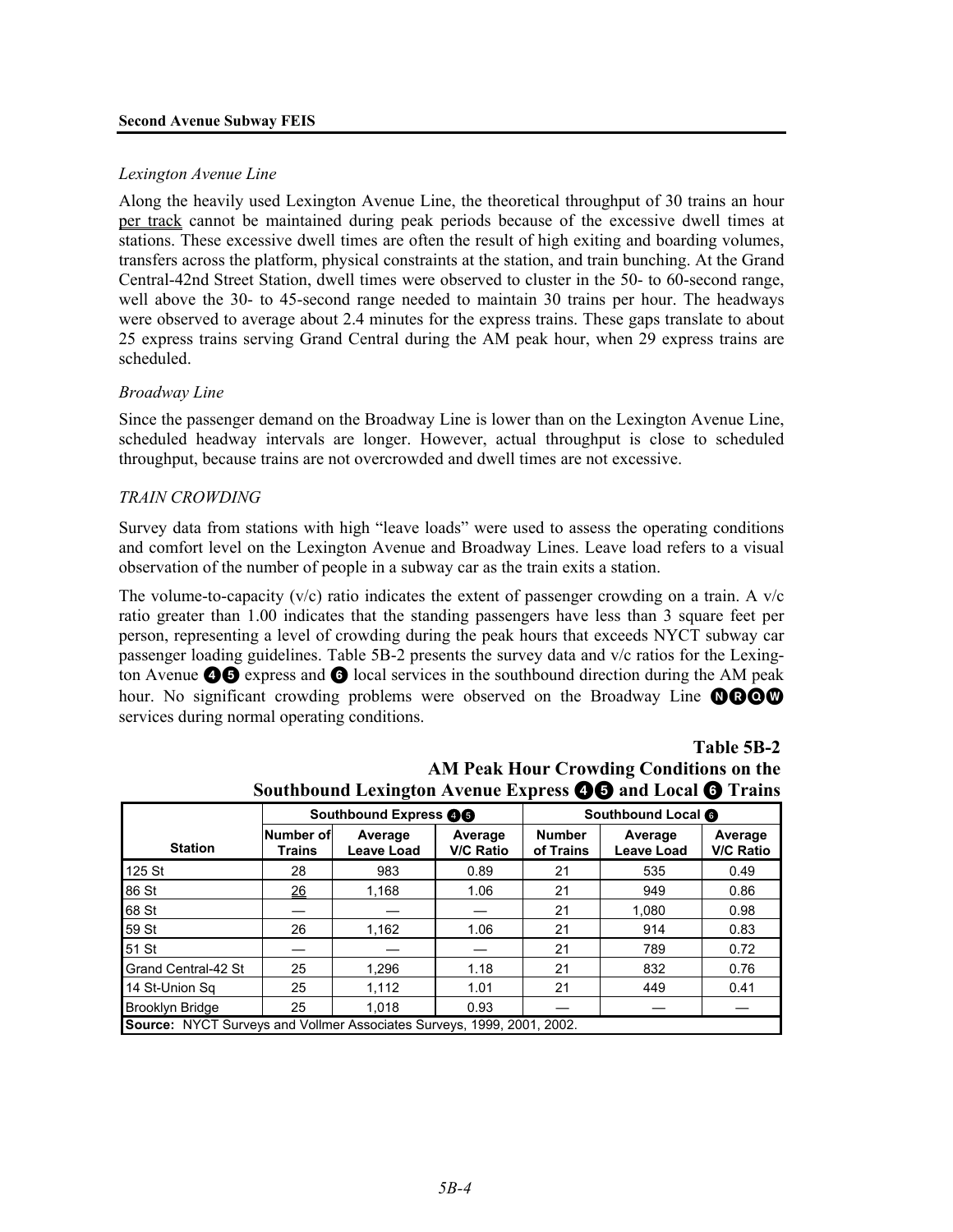As shown in the table, southbound  $\bigcirc$  express trains were generally more crowded than  $\bigcirc$ local trains during the AM peak hour, and were above guideline capacity on average at all stops on the route between 125th Street and Brooklyn Bridge Stations. This crowding is most noticeable at the Grand Central-42nd Street Station, where the  $\bigcirc$  express trains leaving the station on average are overcrowded with a  $v/c$  ratio of 1.18. This means that on average the passenger load on these trains exceeds guideline capacity by 18 percent, and a number of trains are more crowded than that. The peak load point on the 6 local service occurs at the 68th Street Station, where the average v/c ratio is 0.98, indicating that some trains are overcrowded.

### *STATION CROWDING*

In addition to passenger crowding on subway trains, crowding on station platforms and queuing at stairways and escalators also characterize the condition of a "normal" peak period. The longer passengers wait to enter a train, the more crowded platforms become. Several factors contribute to the overcrowding of stations on the East Side of Manhattan, including inadequate platform space and stairway capacity, the presence of high volumes and transfer movements that may not have been anticipated in the original station designs, and excessive train delays.

Another important element in station crowding is the growth in subway ridership. Table 5B-3 shows the average weekday station entry volumes on the Lexington Avenue Line for the years 1990 to 2002. At station complexes serving two or more subway lines, the total station entry volume for all subway routes are included. For example, at the 59th Street/Lexington Avenue Station the entry volumes shown in the table include those for the **466** routes on the Lexington Avenue Line as well as those for the  $\mathbf{O}\mathbf{O}\mathbf{O}$  routes on the Broadway Line.

System-wide the average weekday subway ridership increased 32.4 percent from 1990 to 2002. As shown in right-most column of Table 5B-3, the percentage growth in station entries at Lexington Avenue Line Stations from 1990 to 2002 was typically much higher. Of the 23 stations on the Lexington Avenue Line, 14 stations had growth exceeding the system-wide average. Six key stations, which are recognized for their crowded conditions, experienced above average growth in station entry volumes from 1990 to 2002:

- 125th Street Station—161.3 percent growth
- 96th Street Station—47.8 percent growth
- 86th Street Station—34.0 percent growth
- 77th Street Station—38.8 percent growth
- 68th Street/Hunter College Station—34.2 percent growth
- Union Square Station—63.6 percent growth

Platform and stairwell observations were made at several stations on the Lexington Avenue and Broadway Lines during the AM peak period that represent either the most congested stations or a typical station type. Table 5B-4 presents the criteria used to determine the Level of Service (LOS) of station platforms and stairways. LOS is a performance measure indicating efficiency and passenger comfort. The performance level of the fare zones was quantitatively based on the number of people observed queuing at the token booth and turnstile areas during the AM peak hour. Using these criteria, the pedestrian circulation at platforms and stairways at key stations on the Lexington Avenue and Broadway Lines is described below.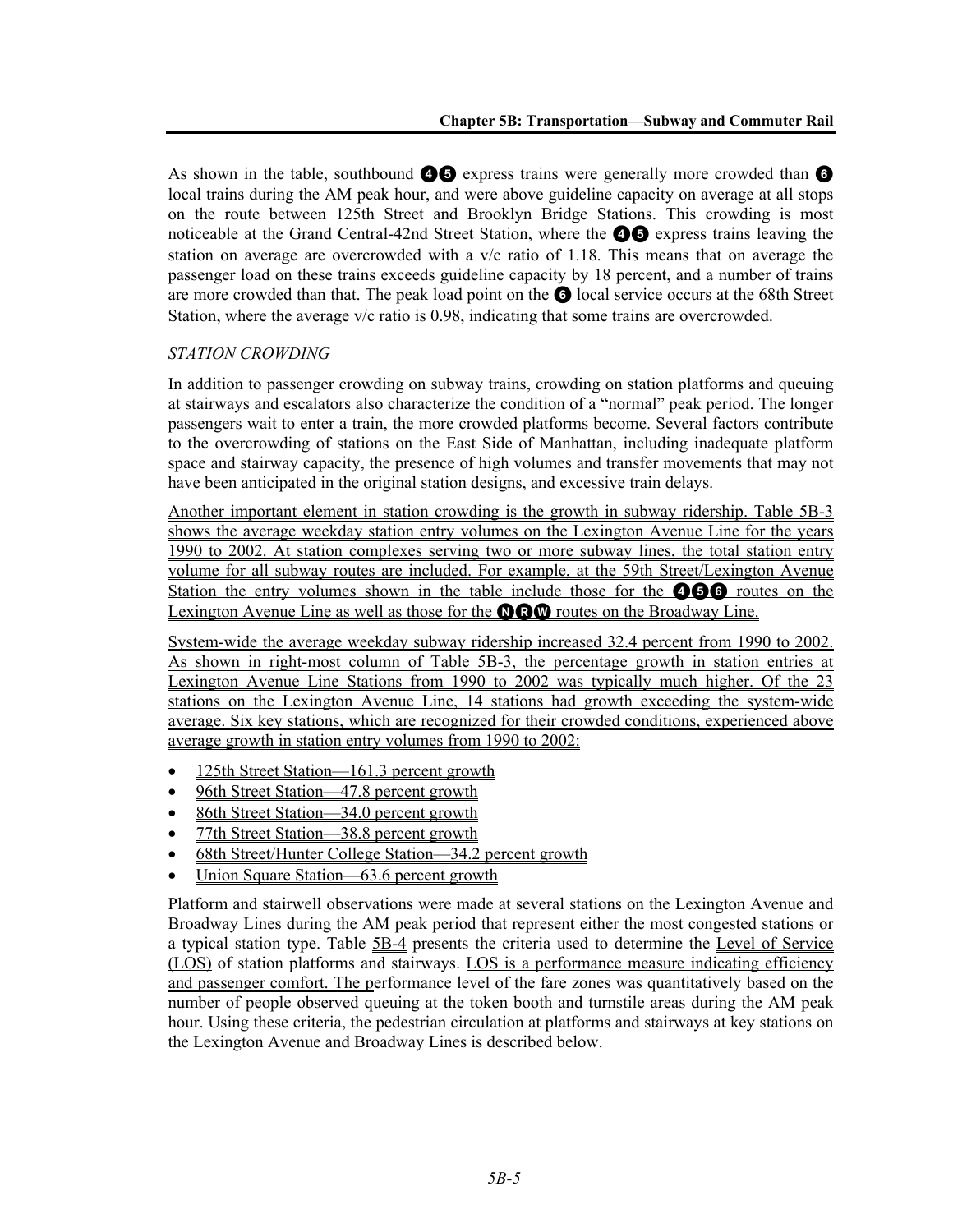#### **Table 5B-3 1990-2002 Average Weekday Entry Volumes by Station Lexington Avenue Line**

| <b>Lexington Avenue</b><br><b>Line Stations</b> | <b>Subway Service</b>                                                                                                                                                                                                                                                                                  |         |         |         |         |         | Average Weekday Station Entry Volumes by Year |         |         |         |         |         |            |                        | Percent<br>Growth<br>1990 to<br>2002 |
|-------------------------------------------------|--------------------------------------------------------------------------------------------------------------------------------------------------------------------------------------------------------------------------------------------------------------------------------------------------------|---------|---------|---------|---------|---------|-----------------------------------------------|---------|---------|---------|---------|---------|------------|------------------------|--------------------------------------|
|                                                 |                                                                                                                                                                                                                                                                                                        | 1990    | 1991    | 1992    | 1993    | 1994    | 1995                                          | 1996    | 1997    | 1998    | 1999    | 2000    | 2001       | 2002                   |                                      |
| 125 St                                          | 000                                                                                                                                                                                                                                                                                                    | 8,093   | 10,176  | 10,741  | 11,205  | 11,902  | 12,276                                        | 12,261  | 12,823  | 16,126  | 16,654  | 17,900  | 19,357     | 21,151                 | 161.3%                               |
| 116 St                                          | ➊                                                                                                                                                                                                                                                                                                      | 5,961   | 6,208   | 6,549   | 6,747   | 7,224   | 7,367                                         | 7,266   | 7,402   | 8,751   | 9,439   | 10,532  | 11,079     | 11,306                 | 89.7%                                |
| 110 St                                          | $\bullet$                                                                                                                                                                                                                                                                                              | 5,450   | 5,592   | 6,207   | 6,108   | 6,507   | 6,285                                         | 6,462   | 6,765   | 7,822   | 7,644   | 8,053   | 8,716      | 8,934                  | 63.9%                                |
| 103 St                                          | $\bullet$                                                                                                                                                                                                                                                                                              | 7,747   | 7,616   | 8.439   | 8,779   | 9.266   | 9.320                                         | 9.331   | 9.625   | 10.428  | 11,128  | 11.727  | 11,682     | 11,676                 | 50.7%                                |
| 96 St                                           | $\bullet$                                                                                                                                                                                                                                                                                              | 14,015  | 13,604  | 14,427  | 15,452  | 16,380  | 17,141                                        | 17,274  | 17,391  | 18,558  | 19,459  | 20,601  | 20,764     | 20,716                 | 47.8%                                |
| 86 St                                           | 000                                                                                                                                                                                                                                                                                                    | 39,106  | 38.102  | 39,139  | 41,584  | 44,939  | 46.087                                        | 46.848  | 47,376  | 48,917  | 51,199  | 53,183  | 53,300     | 52,411                 | 34.0%                                |
| 77 St                                           | $\bullet$                                                                                                                                                                                                                                                                                              | 22,209  | 22,441  | 22,481  | 23,595  | 25,067  | 25,502                                        | 26,296  | 26,618  | 28,409  | 29,584  | 31,684  | 31,153     | 30,828                 | 38.8%                                |
| 68 St.-Hunter<br>College                        | $\bullet$                                                                                                                                                                                                                                                                                              | 24,183  | 24.268  | 24.147  | 25.401  | 27,618  | 27.829                                        | 27.849  | 27.970  | 30.099  | 31.926  | 32.625  | 32.870     | 32.450                 | 34.2%                                |
| 59 St./Lexington Av                             | 000000                                                                                                                                                                                                                                                                                                 | 44,664  | 40,927  | 37,506  | 38,121  | 39,713  | 40,373                                        | 43,734  | 44,346  | 48,637  | 50,394  | 53,676  | 55,166     | 52,227                 | 16.9%                                |
| Lexington Ave. 53<br>St/51 St.                  | 000                                                                                                                                                                                                                                                                                                    | 61,292  | 56,517  | 54,736  | 54,790  | 57,177  | 58,137                                        | 56,561  | 59,067  | 65,561  | 68,525  | 71,990  | 69,107     | 65,922                 | 7.6%                                 |
| Grand Central-42 St                             | 00000                                                                                                                                                                                                                                                                                                  | 118,789 | 110,012 | 106,255 | 109,270 | 114,040 | 113,980                                       | 115,669 | 115,444 | 122,221 | 128,305 | 139,966 | 142,426    | 139,913                | 17.8%                                |
| 33 St                                           | ➊                                                                                                                                                                                                                                                                                                      | 19,716  | 18,296  | 17,700  | 18,611  | 19,366  | 18.673                                        | 18.680  | 19.535  | 22.459  | 24.823  | 27,209  | 27,241     | 27,467                 | 39.3%                                |
| 28 St                                           | $\bullet$                                                                                                                                                                                                                                                                                              | 18,081  | 16,532  | 15,980  | 16,449  | 17,137  | 17.055                                        | 17,248  | 17,591  | 18,784  | 20.037  | 21.581  | 21,706     | 20,963                 | 15.9%                                |
| 23 St                                           | $\bullet$                                                                                                                                                                                                                                                                                              | 23,568  | 21,465  | 20,675  | 21,053  | 21,435  | 21,168                                        | 21,231  | 22.170  | 24,142  | 25,749  | 27,295  | 29,475     | 29,578                 | 25.5%                                |
| 14 St - Union Square                            | 00000000                                                                                                                                                                                                                                                                                               | 51,592  | 48,025  | 46,014  | 47,619  | 50,480  | 52,456                                        | 52,955  | 54,498  | 61,028  | 67,627  | 73,970  | 80,020     | 84,409                 | 63.6%                                |
| Astor Place                                     | O                                                                                                                                                                                                                                                                                                      | 15,085  | 13,691  | 13,431  | 13,750  | 13,956  | 13,852                                        | 13,871  | 14,063  | 14,819  | 16,153  | 17,326  | 19,664     | 18,244                 | 20.9%                                |
| <b>Bway-Lafavette</b><br>St/Bleecker St         | 6060                                                                                                                                                                                                                                                                                                   | 14,069  | 13,774  | 13.882  | 14,894  | 15.670  | 15,389                                        | 16.429  | 17.600  | 20,555  | 24,028  | 26.997  | 27,729     | 22,734                 | 61.6%                                |
| Spring St                                       | 0                                                                                                                                                                                                                                                                                                      | 4,682   | 4,402   | 4,483   | 4,650   | 4,992   | 5,173                                         | 5,398   | 5.807   | 6,423   | 7,147   | 7,929   | 8.941      | 9.286                  | 98.3%                                |
| Canal St <sup>2</sup>                           | 00000000                                                                                                                                                                                                                                                                                               | 25,890  | 24,448  | 23,481  | 23,884  | 23,496  | 23,918                                        | 22,222  | 22,732  | 25,327  | 26,937  | 30,329  | 38,720     | 50,451                 | 94.9%                                |
| Chambers<br>St/Brooklyn Bridge                  | 000000                                                                                                                                                                                                                                                                                                 | 33,978  | 31,779  | 31,120  | 32,721  | 31,893  | 30,522                                        | 30,172  | 30,768  | 31,915  | 31,055  | 31,368  | 33,030     | 34,539                 | 1.7%                                 |
| Fulton St/Bway-<br>Nassau St                    | 00000000<br>❷                                                                                                                                                                                                                                                                                          | 52,863  | 49.282  | 48.081  | 49.891  | 50.857  | 49.734                                        | 49.250  | 50.889  | 54.579  | 60.142  | 62.176  | 61,498     | 59,275                 | 12.1%                                |
| Wall St                                         | 00                                                                                                                                                                                                                                                                                                     | 20,282  | 17,798  | 17,212  | 17,832  | 18,183  | 17.574                                        | 17,787  | 18,385  | 20,149  | 21,742  | 23,471  | 22,792     | 22,504                 | 11.0%                                |
| <b>Bowling Green</b>                            | 00                                                                                                                                                                                                                                                                                                     | 20,891  | 18,452  | 17,820  | 18,170  | 18,079  | 17,569                                        | 17,819  | 19,029  | 21,711  | 23,184  | 25,063  | $29,674^3$ | $30,466^{\frac{3}{2}}$ | 45.8%                                |
| Notes:                                          | Station entry volumes do not include students or transfer movements.<br><sup>2</sup> Significant increase in year 2001/2002 station entries at Canal Street due to temporary rerouting of all Manhattan Bridge subway service to Broadway Line.<br><sup>3</sup> Due to closure of South Ferry Station. |         |         |         |         |         |                                               |         |         |         |         |         |            |                        |                                      |

**3 Due to closure of South Ferry Station.**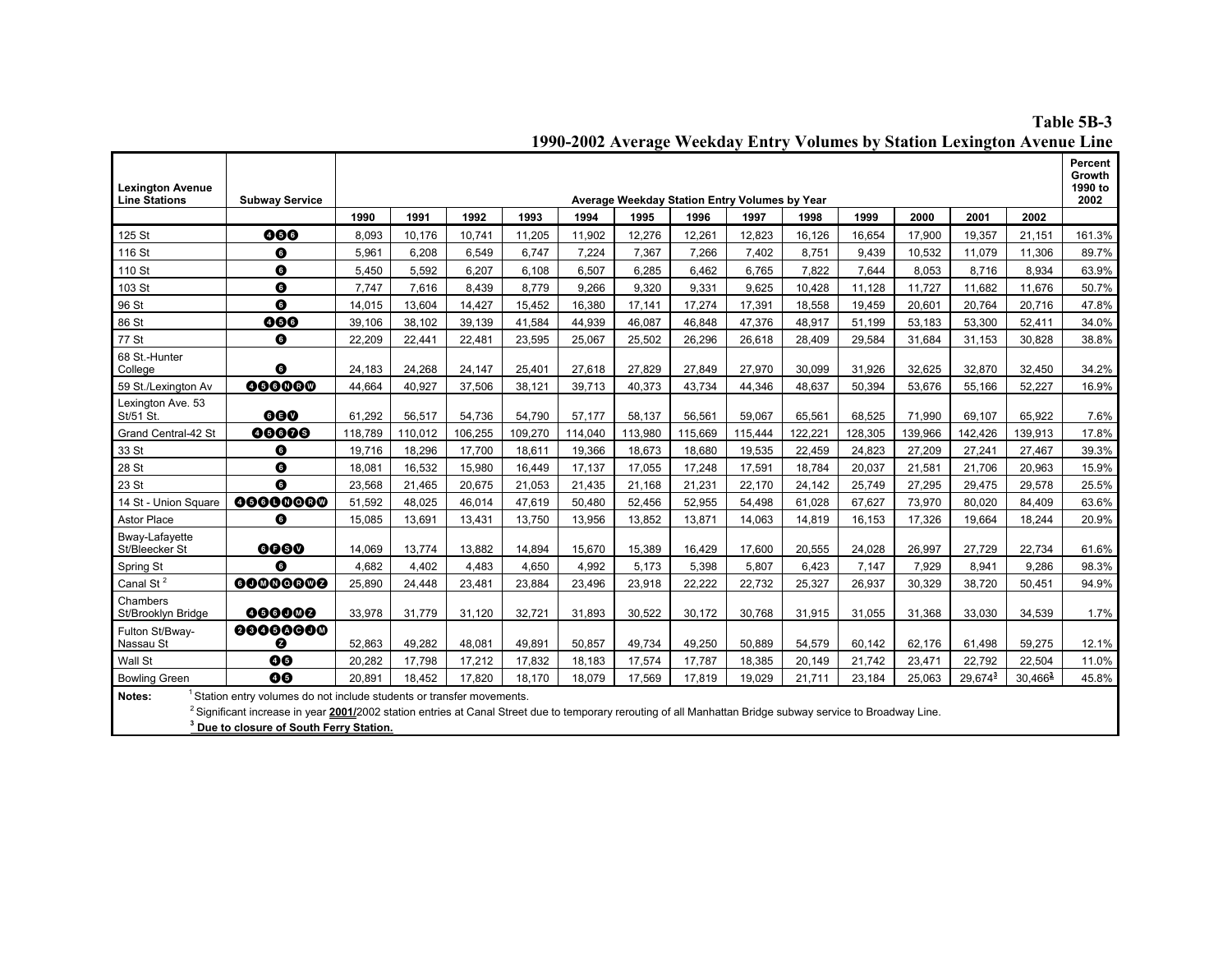|                         | Queuing                              |                            | <b>Walkway/Corridor</b>                              | <b>Stairways</b>                  |                                                      |                  |  |
|-------------------------|--------------------------------------|----------------------------|------------------------------------------------------|-----------------------------------|------------------------------------------------------|------------------|--|
| <b>LOS</b>              | <b>Space</b><br>(sq. ft./<br>person) | Space (sq.<br>ft./ person) | <b>Processing Rate</b><br>(persons/ foot/<br>minute) | <b>Space</b><br>(sq. ft./ person) | <b>Processing Rate</b><br>(persons/ foot/<br>minute) | <b>V/C Ratio</b> |  |
| A                       | >13                                  | > 35                       | $\leq 7$                                             | > 20.0                            | $\leq$ 5                                             | < 0.5            |  |
| B                       | 10.1 to 13                           | 25.1 to 35                 | 7.1 to 10                                            | 15.1 to 20.0                      | 5.1 to 7                                             | $0.5$ to $0.7$   |  |
| C                       | 7.1 to 10                            | 15.1 to 25                 | 10.1 to 15                                           | 10.1 to 15.0                      | 7.1 to 10                                            | 0.7 to 1.0       |  |
| D                       | 5.1 to 7                             | 10.1 to 15                 | 15.1 to 20                                           | 7.1 to 10.0                       | 10.1 to 13                                           | 1.0 to 1.3       |  |
| E                       | 2.1 to $5$                           | 5.1 to 10                  | 20.1 to 25                                           | 4.1 to 7.0                        | 13.1 to 17                                           | 1.3 to 1.7       |  |
| F                       | $\leq$ 2                             | $\leq$ 5                   | >25                                                  | 4.0 or less                       | >17                                                  | > 1.7            |  |
| Notes:<br>$\sim$ $\sim$ | $\sim$ $\sim$ $\sim$                 | .                          |                                                      |                                   |                                                      |                  |  |

### **Table 5B-4 Pedestrian Circulation Level of Service Criteria**

Stairway LOS was calculated as follows:

 $v/c$  = (number of persons descending and ascending stairway during 5-minute period x 12)/ (width of stairway – width of obstruction x 0.9 (friction factor) x 600) where 12 = number of 5-minute periods in an hour 600 = capacity of 1 foot of stairway width per hour

**Source:** NYCT Station Design Guidelines, Fruin (1971).

# 125th Street (**466**)

This station has a mezzanine and two track levels, with northbound (uptown) trains on the upper level and southbound (downtown) trains on the lower level. The station currently handles a large across-the-platform transfer between the local and express trains. About 70 percent of the street entries originated from the west stairways, with more than half from the northwest stairway. During the AM peak period, this staircase operated at LOS C/D, while the others functioned at LOS A/B. The fare control area was also observed to be uncongested, with no more than five people queued at the token booth. On the subway platforms, space was observed to be sufficient for waiting, walking, and transferring between express and local trains.

# 86th Street (**466**)

This station has two levels. The upper level contains the turnstile areas and local tracks for uptown and downtown  $\bigodot$  local services, while the lower level provides access to the uptown and downtown  $\odot$   $\odot$  express services. The uptown and downtown platforms are not connected by a mezzanine or cross-passage. Access from the street to the station is made via seven stairways, four on the west side of Lexington Avenue to the downtown platforms and three on the east side to the uptown platforms.

During the AM peak period, sample counts performed at the station show that the northwest stairway handled volumes of 500 to 600 patrons during peak 5-minute periods in the morning, which translates to LOS F conditions. The turnstile area for southbound riders was quite congested because of patron queues. On the southbound local platform, the most severe crowding occurred near the turnstile area and stairways to the lower level. Sample counts were also obtained at the stairways connecting to the southbound express trains from the local train platform. As many as 375 patrons per 5 minutes were counted, 85 percent of whom went downward to the express trains on the lower level. These stairways were estimated to operate at LOS D.

On the lower level, crowding conditions for express riders were similar to those seen on the local platforms, where riders tend to stand near the center of the platform rather than toward the front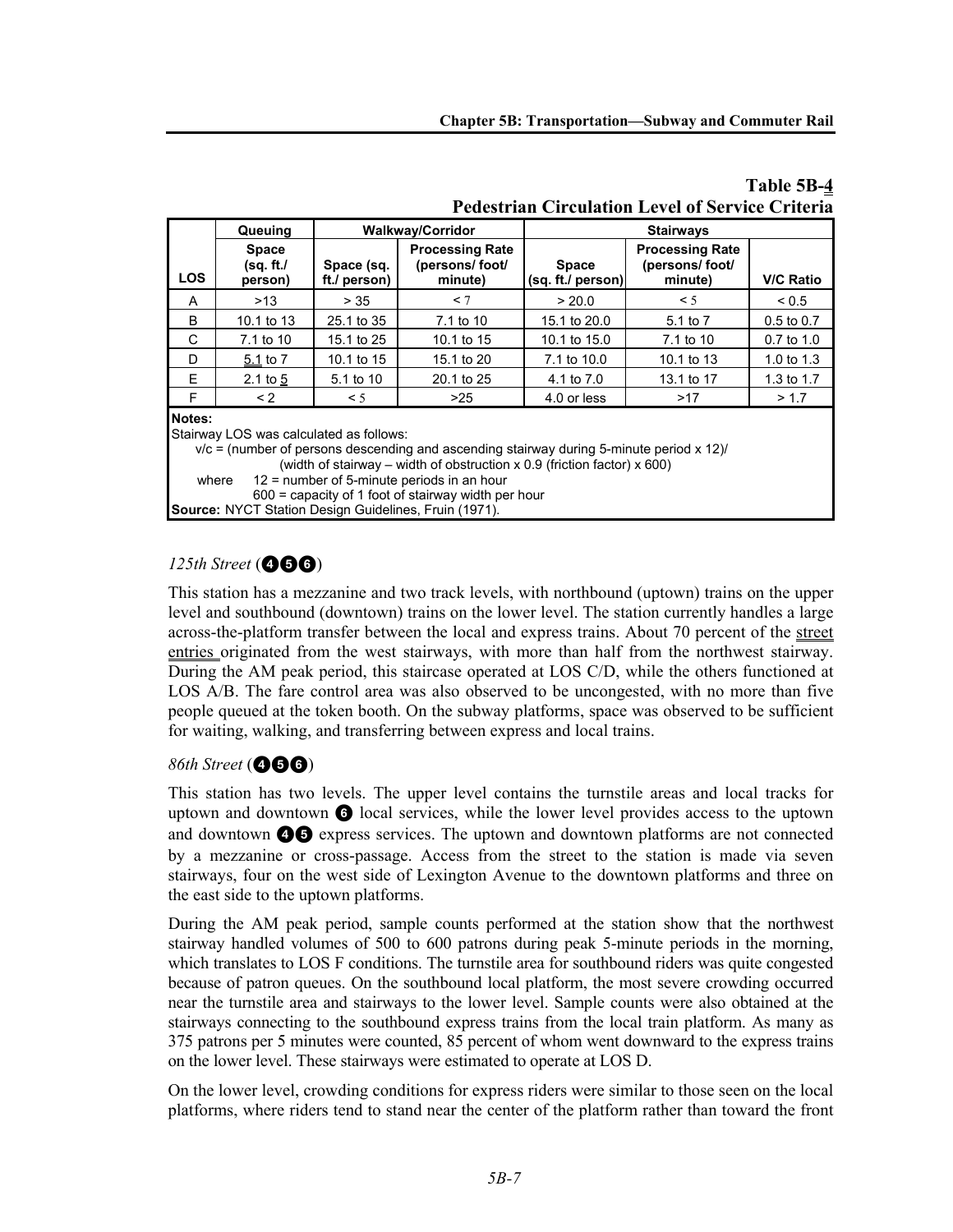or rear of the train. During the AM peak period, crowding on the southbound express platform ranges between LOS C and D conditions.

### $77th$  Street ( $\odot$ )

This station is the busiest local station on the Upper East Side. The station has two side platforms, each with a separate fare control area. A half-flight of stairs connects each control area with its platform. More than 4,000 passengers enter the station and more than 900 passengers exit the station during the AM peak hour. This southbound platform and the stair between the mezzanine and platform are often very crowded during portions of the AM peak hour, operating at LOS E to F under surge conditions.

### *68th Street-Hunter College* (6)

This station, located near Hunter College on the Upper East Side, has two side platforms connected by a mezzanine at 68th Street. Because of the presence of the college, the entry and exit volumes are nearly equal, with about 1,700 passengers entering the station and more than 1,700 passengers exiting the station during the AM peak hour. The narrow street stairs operate at LOS E to F under surge conditions.

# **59th Street (@6600@)**

This station has three levels and provides transfers between the Lexington Avenue and Broadway Lines. The upper level consists of fare zones and local tracks for the  $\bigcirc$  route, while the lowest level provides platforms for the  $\bigcirc$  express services. At mid-level and perpendicular to the Lexington Avenue Line is the platform for the  $\mathbf{QQ}$  routes. Access to the station is made via numerous stairways on both sides of Lexington Avenue, and at 60th Street and Third Avenue. Over 4,000 passengers enter and over 7,000 passengers exit from this station during the AM peak hour. The street stairs at 59th Street operate at LOS E to F under surge conditions. The transfer movement between the **466** and the **060** routes also operates at LOS E to F under surge conditions.

# **51st Street/53rd Street-Lexington Avenue (GGQ)**

The 51st Street Station on the Lexington Avenue Line is a busy local station stop in East Midtown. More than 6,000 passengers exit and more than 5,000 passengers enter this station during the AM peak hour. This station is also a heavily used transfer point between the  $\bigcirc$ services on the 53rd Street Line and the **6** local service on the Lexington Avenue Line. During the AM peak hour, more than 4,000 passengers transfer from the  $\bigoplus$  trains to the  $\bigoplus$  train and more than 1,000 passengers make the reverse movement. The narrow platforms and limited escalator capacity at the EV Lexington Avenue Station result in severely crowded LOS F conditions on the transfer connection between these two subway lines.

# Grand Central-42nd Street (**46666**)

The Grand Central-42nd Street Station has multiple levels. The upper level consists of fare zones and a center mezzanine that connects to all of the subway services and a separate area for the  $42$ nd Street Shuttle ( $\bigcirc$ ). The middle level contains four tracks and two center platforms for the Lexington Avenue Line ( $\bullet\bullet\bullet$ ). The lower level contains two tracks and a single island platform for the Flushing Line  $(\bullet)$ . Access to the station is made via stairways and escalators from within Grand Central Terminal and nearby office buildings.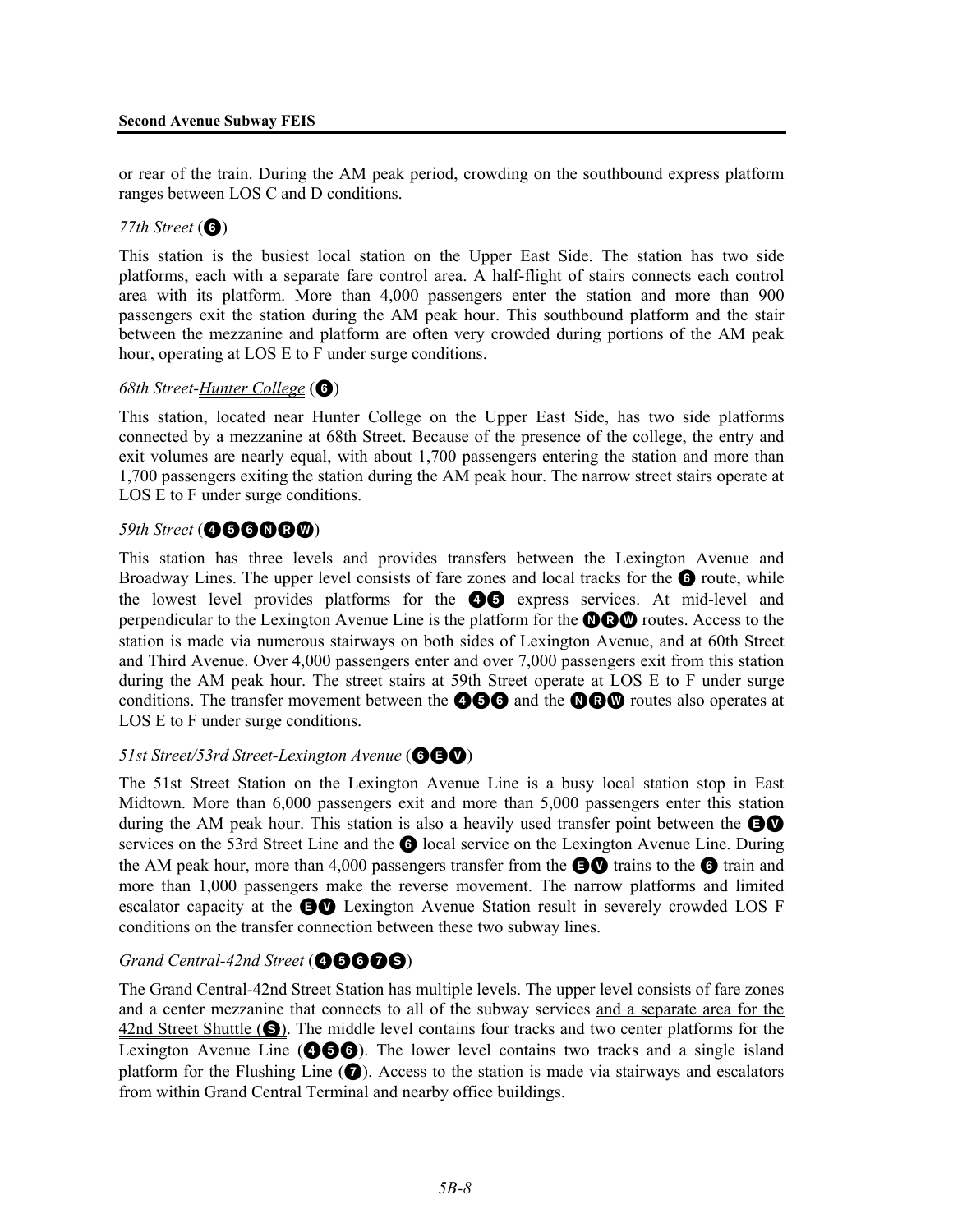During the AM peak period, the fare zone areas are very active, with occasional queuing of five or more passengers at token booths. Turnstiles are also heavily used. Conflicting entry and exit movements are typical during the AM peak period. Stairway traffic to and from the center mezzanine and to and from the Lexington Avenue subway platforms is generally heavy and estimated to operate near LOS D/E. On the southbound platform of the Lexington Avenue Line, crowding is severe along the express track (between LOS E and F), with approximately 6 square feet per person for walking and 2 square feet per person for queuing. This compares with the design guidelines of 15 square feet per person for walking and 7 square feet per person for queuing. Along the local track platform, pedestrian traffic conditions are moderately crowded (between LOS C and D), with approximately 22 to 28 square feet per person for walking and 6 to 9 square feet per person for queuing. The more restrictive areas, where there are large obstructions, such as stairwells and benches, are near capacity. The areas of the Grand Central complex that would be potentially affected by the Second Avenue Subway are those at the north end, near Lexington Avenue and 43rd and 42nd Street. The fare control area at the north end (R240) processes about 3,850 and 3,065 people during the peak 15-minute AM and PM periods, respectively, and operates at LOS C/D or better. The entry/exit stairway at the northwest corner of Lexington Avenue and 42nd Street operates at LOS E and C in the AM and PM peak periods, respectively. The two most heavily used platform stairs operate a LOS D and E conditions in the AM peak and at LOS D conditions in the PM peak.

# **B. FUTURE CONDITIONS COMMON TO ALL ALTERNATIVES**

During the study period (2000 to 2025), NYCT will undertake a number of initiatives to keep its subway system in a state-of-good-repair, and will also undertake major capital improvements and planned route changes. Stations will continue to be rehabilitated, the signal system will be upgraded on selected subway lines, and new technology cars will have replaced most of the older cars. New buses will also be purchased, and bus depots and maintenance centers will be brought to a state-of-good-repair.

# **SYSTEMWIDE SUBWAY RIDERSHIP**

In this chapter, subway ridership has been forecasted to the year 2025 instead of the year 2020 analysis year used in the SDEIS. This was done to maintain a 20-year forecast period and so that the transit forecasts in the SDEIS, which are from NYCT's Transit Demand Forecasting Model (TDFM), would be reasonably consistent with the 2025 forecasts included in NYMTC regional forecasts, for the Long Range Planning Framework analysis protocol, as well as with the forecasts from the MTA's Regional Transit Forecasting Model (RTFM). These two ridership models are discussed in Chapter 5A and Appendix D.1.

Over the long term, the city's subway ridership is expected to grow annually by 0.4 to 0.8 percent, according to MTA analysis of NYMTC projections. These percentages translate each year to an increase in ridership on a typical weekday of 24,000 to 48,000 daily passengers. During the AM peak hour, subway ridership is expected to grow annually by about 0.6 percent according to NYMTC projections. This translates into an annual increase in AM peak hour ridership on a typical weekday of about 2,400 passengers.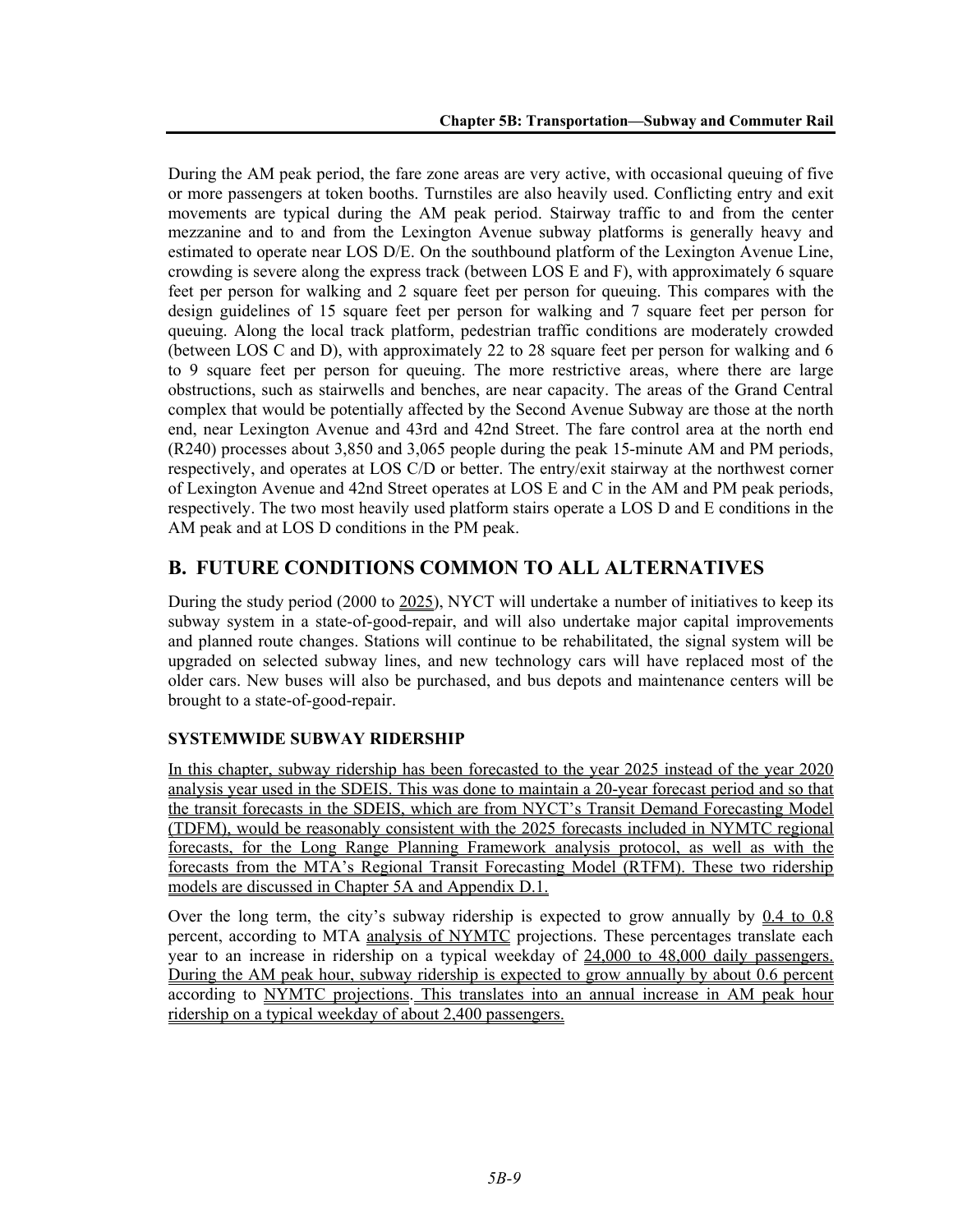### **LEXINGTON AVENUE LINE**

In the future, under the No Build Alternative, ridership on the Lexington Avenue Line will continue to grow between 2000 existing and 2025 No Build conditions, as shown in Table 5B-5. Southbound ridership will grow by about 11 percent with about 57 percent of the increase on the **6** local service due to overcrowding on the **46** express services and more development near local stations. Northbound ridership will grow by about 16 percent, with about 70 percent of the growth on the local service.

|                                                             | Southbound                                                                                                                                                                                                                                                                                                                                                                                                                                                                            |                         |        |       | Northbound              |                         |        |       |  |
|-------------------------------------------------------------|---------------------------------------------------------------------------------------------------------------------------------------------------------------------------------------------------------------------------------------------------------------------------------------------------------------------------------------------------------------------------------------------------------------------------------------------------------------------------------------|-------------------------|--------|-------|-------------------------|-------------------------|--------|-------|--|
| Route                                                       | 2000<br><b>Existing</b>                                                                                                                                                                                                                                                                                                                                                                                                                                                               | 2025<br><b>No Build</b> | Change | %     | 2000<br><b>Existing</b> | 2025<br><b>No Build</b> | Change | %     |  |
| <b>OO</b> Express                                           | 54.700                                                                                                                                                                                                                                                                                                                                                                                                                                                                                | 59,600                  | 4.900  | 9.0%  | 38,000                  | 41.800                  | 3.800  | 10.0% |  |
| <b>G</b> Local                                              | 47.600                                                                                                                                                                                                                                                                                                                                                                                                                                                                                | 54.200                  | 6.600  | 13.9% | 19.800                  | 26.400                  | 6.600  | 33.3% |  |
| Total                                                       | 102.300                                                                                                                                                                                                                                                                                                                                                                                                                                                                               |                         |        | 11.2% |                         |                         | 10.400 | 18.0% |  |
| Notes:<br>NYCT Transit Model Outputs, June 2003.<br>Source: | 113,800<br>11.500<br>57.800<br>68.200<br>Southbound based upon leave load volume at 125th Street and passenger boardings south to Bowling Green for<br>the <b>OO</b> or Brooklyn Bridge for the <b>O</b> .<br>Northbound based upon leave load volumes at Borough Hall and passenger boardings north to 86th Street for the<br><b>△</b> O or passenger boardings between Brooklyn Bridge and 116th Street for the <b>◎</b> . (125th Street boardings are<br>not included northbound.) |                         |        |       |                         |                         |        |       |  |

|                                                             | <b>LADIC 3D-3</b> |
|-------------------------------------------------------------|-------------------|
| AM Peak Hour Lexington Avenue Line Ridership in Manhattan   |                   |
| <b>Comparing 2000 Existing and 2025 No Build Conditions</b> |                   |

**Table 5B-5**

### **CHANGES TO SUBWAY SERVICE**

Changes to transit service, equipment, and infrastructure are expected to occur as part of the MTA's continuing effort to improve transit service and renew its vehicle fleet, trackways, and storage facilities. Most notably, the New York City Department of Transportation (NYCDOT) has completed its two-decade reconstruction of the subway portions of the Manhattan Bridge. Table 5B-6 summarizes the 2025 Future No Build Peak Hour Service Plan assumed in the planning for the full-length Second Avenue Subway. The base service plan details the key train routings and estimated peak hour frequencies before the opening of the Second Avenue Subway. Only those routes that provide service within the study area are shown.

In addition to those changes, several other changes are anticipated that will directly affect subway service or capacity in the study area. (Other changes that will affect the subway system overall are also assumed to occur; for information on these, see the discussion of the No Build Alternative in Chapter 2, "Project Alternatives.") In particular, these include the completion of a free transfer passageway between the Broadway-Lafayette Street station on the **BOOO** routes and the northbound (uptown) Lexington Avenue local  $\bigodot$  route (to complement the existing southbound transfer), and implementation of MTA's Long Island Rail Road (LIRR) East Side Access Project.

The East Side Access Project, which was the subject of its own Draft and Final Environmental Impact Statement and Record of Decision, has been approved and elements are now under construction. When complete, that project will provide a direct connection for the LIRR to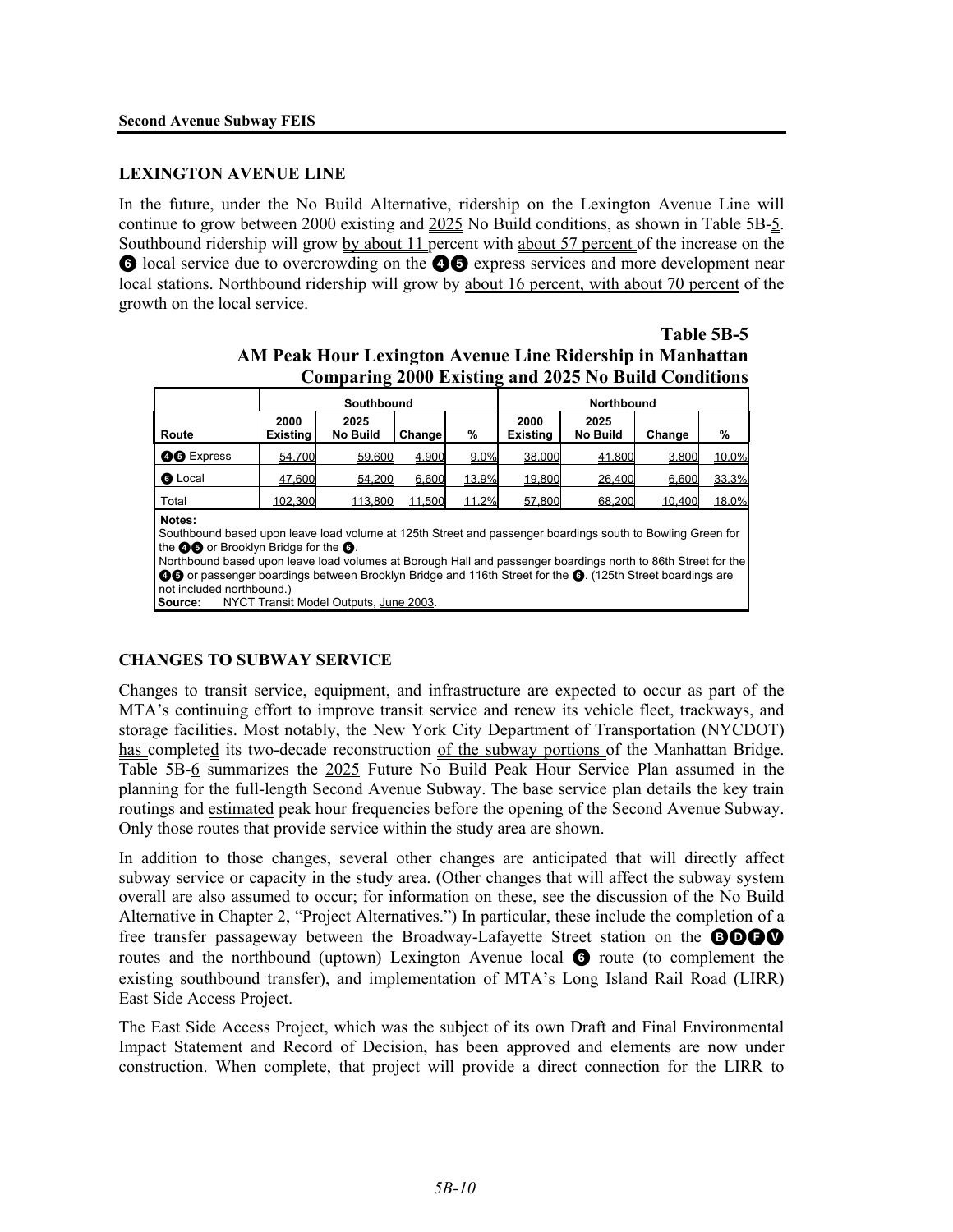|                  | <b>North</b>                       |                                                                                                                                        | <b>South</b>                        |                             | <b>Scheduled</b><br><b>AM Peak</b><br><b>Trains per</b><br>Hour |
|------------------|------------------------------------|----------------------------------------------------------------------------------------------------------------------------------------|-------------------------------------|-----------------------------|-----------------------------------------------------------------|
| <b>Route</b>     | <b>Terminal</b>                    | <b>Route Description</b>                                                                                                               | <b>Terminal</b>                     | <b>SB</b>                   | <b>NB</b>                                                       |
| 00               | 242 St                             | Broadway -7 Av Local                                                                                                                   | South Ferry                         | 19                          | 14                                                              |
| 0                | <u>241 St</u>                      | White Plains Local, Broadway-7 Av<br>Express, Clark St Tunnel, Eastern<br>Pkwy Local, Nostrand Av Local                                | <b>Flatbush Av</b>                  | <u> 13</u>                  | <u>10</u>                                                       |
| ❸                | <u>148 St</u>                      | Lenox Av Local, Broadway-7 Av<br>Express, Clark St Tunnel, Eastern<br>Pkwy Local                                                       | New Lots Av                         | <u>11</u>                   | 9                                                               |
| $\bullet$        | Woodlawn                           | Jerome Av Local, Lexington Av<br>Express, Joralemon St Tunnel,<br>Eastern Pkwy Express                                                 | Crown Hts /<br>Utica Av             | 15                          | 14                                                              |
| ❺                | Eastchester/<br>Dyre Av            | Dyre Av Line Local, Bronx Express,<br>Lexington Av Express, Joralemon St<br>Tunnel, Eastern Pkwy Express,<br>Nostrand Av Local         | Brooklyn<br>College/<br>Flatbush Av | $\overline{7}$              | 12                                                              |
| ♦                | Nereid Av                          | White Plains Rd Local, Bronx<br>Express, Lexington Av Express,<br>Joralemon St Tunnel, Eastern Pkwy<br>Express, Nostrand Av Local      | Brooklyn<br>College/<br>Flatbush Av | $\overline{7}$              |                                                                 |
| ♦                | Pelham Bay<br>Park                 | Pelham Express, Lexington Av<br>Local                                                                                                  | <b>Brooklyn</b><br><b>Bridge</b>    | <u>13</u>                   | <u>ର</u>                                                        |
| ❻                | Parkchester/<br>E 177 St           | Pelham Local, Lexington Av Local                                                                                                       | Brooklyn<br><b>Bridge</b>           | 12                          | 8                                                               |
| ❼                | Main St                            | <b>Flushing Local, Steinway Tunnel</b>                                                                                                 | <b>Times Square</b>                 | 13                          | 24                                                              |
| ♦                | Main St                            | <b>Flushing Express, Steinway Tunnel</b>                                                                                               | <b>Times Square</b>                 | 14                          |                                                                 |
| ❹                | 207 St                             | Central Park West Express, 8 Av<br>Express, Cranberry St Tunnel,<br><b>Fulton Street Express</b>                                       | Lefferts Blvd /<br>Rockaways        | <u>10</u>                   | <u>18</u>                                                       |
| ❸                | <b>Bedford Park</b><br><b>Blvd</b> | Concourse/Central Park West<br>Local, 6 Av Express, Manhattan<br>Bridge (stop at DeKalb), Brighton<br><b>Express</b>                   | Brighton<br><b>Beach</b>            | Z                           | 12                                                              |
| ❻                | 168 St                             | Central Park West Local, 8 Av<br>Local, Cranberry St Tunnel, Fulton<br><b>Street Local</b>                                             | Euclid Av                           | $\underline{6}$             | $\underline{8}$                                                 |
| $\bf \bm \Theta$ | 205 St                             | <b>Concourse/Central Park West</b><br>Express, 6 Av Express, Manhattan<br>Bridge (skip DeKalb), 4 Av Express,<br><b>West End Local</b> | <b>Coney Island</b>                 | $\underline{\underline{8}}$ | 11                                                              |
| ❶                | <b>Jamaica</b><br>Center           | Queens Blvd Express, 53 St Tunnel,<br>8 Av Local                                                                                       | <b>World Trade</b><br>Center        | 12                          | 12                                                              |
| ❶                | 179 St                             | Queens Blvd Express, 53 St Tunnel,<br>8 Av Local                                                                                       | <b>World Trade</b><br>Center        | 3                           | $\overline{3}$                                                  |

# **Table 5B-6 2025 Future No Build Peak Hour Service Plan for the Subway System**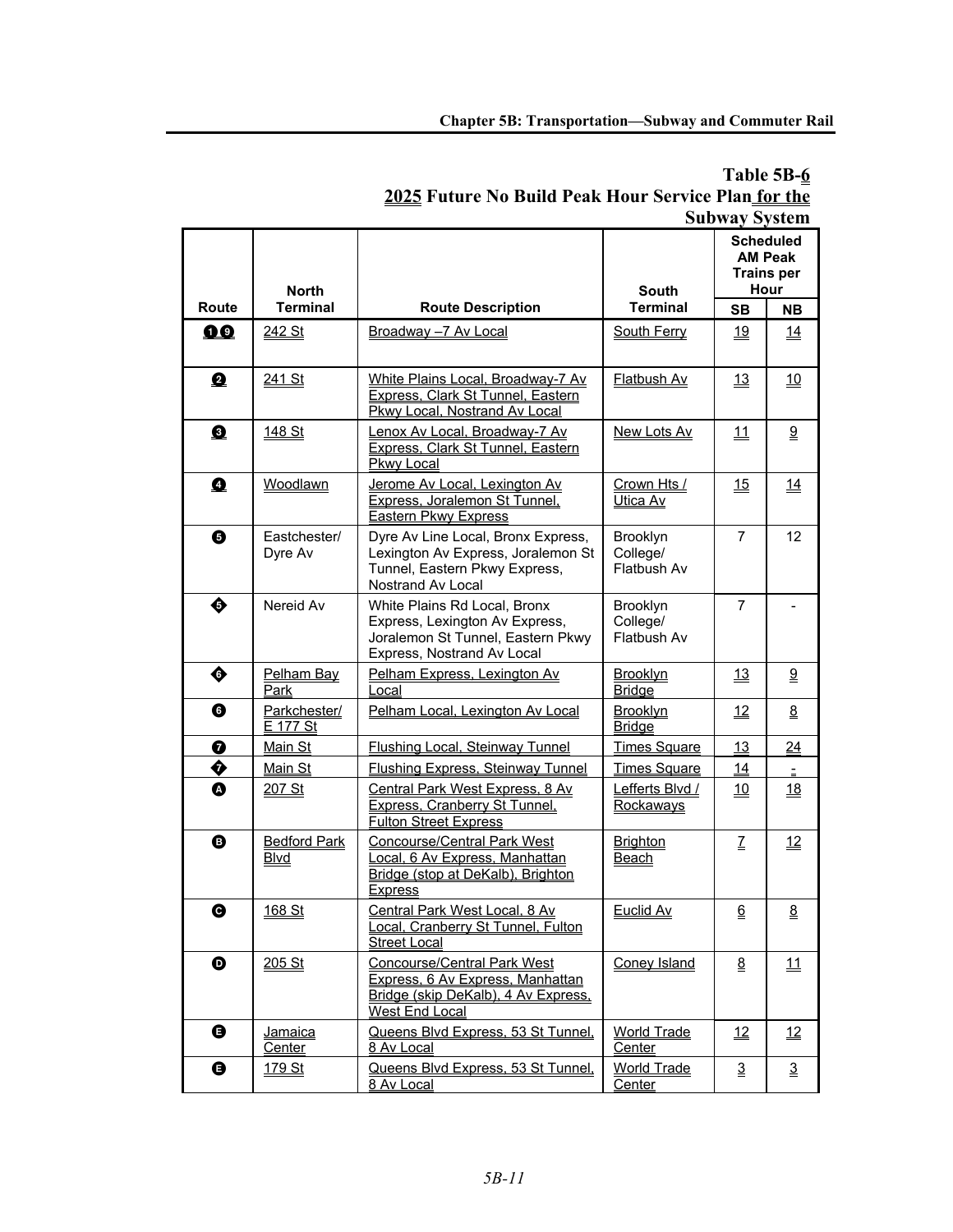|                       | Sudway System                |                                                                                                                                              |                           |                 |                                                                 |  |  |  |
|-----------------------|------------------------------|----------------------------------------------------------------------------------------------------------------------------------------------|---------------------------|-----------------|-----------------------------------------------------------------|--|--|--|
|                       | <b>North</b>                 |                                                                                                                                              | <b>South</b>              |                 | <b>Scheduled</b><br><b>AM Peak</b><br><b>Trains per</b><br>Hour |  |  |  |
| Route                 | <b>Terminal</b>              | <b>Route Description</b>                                                                                                                     | <b>Terminal</b>           | <b>SB</b>       | <b>NB</b>                                                       |  |  |  |
| Ą                     | <u>179 St</u>                | Hillside Av Local, Queens Blyd<br>Express, 63 St Tunnel, 6 Av Local.<br>Rutgers Street Tunnel, Culver Local                                  | Coney Island              | 15              | 15                                                              |  |  |  |
| ❻                     | Court Sa                     | Crosstown local                                                                                                                              | Smith-9 St                | 9               | 9                                                               |  |  |  |
| 00                    | Jamaica<br>Center            | Jamaica Skip-Stop, Williamsburg<br>Bridge, Nassau St Express                                                                                 | <b>Broad St</b>           | 12              | $\overline{12}$                                                 |  |  |  |
| $\mathbf 0$           | 8 Av                         | 14 St Local, 14 St Tunnel, Canarsie<br>.ocal                                                                                                 | Rockaway<br>Parkway       | 15              | 15                                                              |  |  |  |
| ◍                     | Metropolitan<br>Δv           | Myrtle Av Local, Williamsburg<br>Bridge, Nassau St Local, Montague<br>St Tunnel, 4 Av Local, West End<br>Local                               | <b>Bay Parkway</b>        | $\mathcal{I}$   | Z                                                               |  |  |  |
| ❻                     | <b>Ditmars Blvd</b>          | Astoria Local, 60 St Tunnel,<br><b>Broadway Express (stop at 49 St),</b><br>Manhattan Bridge (skip DeKalb), 4<br>Av Express, Sea Beach Local | Coney Island              | 8               | 11                                                              |  |  |  |
| $\boldsymbol{\Omega}$ | 57 St / 7 Av                 | <b>Broadway Express, Manhattan</b><br>Bridge (stop at DeKalb), Brighton<br>Local                                                             | <b>Coney Island</b>       | $\underline{8}$ | $\underline{12}$                                                |  |  |  |
| ❻                     | Continental<br><b>Avenue</b> | Queens Blvd Local, 60 St Tunnel,<br><b>Broadway Local, Montague St</b><br>Tunnel, 4 Av Local                                                 | 95 St / 4 Av              | <u>10</u>       | 10                                                              |  |  |  |
| ➊                     | Continental<br>Avenue        | Queens Blvd Local, 53 St Tunnel, 6<br>Av Local                                                                                               | Second Av /<br>Houston St | 10              | <u> 10</u>                                                      |  |  |  |
| ◍                     | Ditmars Blvd                 | Astoria Local, 60 St Tunnel,<br><b>Broadway Local</b>                                                                                        | <b>Whitehall St</b>       | 6               | 6                                                               |  |  |  |
| Source:               | New York City Transit.       |                                                                                                                                              |                           |                 |                                                                 |  |  |  |

# **Table 5B-6 (cont'd) 2025 Future No Build Peak Hour Service Plan for the Subway System**

Grand Central Terminal, allowing LIRR passengers to travel directly to the East Side of Midtown Manhattan. Some of those passengers will then use the Lexington Avenue Line to travel to their final destinations.

In addition to those changes, NYCT will complete the reconstruction now under way of the Times Square–42nd Street Station, which serves the Broadway, Seventh Avenue, and Flushing Lines and the 42nd Street Shuttle.

# **C. CONSTRUCTION IMPACTS OF THE PROJECT ALTERNATIVES**

# **NO BUILD ALTERNATIVE**

As described earlier, the No Build Alternative would not involve major NYCT construction activities along Manhattan's East Side for a new subway line.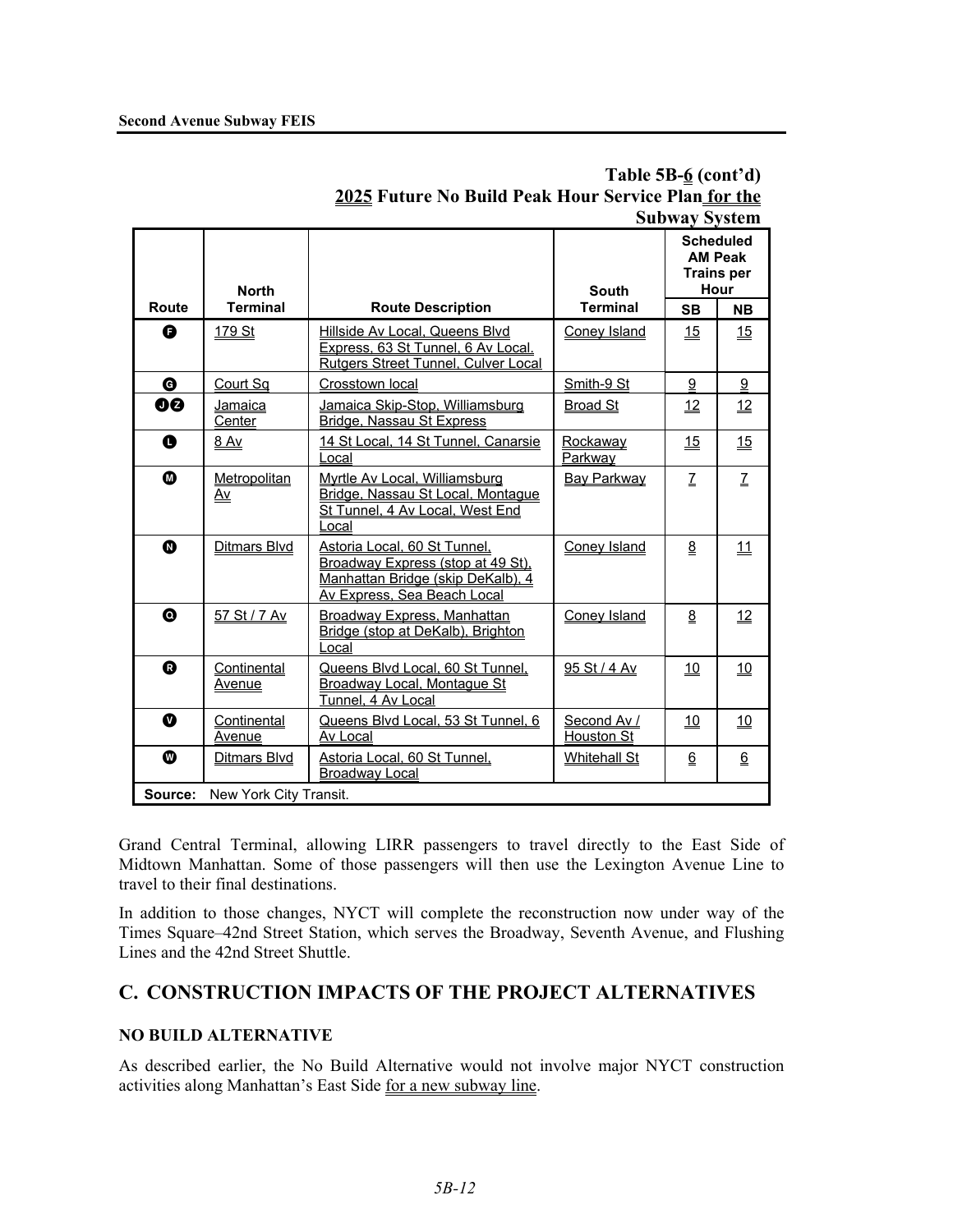### **SECOND AVENUE SUBWAY**

As described in detail in Chapter 3, "Description of Construction Methods and Activities," the Second Avenue Subway would have the potential to affect existing subway and commuter rail lines where the new tunnels pass under or over existing transit structures. Several factors would determine whether or not it would be necessary to protect these existing subway or rail structures during construction of the Second Avenue Subway. These factors include geological conditions, the vertical and horizontal separation between the rail lines, whether the Second Avenue Subway would pass over or under the existing subway or commuter line structure, the type of construction, and the condition of the existing structure. In general, if the new Second Avenue Subway tunnel were to be excavated in rock, it would have less impact on the rail service it crosses than if it were in excavated in soil.

### *IMPACT ON TRANSIT SERVICES FROM TUNNEL CONSTRUCTION*

Excavation of the tunnel for the Second Avenue Subway would affect existing transit services at 15 locations. Table 5B-7 lists these existing transit and commuter railroad services, the affected locations, the general geological conditions (i.e., soil or rock), whether the Second Avenue Subway would pass over or under the existing transit or commuter railroad structure, and the approximate vertical distance from base-of-rail to base-of-rail. This information is also presented in Chapter 3, "Description of Construction Methods and Activities."

### *Metro-North's Harlem–125th Street Station*

Work at this station would involve constructing the new Second Avenue Subway (with its upper and lower mezzanine) beneath and perpendicular to the existing, elevated commuter railroad station at Park Avenue and 125th Street. This could be done using cut-and-cover techniques, where the columns supporting the railroad viaduct structure would be underpinned in advance. Underpinning could be accomplished in a variety of ways, all of which would require many months. The new subway mezzanine below 125th Street would have a connection to the existing elevated platforms serving the Metro-North Harlem, Hudson, and New Haven Lines. Additional work would include the construction of escalators, stairways, and elevators for the new station.

As most of the construction would be well below the existing, active railroad, only minor commuter rail service impacts would occur. Work at this subway station could affect street-level access to the Metro-North station, but temporary access would be maintained at all times. The underpinning of the supporting columns of Metro-North would not substantially affect rail service, although speed restrictions may be necessary to reduce vibrations.

# *125th Street Station (*456 *Routes)*

The work at this location would involve constructing the new Second Avenue Subway beneath and perpendicular to the existing subway station, including a new mezzanine level above the new subway tunnel and below the existing one. This would be done using a combination of cutand-cover and traditional mining techniques. The new mezzanine below 125th Street would be connected to the existing platforms serving the  $\bigcirc$   $\bigcirc$  routes by bringing escalators and stairs from the new mezzanine up through the lower level Lexington Avenue Line station platforms, and by building escalators from the new mezzanine to the upper level of the Lexington Avenue Line station. As much of this construction would be immediately under existing, active tracks,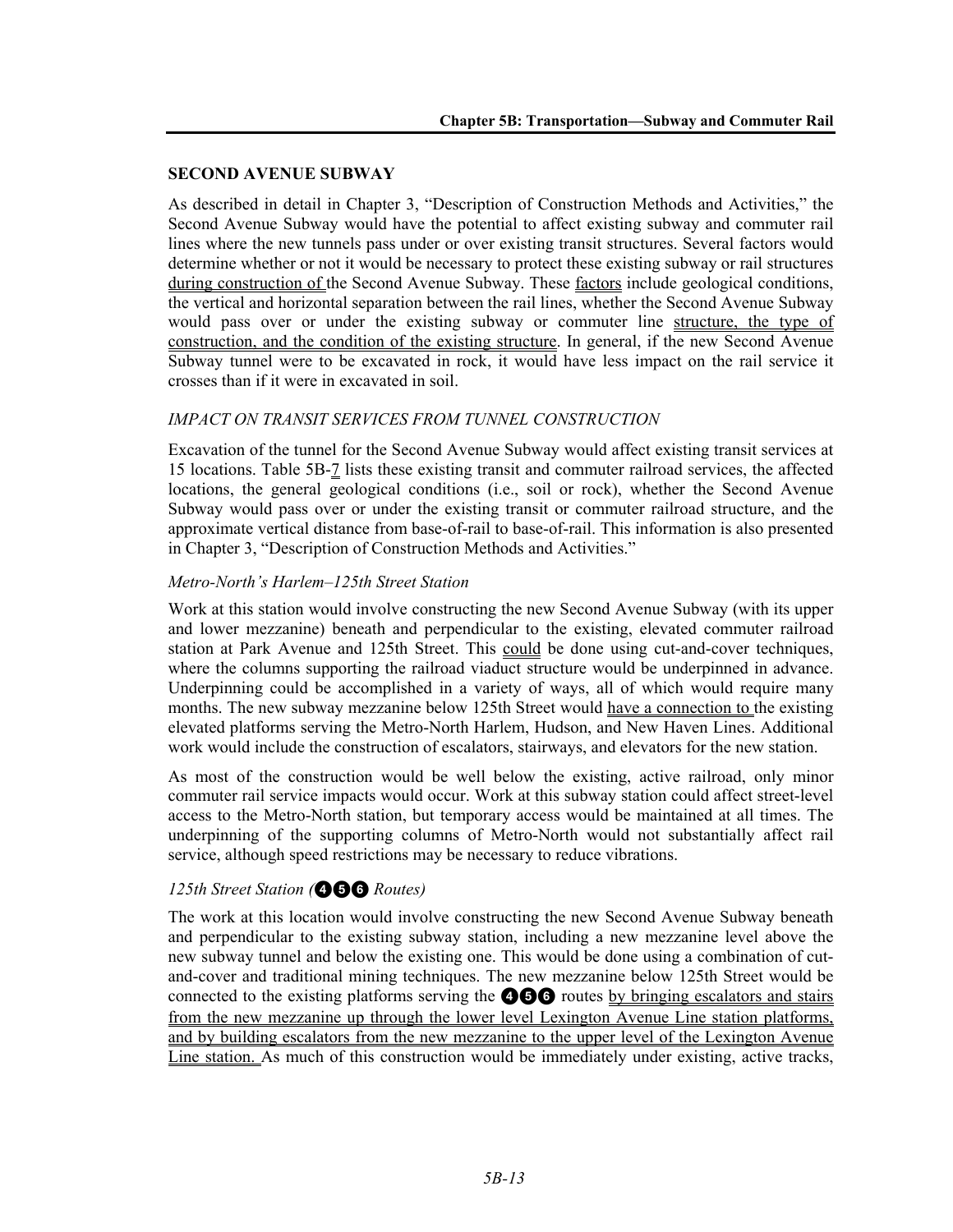# **Table 5B-7 Existing Transit and Commuter Rail Services Affected by Construction of the Second Avenue Subway**

| Approximate<br><b>Affected</b><br>General<br><b>Transit</b><br>Geological<br><b>Relative Vertical</b><br>of Rail to Base<br><b>Conditions</b><br><b>Services</b><br><b>Intersected Line and Location</b><br><b>Position</b><br>of Rail<br>Metro-North<br>Metro-North Park Avenue Viaduct<br>Soil and Rock<br>Passes Below<br>124 feet<br>Railroad<br>Park Av and 125th St<br>000<br>Lexington Avenue Line<br>Soil and Rock<br>Passes Below<br>$55$ feet<br>Lexington Av and 125th St<br>G<br>63rd Street Line<br>Passes Above<br>Rock<br>$25$ feet<br>63rd St and Second Av<br><b>LIRR</b><br><b>LIRR 63rd Street Tunnel</b><br>Rock<br>Passes Above<br>80 feet<br>63rd St and Second Av<br>@@@<br>60th Street Line<br>25 feet<br>Rock<br>Passes Above<br>60th St and Second Av<br>Passes Below <sup>1</sup><br>25 feet<br>53rd Street Line<br>Passes Above<br>0Ø<br>Rock<br>$20$ feet<br>53rd St and Second Av<br>➊<br><b>Flushing Line</b><br>Passes Above<br>Rock<br>$25$ feet<br>42nd St and Second Av<br>LIRR, Amtrak,<br><b>LIRR Mainline Tunnel</b><br>Passes Above<br>Rock<br>$25$ feet<br>NJ Transit<br>33rd St/32nd St and Second Av<br>Canarsie Line<br>Rock<br>O<br>Passes Below<br>80 feet<br>14th St and Second Av<br>Sixth Avenue Line<br>Soil<br>Passes Below<br>0Ø<br>$35$ feet<br>Houston St and Second Av<br>Non-Revenue<br>IND "BJ" Tracks near Stanton St and<br>Soil<br>Passes Below<br>35 feet<br>Chrystie St or near Rivington St and<br>Forsyth St.<br>Nassau Street Line at<br>Soil<br>000<br>Passes Below<br>$35$ feet<br>Delancey St and Chrystie St or at<br>Delancey and Forsyth St.<br>Soil<br>Passes Below<br>ΘØ<br>Sixth Avenue Line along Chrystie<br>45 feet<br>Street between Stanton and Canal Sts<br>00<br><b>Broadway Line</b><br>Soil<br>Passes Below<br>70 feet<br>Manhattan Bridge Approach<br>ØΘ<br>Eighth Avenue Line<br>Soil<br>Passes Below<br>35 feet<br>Fulton St and Water St<br>00<br>Broadway-Seventh Av Line<br>Rock<br>Passes Below<br>80 feet<br>Old Slip and Water St<br>$\bf{M}$<br><b>Nassau Street Line</b><br>Passes Below<br>Rock<br>60 feet<br>Broad St and Water St<br>$\pmb{\Omega} \pmb{\Omega} \pmb{\varnothing}^2$<br><b>Broadway Line</b><br>Passes Below<br>Rock<br>60 feet<br>Whitehall St and Water St<br>$\mathbf{0} \mathbf{0}^2$<br>Lexington Avenue Line<br>Passes Below<br>$70$ feet<br><b>Rock</b><br>Peter Minuit Plaza |                           |                  |      | <b>Second Avenue Subway</b> |                       |
|------------------------------------------------------------------------------------------------------------------------------------------------------------------------------------------------------------------------------------------------------------------------------------------------------------------------------------------------------------------------------------------------------------------------------------------------------------------------------------------------------------------------------------------------------------------------------------------------------------------------------------------------------------------------------------------------------------------------------------------------------------------------------------------------------------------------------------------------------------------------------------------------------------------------------------------------------------------------------------------------------------------------------------------------------------------------------------------------------------------------------------------------------------------------------------------------------------------------------------------------------------------------------------------------------------------------------------------------------------------------------------------------------------------------------------------------------------------------------------------------------------------------------------------------------------------------------------------------------------------------------------------------------------------------------------------------------------------------------------------------------------------------------------------------------------------------------------------------------------------------------------------------------------------------------------------------------------------------------------------------------------------------------------------------------------------------------------------------------------------------------------------------------------------------------------------------------------------------------------------------------------------------------------------------------------------------------------------------------------------------------------------------------|---------------------------|------------------|------|-----------------------------|-----------------------|
|                                                                                                                                                                                                                                                                                                                                                                                                                                                                                                                                                                                                                                                                                                                                                                                                                                                                                                                                                                                                                                                                                                                                                                                                                                                                                                                                                                                                                                                                                                                                                                                                                                                                                                                                                                                                                                                                                                                                                                                                                                                                                                                                                                                                                                                                                                                                                                                                      |                           |                  |      |                             | <b>Clearance Base</b> |
|                                                                                                                                                                                                                                                                                                                                                                                                                                                                                                                                                                                                                                                                                                                                                                                                                                                                                                                                                                                                                                                                                                                                                                                                                                                                                                                                                                                                                                                                                                                                                                                                                                                                                                                                                                                                                                                                                                                                                                                                                                                                                                                                                                                                                                                                                                                                                                                                      |                           |                  |      |                             |                       |
|                                                                                                                                                                                                                                                                                                                                                                                                                                                                                                                                                                                                                                                                                                                                                                                                                                                                                                                                                                                                                                                                                                                                                                                                                                                                                                                                                                                                                                                                                                                                                                                                                                                                                                                                                                                                                                                                                                                                                                                                                                                                                                                                                                                                                                                                                                                                                                                                      |                           |                  |      |                             |                       |
|                                                                                                                                                                                                                                                                                                                                                                                                                                                                                                                                                                                                                                                                                                                                                                                                                                                                                                                                                                                                                                                                                                                                                                                                                                                                                                                                                                                                                                                                                                                                                                                                                                                                                                                                                                                                                                                                                                                                                                                                                                                                                                                                                                                                                                                                                                                                                                                                      |                           |                  |      |                             |                       |
|                                                                                                                                                                                                                                                                                                                                                                                                                                                                                                                                                                                                                                                                                                                                                                                                                                                                                                                                                                                                                                                                                                                                                                                                                                                                                                                                                                                                                                                                                                                                                                                                                                                                                                                                                                                                                                                                                                                                                                                                                                                                                                                                                                                                                                                                                                                                                                                                      |                           |                  |      |                             |                       |
|                                                                                                                                                                                                                                                                                                                                                                                                                                                                                                                                                                                                                                                                                                                                                                                                                                                                                                                                                                                                                                                                                                                                                                                                                                                                                                                                                                                                                                                                                                                                                                                                                                                                                                                                                                                                                                                                                                                                                                                                                                                                                                                                                                                                                                                                                                                                                                                                      |                           |                  |      |                             |                       |
|                                                                                                                                                                                                                                                                                                                                                                                                                                                                                                                                                                                                                                                                                                                                                                                                                                                                                                                                                                                                                                                                                                                                                                                                                                                                                                                                                                                                                                                                                                                                                                                                                                                                                                                                                                                                                                                                                                                                                                                                                                                                                                                                                                                                                                                                                                                                                                                                      |                           |                  |      |                             |                       |
|                                                                                                                                                                                                                                                                                                                                                                                                                                                                                                                                                                                                                                                                                                                                                                                                                                                                                                                                                                                                                                                                                                                                                                                                                                                                                                                                                                                                                                                                                                                                                                                                                                                                                                                                                                                                                                                                                                                                                                                                                                                                                                                                                                                                                                                                                                                                                                                                      |                           |                  |      |                             |                       |
|                                                                                                                                                                                                                                                                                                                                                                                                                                                                                                                                                                                                                                                                                                                                                                                                                                                                                                                                                                                                                                                                                                                                                                                                                                                                                                                                                                                                                                                                                                                                                                                                                                                                                                                                                                                                                                                                                                                                                                                                                                                                                                                                                                                                                                                                                                                                                                                                      |                           |                  |      |                             |                       |
|                                                                                                                                                                                                                                                                                                                                                                                                                                                                                                                                                                                                                                                                                                                                                                                                                                                                                                                                                                                                                                                                                                                                                                                                                                                                                                                                                                                                                                                                                                                                                                                                                                                                                                                                                                                                                                                                                                                                                                                                                                                                                                                                                                                                                                                                                                                                                                                                      |                           |                  |      |                             |                       |
|                                                                                                                                                                                                                                                                                                                                                                                                                                                                                                                                                                                                                                                                                                                                                                                                                                                                                                                                                                                                                                                                                                                                                                                                                                                                                                                                                                                                                                                                                                                                                                                                                                                                                                                                                                                                                                                                                                                                                                                                                                                                                                                                                                                                                                                                                                                                                                                                      |                           |                  |      |                             |                       |
|                                                                                                                                                                                                                                                                                                                                                                                                                                                                                                                                                                                                                                                                                                                                                                                                                                                                                                                                                                                                                                                                                                                                                                                                                                                                                                                                                                                                                                                                                                                                                                                                                                                                                                                                                                                                                                                                                                                                                                                                                                                                                                                                                                                                                                                                                                                                                                                                      |                           |                  |      |                             |                       |
|                                                                                                                                                                                                                                                                                                                                                                                                                                                                                                                                                                                                                                                                                                                                                                                                                                                                                                                                                                                                                                                                                                                                                                                                                                                                                                                                                                                                                                                                                                                                                                                                                                                                                                                                                                                                                                                                                                                                                                                                                                                                                                                                                                                                                                                                                                                                                                                                      |                           |                  |      |                             |                       |
|                                                                                                                                                                                                                                                                                                                                                                                                                                                                                                                                                                                                                                                                                                                                                                                                                                                                                                                                                                                                                                                                                                                                                                                                                                                                                                                                                                                                                                                                                                                                                                                                                                                                                                                                                                                                                                                                                                                                                                                                                                                                                                                                                                                                                                                                                                                                                                                                      |                           |                  |      |                             |                       |
|                                                                                                                                                                                                                                                                                                                                                                                                                                                                                                                                                                                                                                                                                                                                                                                                                                                                                                                                                                                                                                                                                                                                                                                                                                                                                                                                                                                                                                                                                                                                                                                                                                                                                                                                                                                                                                                                                                                                                                                                                                                                                                                                                                                                                                                                                                                                                                                                      |                           |                  |      |                             |                       |
|                                                                                                                                                                                                                                                                                                                                                                                                                                                                                                                                                                                                                                                                                                                                                                                                                                                                                                                                                                                                                                                                                                                                                                                                                                                                                                                                                                                                                                                                                                                                                                                                                                                                                                                                                                                                                                                                                                                                                                                                                                                                                                                                                                                                                                                                                                                                                                                                      |                           |                  |      |                             |                       |
|                                                                                                                                                                                                                                                                                                                                                                                                                                                                                                                                                                                                                                                                                                                                                                                                                                                                                                                                                                                                                                                                                                                                                                                                                                                                                                                                                                                                                                                                                                                                                                                                                                                                                                                                                                                                                                                                                                                                                                                                                                                                                                                                                                                                                                                                                                                                                                                                      |                           |                  |      |                             |                       |
|                                                                                                                                                                                                                                                                                                                                                                                                                                                                                                                                                                                                                                                                                                                                                                                                                                                                                                                                                                                                                                                                                                                                                                                                                                                                                                                                                                                                                                                                                                                                                                                                                                                                                                                                                                                                                                                                                                                                                                                                                                                                                                                                                                                                                                                                                                                                                                                                      |                           |                  |      |                             |                       |
|                                                                                                                                                                                                                                                                                                                                                                                                                                                                                                                                                                                                                                                                                                                                                                                                                                                                                                                                                                                                                                                                                                                                                                                                                                                                                                                                                                                                                                                                                                                                                                                                                                                                                                                                                                                                                                                                                                                                                                                                                                                                                                                                                                                                                                                                                                                                                                                                      |                           |                  |      |                             |                       |
|                                                                                                                                                                                                                                                                                                                                                                                                                                                                                                                                                                                                                                                                                                                                                                                                                                                                                                                                                                                                                                                                                                                                                                                                                                                                                                                                                                                                                                                                                                                                                                                                                                                                                                                                                                                                                                                                                                                                                                                                                                                                                                                                                                                                                                                                                                                                                                                                      |                           |                  |      |                             |                       |
| <b>Both sides of Peter Minuit Plaza</b>                                                                                                                                                                                                                                                                                                                                                                                                                                                                                                                                                                                                                                                                                                                                                                                                                                                                                                                                                                                                                                                                                                                                                                                                                                                                                                                                                                                                                                                                                                                                                                                                                                                                                                                                                                                                                                                                                                                                                                                                                                                                                                                                                                                                                                                                                                                                                              | $\mathbf{Q} \mathbf{Q}^2$ | South Ferry Loop | Rock | Passes Below                | 95 feet               |

**Notes:** 

1 The Second Avenue Subway's curved tunnel connecting to the 63rd Street Line to Queens would pass below the 60th Street Line, while the main Second Avenue tunnel would pass above it.

2 These subway services would only be affected if storage tracks were to be constructed south of the Hanover **Square Station**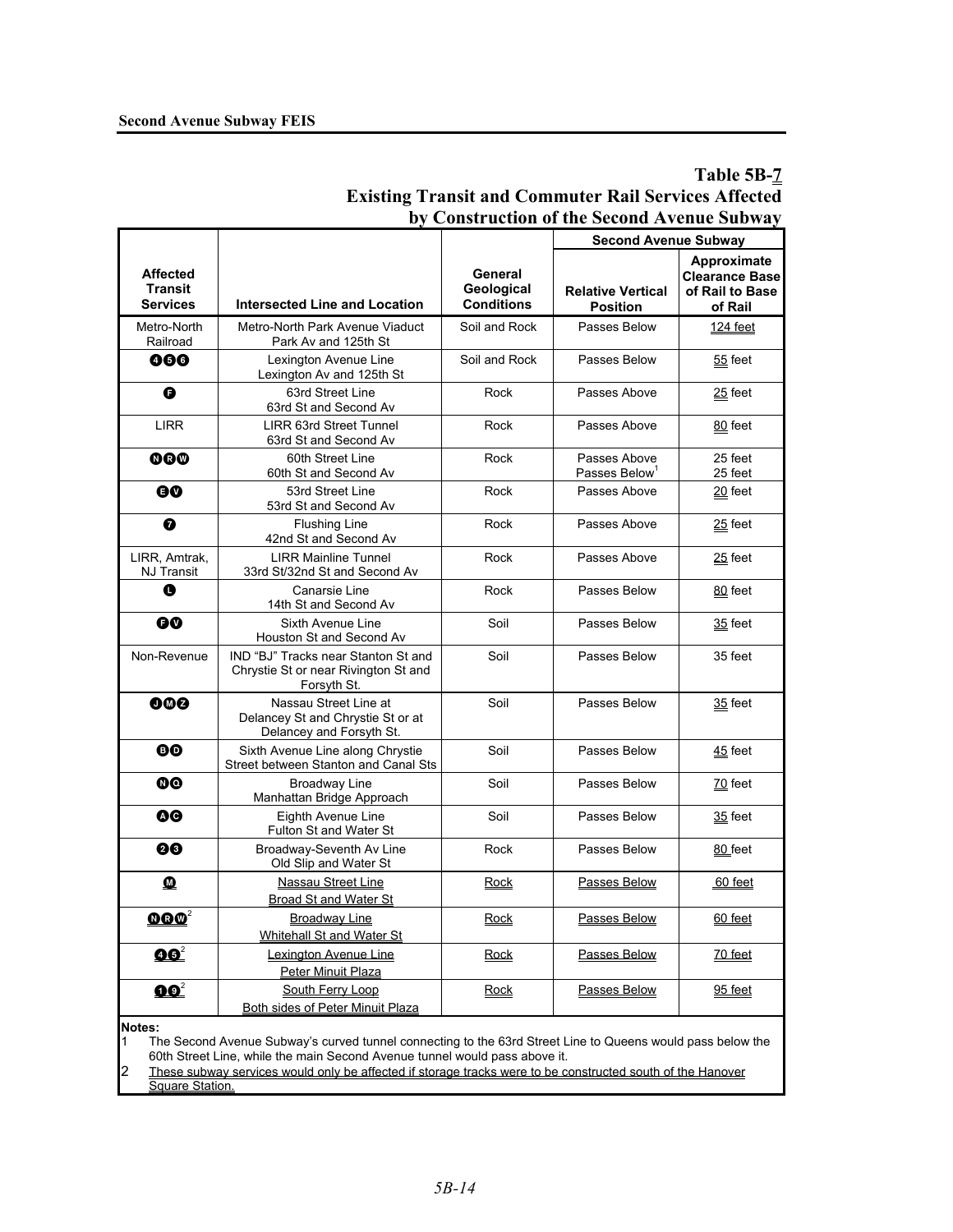service disruptions would occur. Track outages would occur for mining related work, the demolition and reconstruction of the tunnel invert on the Lexington Avenue Line, as well as escalator construction between the Second Avenue and Lexington Avenue lines. Limited platform areas would be impacted for short periods while support columns are installed along the existing Lexington Avenue Line platforms during construction work. Based upon the location of the top of the bedrock line in this area (which is being investigated during Preliminary Engineering), protective measures would be required. Work at this station would affect service on the Lexington Avenue Line on selected nights and weekends for approximately 2 years.

### *63rd Street Line (*F *Route) and LIRR East Side Access*

North of 63rd Street, the Second Avenue Subway would connect to existing tracks on the 63rd Street Line—the southbound tracks connecting at the upper level with the Manhattan-bound tunnel and the northbound tracks branching from the Queens-bound tunnel at the lower level. Construction work would include modifications at the 63rd Street Tunnel bellmouth; removal of a block wall; station and platform restoration and renovation, including entrances on Third Avenue; signal work; and tunnel lighting.

South of 63rd Street, the Second Avenue Subway would also connect to the 63rd Street Line the southbound tracks connecting with the Manhattan-bound tunnel at the upper level and the northbound tracks connecting to the Queens-bound tunnel at the lower level. Some of this work would also require track outages. Service on the  $\bigodot$  route would be suspended on selected nights and weekends over approximately one year. Speed restrictions could also be required at other times to reduce vibrations during construction. These speed restrictions would be over a relatively short distance, but they would marginally increase travel time.

In addition, the mainline of the Second Avenue Subway would pass above 63rd Street Tunnel at 63rd Street and Second Avenue. Appropriate protective measures would be taken so that this could be done without affecting existing subway  $\left(\bigcirc\right)$  and future commuter rail services.

# **60th Street Line at Second Avenue (OBO** Routes)

The two 63rd Street south connector tracks would pass below the 60th Street Line east of Second Avenue. Because this subway line crossing would be deep in rock, it would not be necessary to protect this existing subway structure before tunnel excavation, although rock reinforcement may be required in selected areas. Except for a possible speed restriction during tunnel excavation, the  $\mathbf{O} \mathbf{O} \mathbf{O}$  services would not be affected during construction. In addition, the mainline of the Second Avenue Subway would pass above the 60th Street Line at Second Avenue. It would be necessary to install remote monitoring equipment to measure stresses on the existing tunnel structure; this would require brief, nighttime service interruptions. It would also be necessary to design the new subway tunnel structure so as to ensure that the Second Avenue tunnel can safely bridge the existing 60th Street tunnel structure without affecting existing **ORW** services.

### *East Midtown*

Three existing subway structures and one commuter railroad structure would be minimally affected by the construction of the Second Avenue Subway in rock conditions prevalent in East Midtown:

- 53rd Street Line beneath 53rd Street at Second Avenue ( $\bullet$ V routes);
- Flushing Line beneath 42nd Street at Second Avenue ( $\bullet$  route); and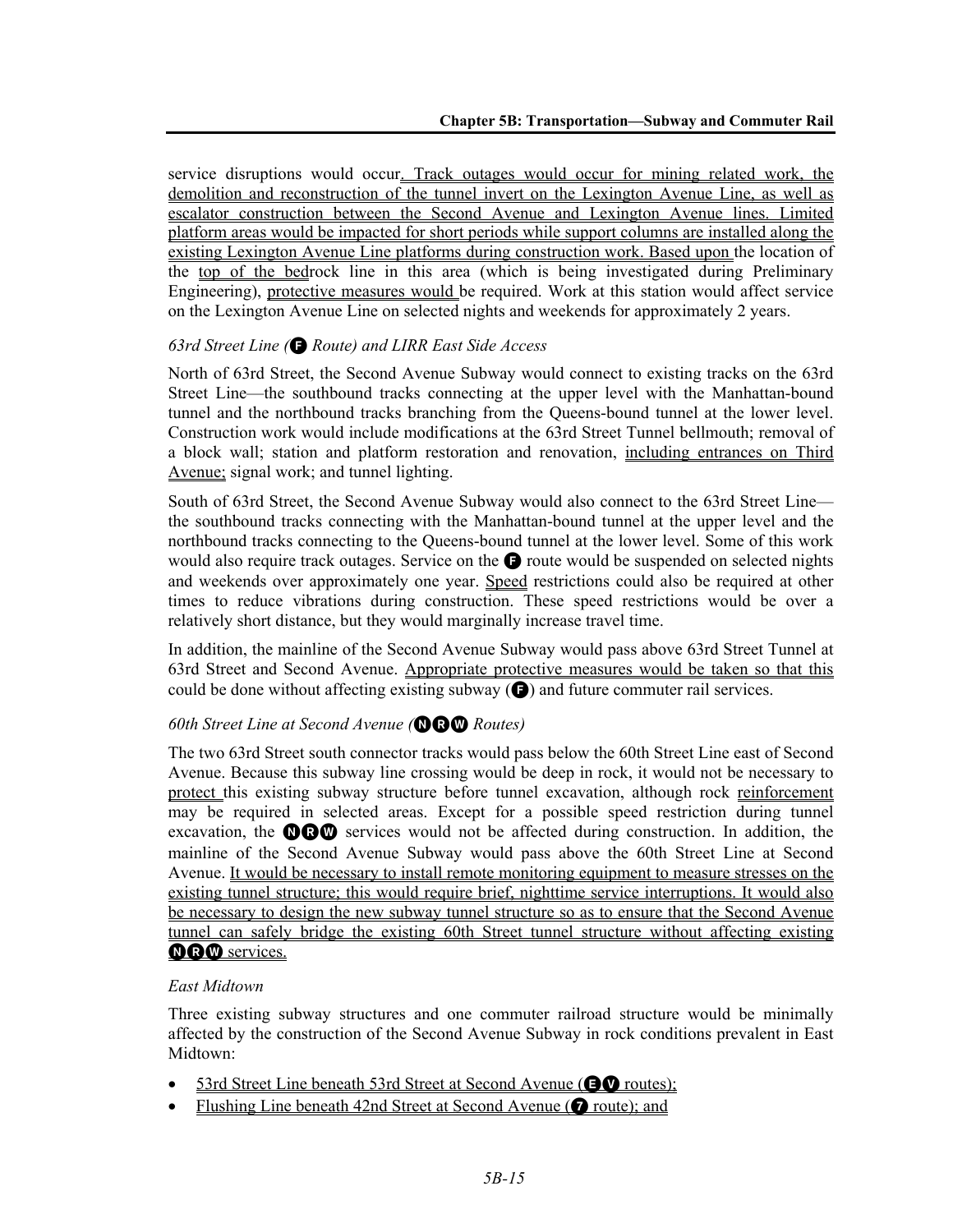#### **Second Avenue Subway FEIS**

• LIRR Mainline Tunnels beneath 33rd and 32nd Streets at Second Avenue (LIRR service to Penn Station, New Jersey Transit non-revenue service, and Amtrak Northeast Corridor service).

The subway lines carry trains in revenue service between Queens and Manhattan. The LIRR Mainline Tunnel carries commuter trains between Queens, Nassau, and Suffolk Counties and Manhattan; New Jersey Transit trains between Penn Station and storage yards in Sunnyside, Queens; and Amtrak trains between New York and New England. Because the Second Avenue Subway stations would be located above these subway and railroad structures, it would be necessary to structurally support the new tunnel over the existing tunnel structures, requiring special precautions to shield the subway and railroad tunnels below from the construction work above. This may require the installation of protection and monitoring measures, resulting in brief nighttime service interruptions. Non-explosive excavation methods would be required to allow excavation close to the existing tunnels, which could affect existing subway and rail services during late night and weekend periods.

Transfer connections are being evaluated between the Second Avenue Line and the **EV** routes on the 53rd Street Line and the **O** route on the Flushing Line. The connection to the 53rd Street Line would be made at the platform level of the existing Lexington Avenue/53rd Street Station. The connection to the Flushing Line at 42nd Street would be made from the existing station's lower mezzanine on the eastern side of the platform. Constructing these transfer connections would require temporarily closing a portion of each station's platform for several nights and weekends over a 6-month period, and the installation of protective measures to allow passengers to use the platforms during construction.

# *14th Street Vicinity*

The Second Avenue Subway would pass under the Canarsie Line ( $\bigcirc$  route) beneath 14th Street at Second Avenue. Because this subway line crossing would be deep in rock, it may be necessary to carry out some protective measures such as rock reinforcement, before tunnel excavation near the existing structure. Temporary speed restrictions could be required on  $\bullet$ service for a few weeks during the excavation work immediate to the line crossing. These speed restrictions would be over a relatively short distance, but they would marginally increase travel time.

A transfer connection is being evaluated between the Second Avenue Line and the  $\bullet$  route on the Canarsie Line. The connection would be made at the east end of the platform at the Third Avenue and 14th Street Station. Only a relatively small area at the end of the platform would be affected, which may temporarily disrupt subway service or access/egress at this station.

### *Houston Street to Canal Street*

Six existing subway structures would be affected by the construction of the Second Avenue Subway in soil in the area between Houston and Canal Streets. Five of these six structures carry subway trains in revenue service between Brooklyn and Manhattan:

- Sixth Avenue Line on Houston Street at Second Avenue ( $\bullet\bullet$  routes);
- Nassau Street Line on Delancey Street at Forsyth Street (OOO routes);
- Sixth Avenue Line along Chrystie Street between Houston and Canal Streets (**BD** routes);
- Sixth Avenue Line on the approach to the Manhattan Bridge (**BO** routes);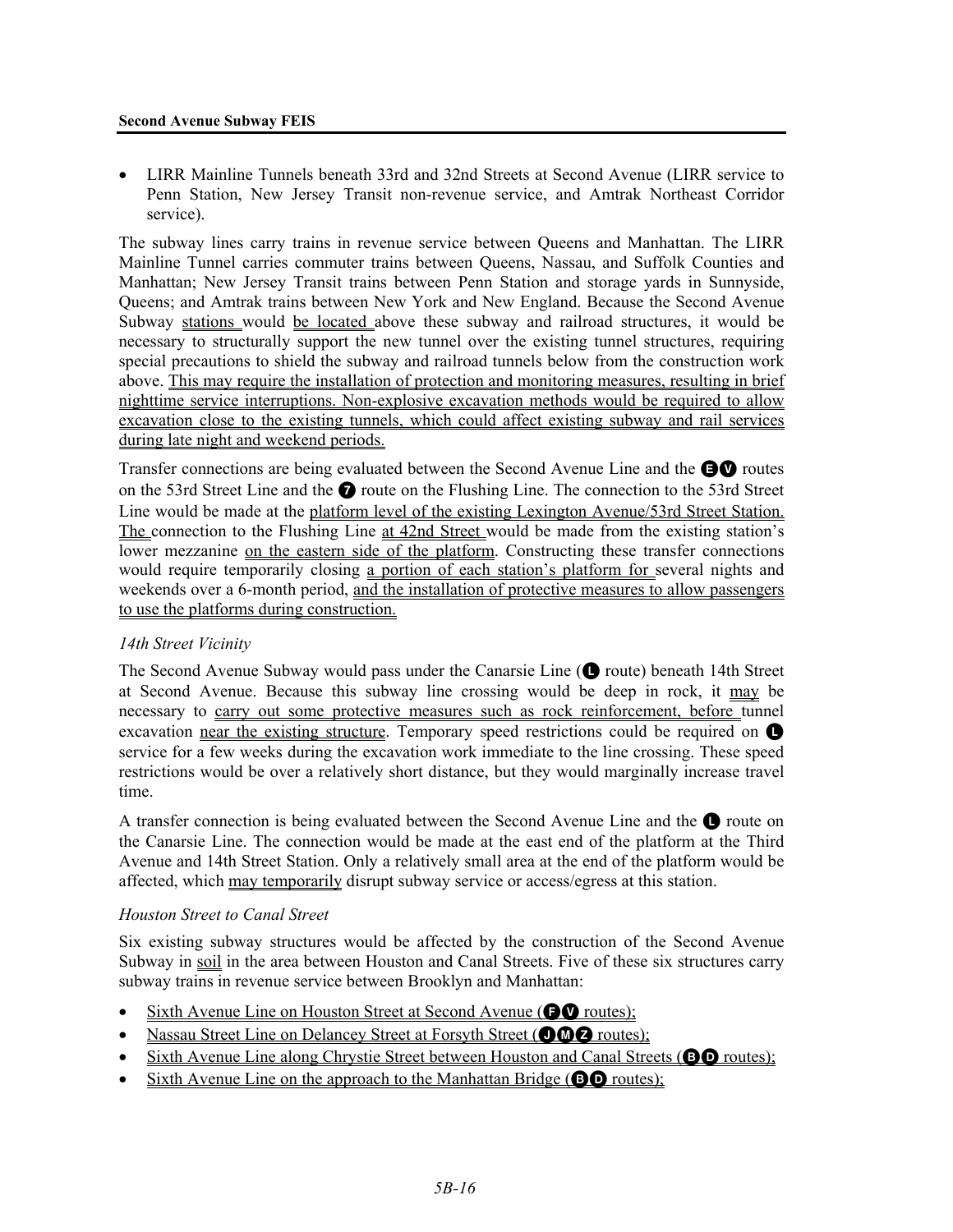- Broadway Line on the approach to the Manhattan Bridge ( $\mathbf{O}$  routes); and
- IND "BJ" Tracks under Sara D. Roosevelt Park between Houston Street and Delancey Street (non-revenue subway train movements only).

As the excavation of the tunnels for the Second Avenue Subway would pass under existing, active tracks, it would be necessary to protect these existing subway structures before tunnel excavation, so as to provide the structures with sufficient support and prevent damage to them. This work at these subway line crossing-points would affect service on each of these lines on nights and weekends over a 1- to 2-year period. Not all routes would be affected at the same time. During these periods, service would be single-tracked through the affected areas or rerouted to an alternative line. In addition, speed restrictions on existing service could also be required at other times during construction. These speed restrictions would be over a relatively short distance, but they would marginally increase travel time.

It will be necessary to rebuild the existing Grand Street Station serving the BD routes because the existing platforms are too narrow to accommodate the additional riders who would use this station once the Second Avenue Subway is constructed. The selected Deep Chrystie Option would also affect **BD** service between Houston and Canal Streets. Construction work would include removing and replacing part of the existing station box of the Grand Street Station. Some of this work would require track outages. Service on the BD routes would be suspended through the Grand Street Station and between Sixth Avenue and Brooklyn on most nights and weekends over a 1- to 2-year period. Minor impacts to the  $\bigcirc$  routes are anticipated, including possible track outages on nights and weekends to allow ground treatment and other proactive measures to be undertaken to permit the tunnels for the Second Avenue Subway to pass under the Lower East Side and Second Avenue lines.

### *Lower Manhattan*

The subway structure that carries the  $\bigcirc$  routes in revenue service under Fulton Street in Lower Manhattan could be affected by the construction of the Second Avenue Subway. It would be necessary to protect this existing subway structure before tunnel excavation in soil under the existing structure, so as to provide the structure with sufficient support to prevent damage. This work could affect  $\mathbf{\odot} \mathbf{\odot}$  service on selected nights and weekends for up to 2 years. During these periods, service could be single-tracked through the affected areas or rerouted via the  $\bullet$  route. In addition, speed restrictions could also be required at other times to reduce vibrations during construction. These speed restrictions would be over a relatively short distance, but they would increase travel time.

The Second Avenue Subway would also pass under the Broadway-Seventh Avenue Line located beneath Hanover Square and Old Slip, which carries the **23** routes. Because this subway line crossing would be deep in rock, it would not be necessary to protect this existing subway structure during tunnel excavation. However, because this is the location of the proposed Hanover Square Station, special precautions would be necessary to support this existing subway structure during station construction. In addition, rock reinforcement could be required in selected areas to stabilize the openings for station entrances and other ancillary facilities. Speed restrictions could be required on the affected  $\bigcirc$  services for a few weeks during excavation work. These speed restrictions would be over a relatively short distance, but they would marginally increase travel time.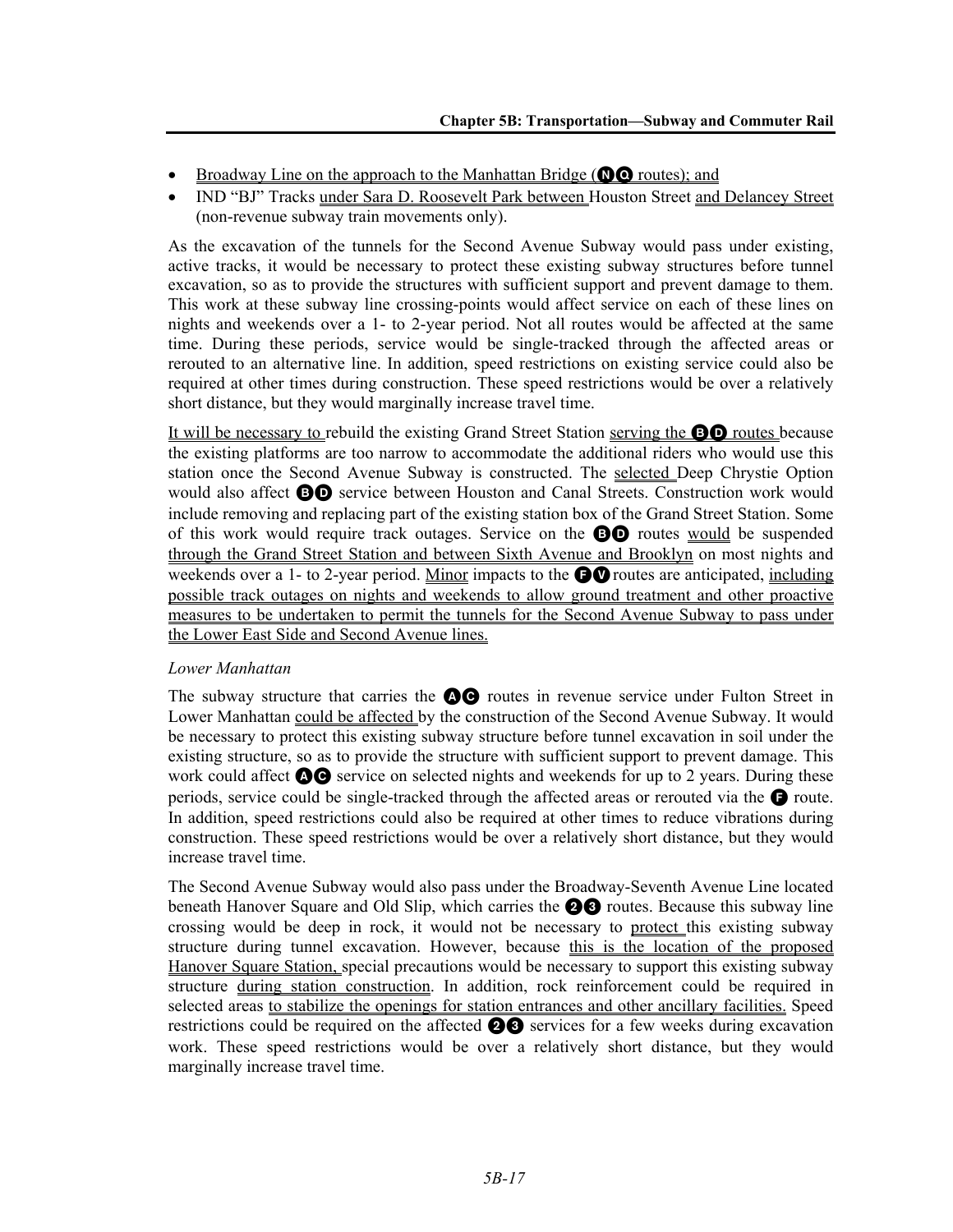### **Second Avenue Subway FEIS**

The tail track option that extends south from Hanover Square Station would pass under a number of existing NYCT subway tunnels:

- Nassau Street Line on Broad Street at Water Street ( $\bf{O}$  route);
- Broadway Line on Whitehall Street at Water Street (**QQQ** routes);
- Lexington Avenue Line under Peter Minuit Plaza ( $\bullet$  routes);
- South Ferry Station of the Broadway-Seventh Avenue Line under Peter Minuit Plaza ( $\bullet$ routes)

Because the Second Avenue tracks pass well below these existing routes in rock, it would not be necessary to protect these existing subway structures before tunnel excavation. However, rock reinforcement would be installed to support the actual excavation. Temporary speed restrictions could be required on these services for a few weeks during the excavation work in the vicinity of each line. These speed restrictions would be over a relatively short distance and would marginally increase travel time.

### *PHASED IMPLEMENTATION OF SECOND AVENUE SUBWAY OPERATIONS*

The options for sequencing the construction of the project are described in Chapter 3, "Description of Construction Methods and Activities." The selected construction sequencing option would build the first phase of the alignment to take advantage of the 63rd Street connector tunnel. With this approach, the first construction contract would excavate the tunnels between 105th Street and 62nd Street, as well as the connector tunnels needed to access the Broadway Line at 63rd Street. The connector to the 63rd Street Line is essential for meeting the project objective of operating a segment of the Second Avenue Subway as soon as possible following commencement of construction in 2004.

Current plans call for the Second Avenue Subway to be put into operation in four phases over a period of years, as described below:

- *Phase 1:* At the completion of Phase 1 of the project, the existing **O** service would be extended from its current northern terminus at the 57th Street-Seventh Avenue Station to the 96th Street Station. The Q trains would stop at four additional stations: 96th Street, 86th Street, 72nd Street, and Lexington Avenue-63rd Street in the Upper East Side and East Harlem neighborhoods. An across-the-platform transfer connection would be provided with the **G** route at the Lexington Avenue-63rd Street Station. The **Q** service would continue south on the express tracks of the Broadway Line, crossing the Manhattan Bridge and serving southcentral Brooklyn along the Brighton Line. A one-seat ride would be provided on the Q service from the Upper East Side to West Midtown area, including Times Square and Herald Square, with connecting Broadway Line local RW services to Lower Manhattan. It is forecasted that the Second Avenue Subway would carry 202,000 riders on average weekday at the completion of Phase 1 of the project.
- *Phase 2:* In Phase 2, the **O** service would be further extended northward to the 125th Street Station at completion of Phase 2 of the project. This subway service would stop at three additional stations: 125th Street, 116th Street, and 106th Street, serving East Harlem. Transfer connections would be provided at the 125th Street Station with the **466** routes on the Lexington Avenue Line and with the Metro-North Railroad at Park Avenue. The Second Avenue Subway is forecast to carry 303,000 riders on average weekday at the completion of Phase 2 of the project.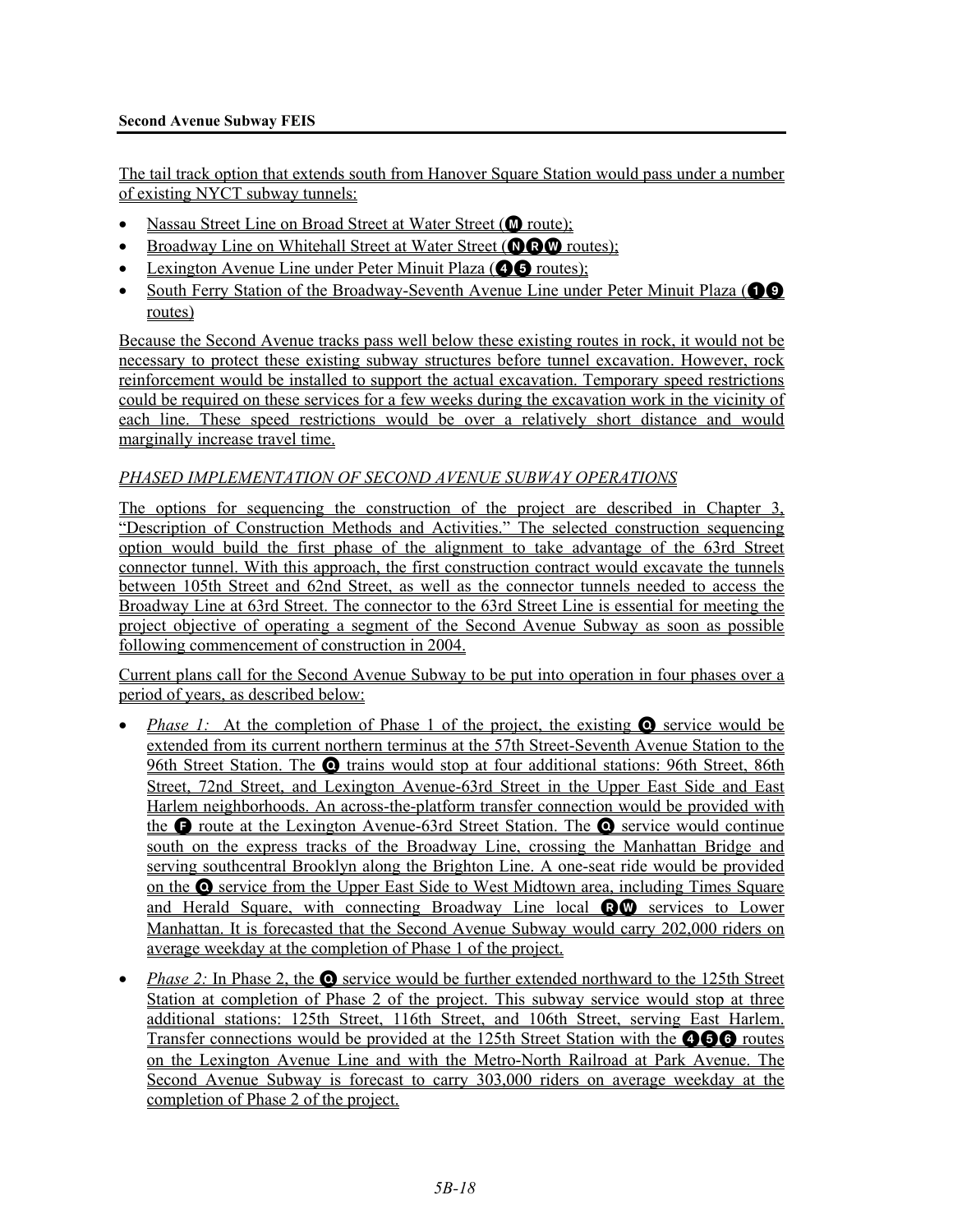- *Phase 3:* At the completion of Phase 3 of the project, subway service would extend along Second Avenue south to the Houston Street Station and introduce a second subway service—tentatively identified as the  $\bullet$  route—to the Second Avenue Line. Six additional subway stations would be opened: 55th Street, 42nd Street, 34th Street, 23rd Street, 14th Street, and Houston Street. These stations serve the East Midtown, Gramercy Park/Union Square, East Village, and Lower East Side neighborhoods. In this phase, the  $\bullet$  route would provide service at 11 station stops between and including the 125th Street and Houston Street Stations. Transfer connections may be provided with the **EV** routes at 55th Street, the  $\bullet$  route at 42nd Street, the  $\bullet$  route at 14th Street, and the  $\bullet\bullet$  routes at Houston Street. The extended  $\bullet$  service would operate as described above under Phases 1 and 2. The transit model forecasts that the Second Avenue Subway would carry 456,000 riders on an average weekday at the completion of Phase 3 of the project.
- *Phase 4:* With the completion of construction in Phase 4 and with the extension of subway service between the Houston Street and Hanover Square Stations, the full-length Second Avenue Line would be complete. Four additional subway stations would be opened: Grand Street, Chatham Square, Seaport, and Hanover Square, serving the Lower East Side, Chinatown, and Lower Manhattan neighborhoods. Additional transfer connections would be provided with the  $\odot$  routes at Grand Street. At the completion of this phase, the  $\odot$  route would stop at 16 station stops along the Second Avenue corridor between and including 125th Street and Hanover Square Stations. The extended Q service would stop at seven stations along the Second Avenue corridor between and including 125th Street and the Lexington Avenue-63rd Street, before continuing along the express tracks of the Broadway Line, as described above under Phases 1 and 2. The Second Avenue Subway is forecast to carry 560,000 riders on average weekday at the completion of the project in Phase 4.

Table 5B-8 presents for each construction phase the average weekday ridership, the frequency of service, and the loading conditions for southbound Second Avenue  $\odot$  trains at key stations. Table 5B-9 shows that the Second Avenue Subway will relieve severe overcrowding on the Lexington Avenue Express  $\bigcirc$  trains beginning with the completion of Phase 1 and that additional crowding reduction will occur as each phase of the project's construction is completed. Express trains departing 86th Street and Grand Central-42nd Street Stations are the most overcrowded on the Lexington Avenue Line. In Tables 5B-8 and 5B-9, a v/c ratio of 1.00 or less indicated that NYCT service guidelines would be met.

# **D. PERMANENT IMPACTS OF THE PROJECT ALTERNATIVES**

Chapter 2, "Project Alternatives," describes the new transportation service proposed by the project alternatives. This section evaluates the subway impacts of the proposed Second Avenue Subway as compared with the No Build Alternative. Ridership, operational changes, equipment, and infrastructure modifications are evaluated and assessed below.

# **EVALUATION METHODOLOGY**

NYCT's Transit Demand Forecasting Model (TDFM) and the mode-choice component of MTA's Regional Transit Forecasting Model (RTFM) were used to estimate changes in AM peak hour transit trip making. The estimates were based on the Second Avenue Subway as compared with the No Build condition. (For more information on the modeling conducted, see Chapter 5A,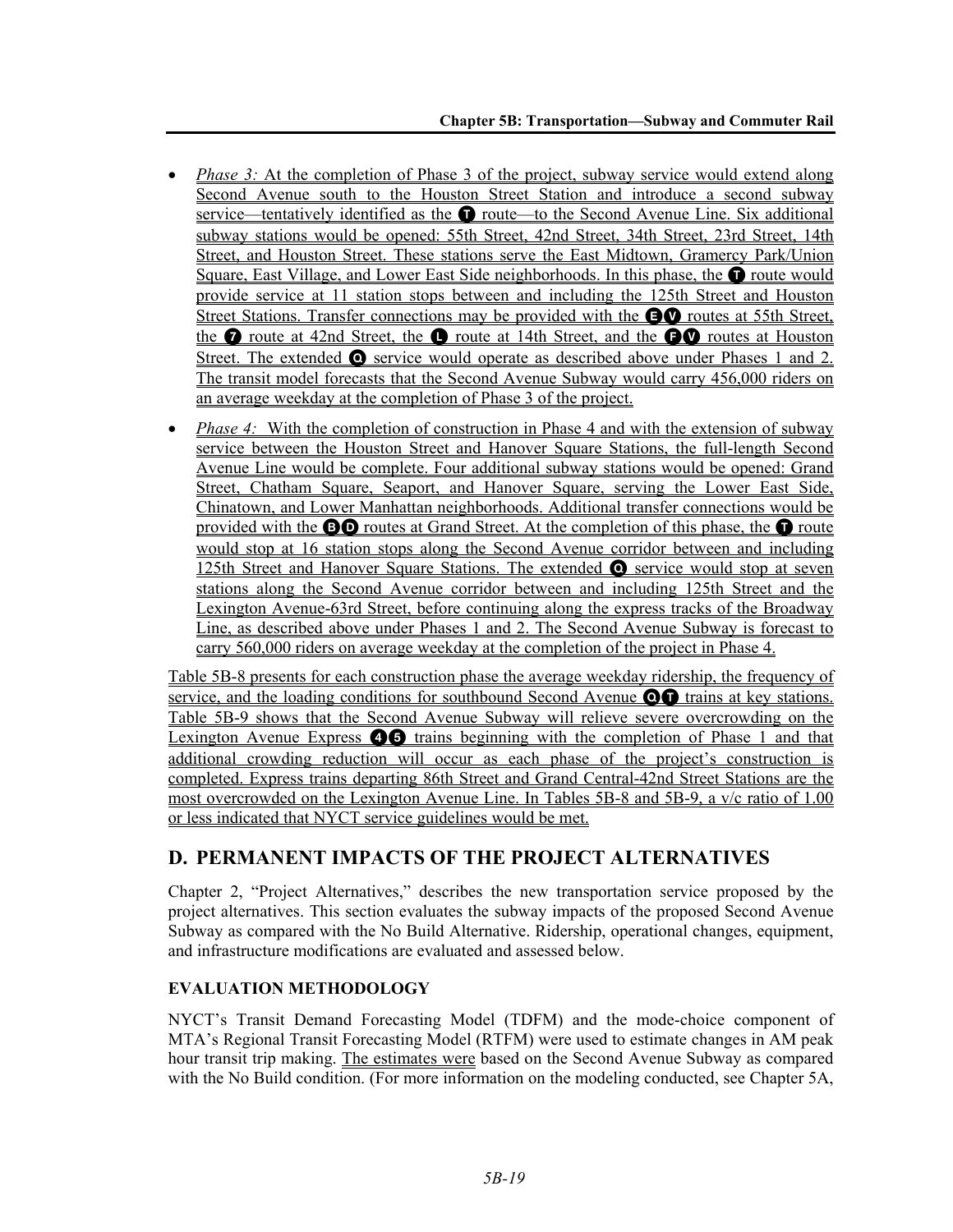### **Table 5B-8 Loading Conditions for Southbound Second Avenue OO Trains During Phased Implementation of the Project AM Peak Hour**

|                                                                                                                        | Southbound<br><b>Trains per Hour</b><br>◎<br>0 |    |      | <b>Average Southbound</b><br><b>Volume/Capacity (V/C)</b><br>Ratio | Average<br>Weekday |
|------------------------------------------------------------------------------------------------------------------------|------------------------------------------------|----|------|--------------------------------------------------------------------|--------------------|
| <b>Station</b>                                                                                                         |                                                |    | ◎    | ❶                                                                  | Ridership          |
| Phase I - 96 St to 63rd St                                                                                             |                                                |    |      |                                                                    | 202,000            |
| 72 St                                                                                                                  | 14                                             | -- | 0.88 |                                                                    |                    |
| Lex Av / 63 St                                                                                                         | 14                                             |    | 0.91 |                                                                    |                    |
| 55 St                                                                                                                  |                                                |    |      |                                                                    |                    |
| 34 St                                                                                                                  |                                                |    |      |                                                                    |                    |
| Phase 2 - 125 St to 63rd St                                                                                            |                                                |    |      |                                                                    | 303,000            |
| 72 St                                                                                                                  | 19                                             |    | 0.95 |                                                                    |                    |
| Lex Av / 63 St                                                                                                         | 19                                             |    | 0.98 | --                                                                 |                    |
| 55 St                                                                                                                  |                                                | -- | --   |                                                                    |                    |
| 34 St                                                                                                                  |                                                |    |      |                                                                    |                    |
| Phase 3-125 St to Houston St                                                                                           |                                                |    |      |                                                                    | 456,000            |
| 72 St                                                                                                                  | 14                                             | 14 | 0.80 | 0.80                                                               |                    |
| Lex Av / 63 St                                                                                                         | 14                                             |    | 0.97 |                                                                    |                    |
| 55 St                                                                                                                  |                                                | 14 |      | 0.64                                                               |                    |
| 34 St                                                                                                                  | $\overline{a}$                                 | 14 | --   | 0.47                                                               |                    |
| Phase 4 - 125 St to Hanover Sq                                                                                         |                                                |    |      |                                                                    | 560,000            |
| 72 St                                                                                                                  | 14                                             | 14 | 0.86 | 0.80                                                               |                    |
| Lex Av / 63 St                                                                                                         | 14                                             |    | 0.91 |                                                                    |                    |
| 55 St                                                                                                                  |                                                | 14 |      | 0.96                                                               |                    |
| 34 St                                                                                                                  |                                                | 14 |      | 0.94                                                               |                    |
| <b>Note:</b> This table is new for the FEIS.<br>Source: Vollmer Associates based on NYCT Model Outputs - November 2003 |                                                |    |      |                                                                    |                    |

# **Table 5B-9**

### **Loading Conditions for Southbound Lexington Avenue Express <b>46** Trains **During Phased Implementation of the Project AM Peak Hour**

|                                                                                                                     |    | Southbound <b>46</b><br><b>Trains per Hour</b> | <b>Average Southbound</b><br><b>Volume/Capacity (V/C) Ratio</b> |                             |          |  |
|---------------------------------------------------------------------------------------------------------------------|----|------------------------------------------------|-----------------------------------------------------------------|-----------------------------|----------|--|
| <b>Station</b>                                                                                                      |    | No Build Build Phase                           | No Build                                                        | <b>Build Phase % Change</b> |          |  |
| Phase I - 96 St to 63rd St                                                                                          |    |                                                |                                                                 |                             |          |  |
| 86 St                                                                                                               | 26 | 27                                             | 1.13                                                            | 0.99                        | $-12,4%$ |  |
| 42 St / GCT                                                                                                         | 25 | 26                                             | 1.27                                                            | 1.14                        | $-10.2%$ |  |
| Phase 2 - 125 St to 63rd St                                                                                         |    |                                                |                                                                 |                             |          |  |
| 86 St                                                                                                               | 26 | 28                                             | 1.13                                                            | 0.87                        | $-23.0%$ |  |
| 42 St / GCT                                                                                                         | 25 | 27                                             | 1.27                                                            | 1.07                        | $-15.7%$ |  |
| Phase 3 - 125 St to Houston St                                                                                      |    |                                                |                                                                 |                             |          |  |
| 86 St                                                                                                               | 26 | 28                                             | 1.13                                                            | 0.82                        | $-27.4%$ |  |
| 42 St / GCT                                                                                                         | 25 | 27                                             | 1.27                                                            | 1.06                        | $-16.5%$ |  |
| Phase 4 - 125 St to Hanover Sq                                                                                      |    |                                                |                                                                 |                             |          |  |
| 86 St                                                                                                               | 26 | 28                                             | 1.13                                                            | 0.80                        | $-29.2%$ |  |
| 42 St / GCT                                                                                                         | 25 | 28                                             | 1.27                                                            | 0.94                        | $-26.0%$ |  |
| <b>Note:</b> This table is new for the FEIS.<br>Source: Vollmer Associates based on NYCT Model Outputs - June 2003. |    |                                                |                                                                 |                             |          |  |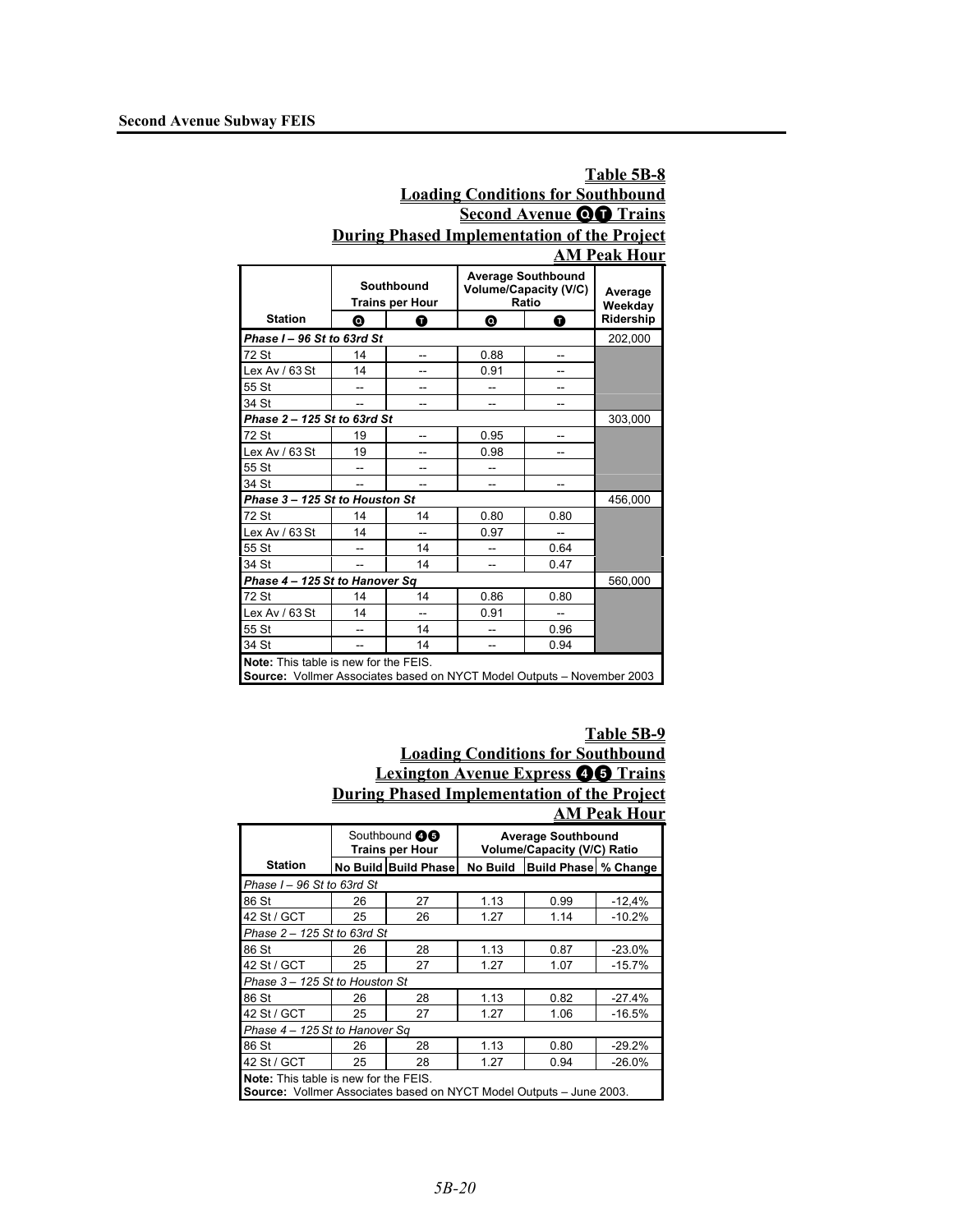"Ridership Modeling," and Appendix D.1). The outputs from the model provide passenger volume information on subway links, station on/off and transfer activities, and summary statistics on passenger hours and miles traveled by transit. These data were used to compare ridership changes and service operations. Potential changes in service conditions were compared in such terms as leave-load volumes and subway car loading volume-to-capacity  $(v/c)$  ratios.

The AM peak hour has been selected to analyze the impacts of the Second Avenue Subway as compared with the No Build condition, because AM peak hour volumes are consistently higher than PM peak hour volumes. Station and train counts collected over the years by NYCT have shown that AM peak hour volumes are about 18 percent higher than PM peak hour volumes in business areas and about 54 percent higher in residential areas.

# **SERVICE CHARACTERISTICS**

### *SERVICE CHANGES TO SUBWAY LINES*

Table 5B-10 shows the expected number of train departures on a typical day at selected stations for the Lexington Avenue Line for the AM peak hour under existing, No Build, and Build conditions. Table 5B-11 presents similar information for selected stations on the Broadway and 63rd Street Lines. These changes are described below.

### *No Build Alternative*

Under the No Build Alternative, no changes would occur to the subway system as a result of the Second Avenue Subway. The changes anticipated in the future in any case (described above under "Future Conditions Common to All Alternatives") would occur. As shown in Table 5B-10, the number of departing trains during the AM peak hour on the southbound Lexington Avenue **46** express services would not change in 2025 because crowding will continue to create long dwell times. On the 6 local service, the number of departing trains is projected to increase from 21 to 25 trains per hour to accommodate expected ridership growth. This is the maximum number of trains that can be operated on the **6** route through the Brooklyn Bridge loop. On the southbound Broadway Line, as shown in Table 5B-11, there will be a total of 32 local and express trains. At 34th Street/Herald Square, for example, there are expected to be 16 **QO** express trains and 16 **QO** local trains.

Total transit ridership into the Manhattan CBD during the AM peak hour is expected to increase from about 430,800 under the 2000 existing conditions to about 489,200 under the 2025 No Build conditions—an increase of 14 percent. Transit ridership across the 60th Street screenline into the Manhattan CBD during the AM peak hour is expected to increase by approximately 18 percent from about 134,700 under the 2000 existing conditions to about 158,900 under the 2025 No Build conditions. Southbound ridership on the Lexington Avenue Line at the 60th Street screenline is expected to increase by approximately 9 percent from about 56,500 under the 2000 existing conditions to about 61,600 under the 2025 No Build conditions.

The number of passengers entering and exiting the station or making an interline transfer to and from the  $\bigcirc$   $\bigcirc$  routes Grand Central-42nd Street Station is expected to increase by about 14 percent and 3 percent, respectively. This is based on a comparison of 2025 AM peak hour No Build conditions with 2000 AM peak hour existing conditions. Increases in the number of boarding passengers are expected to exceed increases in the number of alighting passengers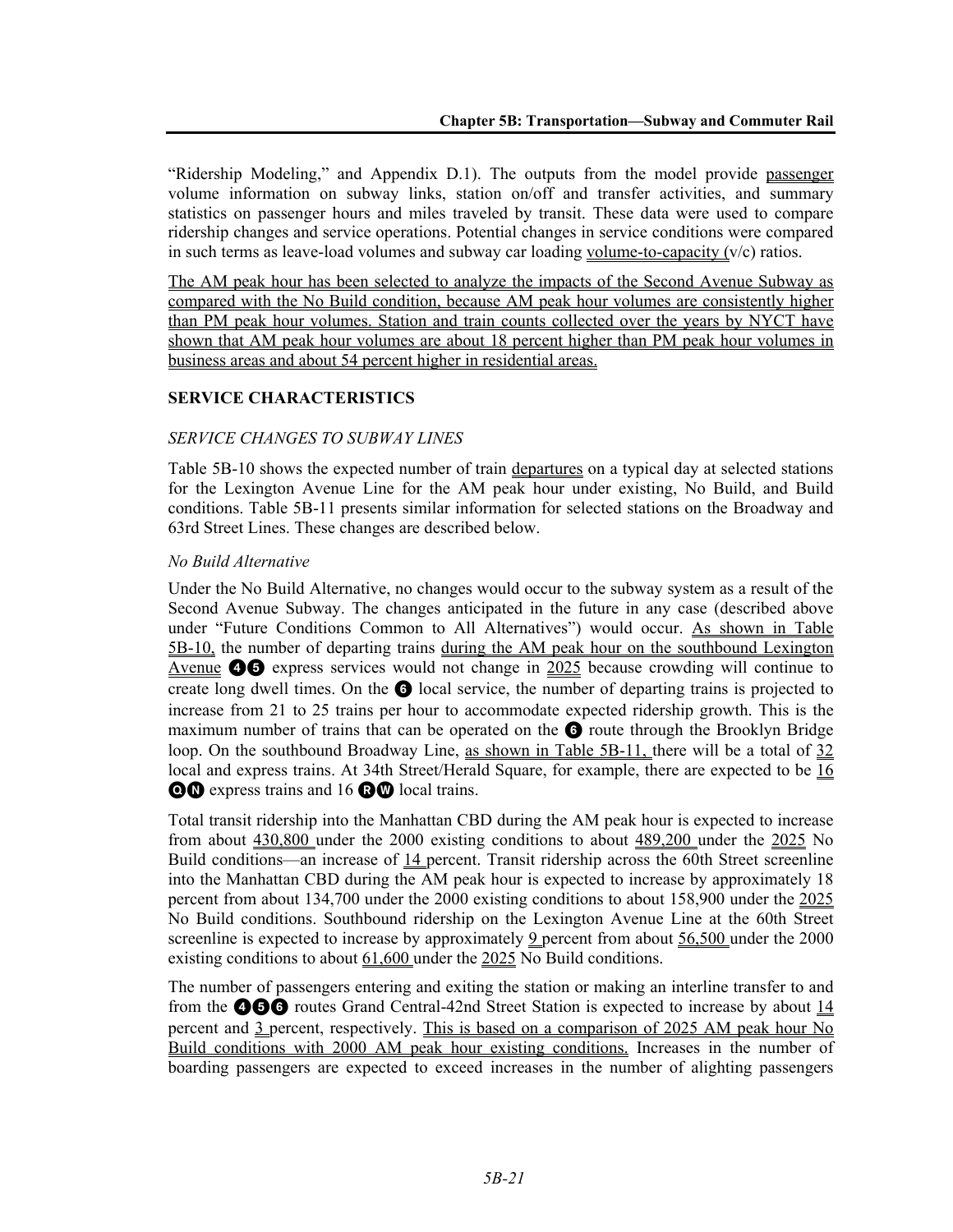|                      | <b>Existing</b>   |                | No Build          |                | <b>Build</b>      |                |
|----------------------|-------------------|----------------|-------------------|----------------|-------------------|----------------|
| <b>Station</b>       | Express <b>OO</b> | Local <b>O</b> | Express <b>OO</b> | Local <b>O</b> | Express <b>OO</b> | Local <b>O</b> |
| 125 St               | 28                | 21             | 28                | 25             | 29                | 25             |
| 116 St               |                   | 21             |                   | 25             |                   | 25             |
| 110 St               |                   | 21             |                   | 25             |                   | 25             |
| 103 St               |                   | 21             |                   | 25             |                   | 25             |
| 96 St                |                   | 21             |                   | 25             |                   | 25             |
| 86 St                | 26                | 21             | 26                | 25             | 28                | 25             |
| 77 St                |                   | 21             |                   | 25             |                   | 25             |
| 68 St                |                   | 21             |                   | 25             |                   | 25             |
| 59 St                | 26                | 21             | 26                | 25             | 28                | 25             |
| 51 St                |                   | 21             |                   | 25             |                   | 25             |
| <b>Grand Central</b> | 25                | 21             | 25                | 25             | 28                | 25             |
| 33 St                |                   | 21             |                   | 25             |                   | 25             |
| 28 St                |                   | 21             |                   | 25             |                   | 25             |
| 23 St                |                   | 21             |                   | 25             |                   | 25             |
| Union Square         | 25                | 21             | 25                | 25             | 27                | 25             |
| Astor PI             |                   | 21             |                   | 25             |                   | 25             |
| <b>Bleecker St</b>   |                   | 21             |                   | 25             |                   | 25             |
| Spring St            |                   | 21             |                   | 25             |                   | 25             |
| Canal St             |                   | 21             |                   | 25             |                   | 25             |
| Brooklyn Bridge      | 25                | 21             | 25                | 25             | 27                | 25             |
| Fulton St            | 25                |                | 25                |                | 27                |                |
| Wall St              | 25                |                | 25                |                | 27                |                |
| <b>Bowling Green</b> | 25                |                | 25                |                | 27                |                |

|                                                                        | Table 5B-10 |
|------------------------------------------------------------------------|-------------|
| <b>Southbound AM Peak Hour Departing Trains, Lexington Avenue Line</b> |             |

primarily due to the completion of the LIRR East Side Access Project, which will bring LIRR passengers into Grand Central Terminal. About 3,300 of these passengers will transfer to the connecting crosstown, uptown and downtown subway services, especially the Lexington Avenue 6 local, during the AM peak hour.

# **Table 5B-11 Southbound AM Peak Hour Arriving Trains for the 63rd Street and Broadway Lines, 2025**

|                                                                                                                                                                     | <b>No Build</b>                  |                         | <b>Build</b>                     |                         |
|---------------------------------------------------------------------------------------------------------------------------------------------------------------------|----------------------------------|-------------------------|----------------------------------|-------------------------|
| <b>Station Location</b>                                                                                                                                             | <b>Express</b><br><b>Service</b> | Local<br><b>Service</b> | <b>Express</b><br><b>Service</b> | Local<br><b>Service</b> |
| 63 St-Lexington Ave                                                                                                                                                 |                                  | 15                      | 14                               | 15                      |
| 57 St                                                                                                                                                               | 8                                | 24                      | 14                               | 24                      |
| 49 St                                                                                                                                                               |                                  | 24                      |                                  | 24                      |
| Times Sq-42nd St                                                                                                                                                    | 8                                | 24                      | 14                               | 24                      |
| 34 St-Herald Sq                                                                                                                                                     | $16^{1}$                         | 16                      | $22^1$                           | 16                      |
| 28 St                                                                                                                                                               |                                  | 16                      |                                  | 16                      |
| 23 St                                                                                                                                                               |                                  | 16                      |                                  | 16                      |
| 14 St-Union Sq                                                                                                                                                      | 16                               | 16                      | 22                               | 16                      |
| 8 St                                                                                                                                                                |                                  | 16                      |                                  | 16                      |
| Prince St                                                                                                                                                           |                                  | 16                      |                                  | 16                      |
| Canal St                                                                                                                                                            | 16                               | 16                      | 22                               | 16                      |
| City Hall                                                                                                                                                           |                                  | 16                      |                                  | 16                      |
| <b>Cortlandt St</b>                                                                                                                                                 |                                  | 16                      |                                  | 16                      |
| <b>Rector St</b>                                                                                                                                                    |                                  | 16                      |                                  | 16                      |
| <b>Whitehall St</b>                                                                                                                                                 |                                  | 16                      |                                  | 16                      |
| Note: <sup>1</sup> The southbound <b>O</b> service switches to the express track between Times Sq-42nd St and 34 St-Herald Sq.<br>New York City Transit.<br>Source: |                                  |                         |                                  |                         |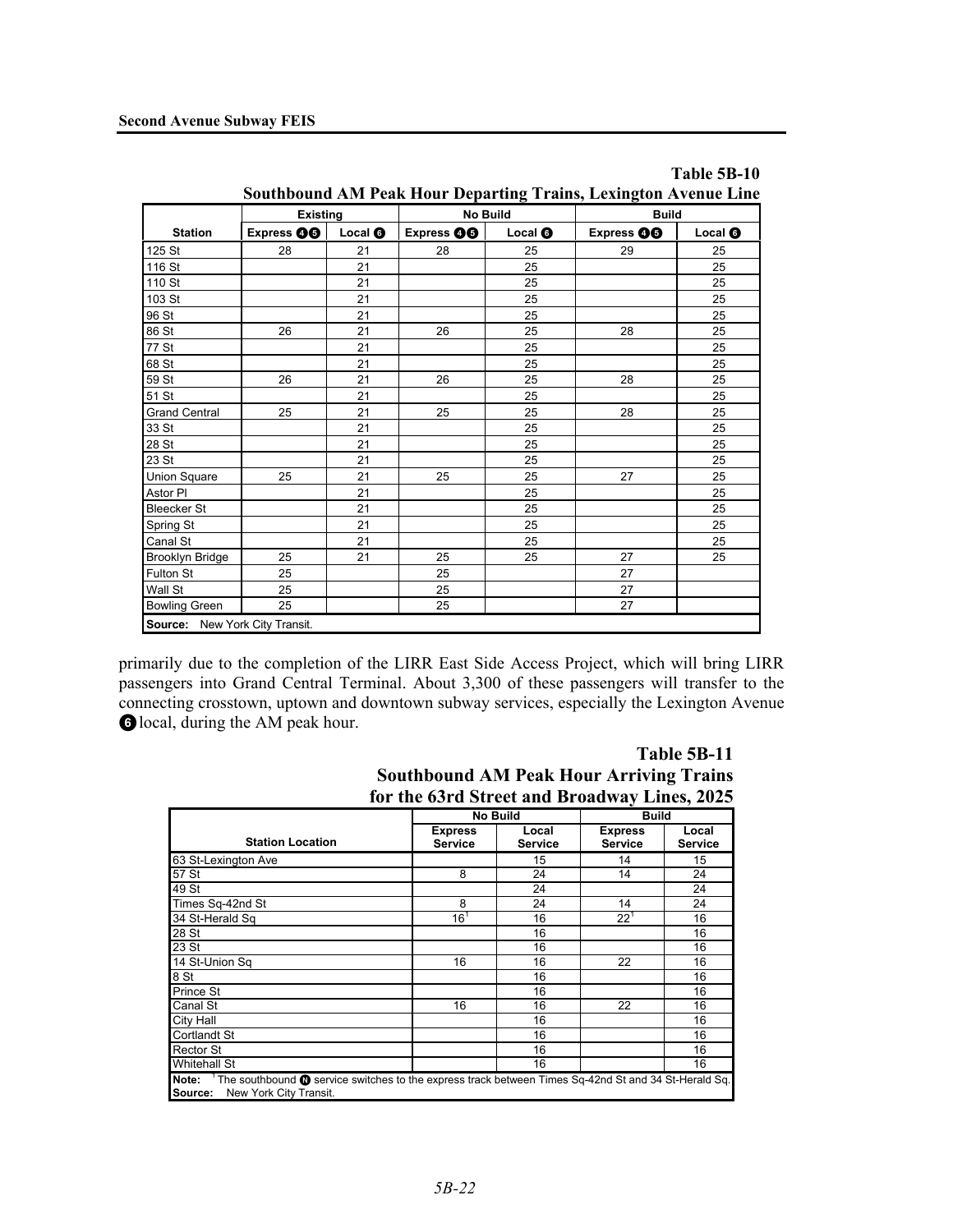At the Broadway-Lafayette/Bleecker Street Station, a new transfer connection is assumed to be built between the northbound  $\bullet$  route on the Lexington Avenue Line and the **BOGV** routes on the Sixth Avenue Line. Including this transfer, as part of the No Build Alternative, will result in about 2,900 AM peak hour passengers transferring from the Sixth Avenue Line to the northbound Lexington Avenue **6** local.

# *Second Avenue Subway*

*Description of the New Second Avenue Subway Services.* The Second Avenue Subway would carry two subway services when fully operational. A new full-length subway service would run along the Second Avenue corridor from 125th Street to Hanover Square. Although a route letter has not been assigned, this service is designated as the  $\bullet$  route for the purpose of this FEIS analysis. The other Second Avenue subway service would be an extension of the Q route that currently has its northern terminus at the 57th Street-Seventh Avenue Station and operates via the Broadway Line's express tracks. The  $\bullet$  and  $\bullet$  services are described in more detail below:

*Second Avenue* **O** *Service*. The new subway's **O** route would operate along Second Avenue from 125th Street to Hanover Square, stopping at all 16 new Second Avenue Subway stations. During the 2025 AM peak period, the new  $\bullet$  service would be scheduled to run 14 trains per hour southbound and 14 trains per hour northbound on the new Second Avenue Line.

*Second Avenue* Q *Service.* The new extended Q service from Harlem and the Upper East Side via the Second Avenue Line would operate from 125th Street under Second Avenue, then along 63rd Street and down Broadway, and cross the East River over the Manhattan Bridge, with a southern terminus in Brighton Beach. The newly extended Q route would operate on the express tracks of the Broadway Line. During the  $2025$  AM peak period, the extended  $\bullet$  service would be scheduled to run  $14$  trains per hour southbound and 12 trains per hour running northbound.

Additional Service Changes With the Second Avenue Subway. Together, the new **OO** services are expected to attract a significant number of existing riders from the Lexington Avenue Line and north-south bus routes. During the AM peak hour, the Lexington Avenue  $\bullet\bullet$  express services would continue to be scheduled at 29 trains per hour with 27 trains passing south of 14th Street-Union Square Station, which is two more trains per hour compared to the No Build condition. Each additional train would contribute further to the reduction in crowding on the Lexington Avenue Line. The  $\bigcirc$  local services on this line would continue to be scheduled at 25 trains per hour, which is the same as the No Build.

The proposed extension of the  $\odot$  service onto the Second Avenue Line would increase ridership on this route. In order to meet NYCT service guidelines, service frequency would be increased in the southbound direction from 8 trains per hour in the No Build to 14 trains per hour with the Second Avenue Subway. This would result in an increase in number of local and express trains operating on the Broadway Line from 32 to 38 trains per hour. At the 34th Street/Herald Square Station, for example, there are expected to be 22  $\odot$  express trains and 16  $\odot$   $\odot$  local trains during the AM peak hour.

*Benefits of the New Second Avenue Subway.* The new Second Avenue Subway between 125th Street and Hanover Square would add 16 new subway stations, greatly improving transit access for and providing links between communities on the Far East Side, from East Harlem to the Financial District. In addition, the proposed extension of the Broadway Line  $\bigcirc$  service via the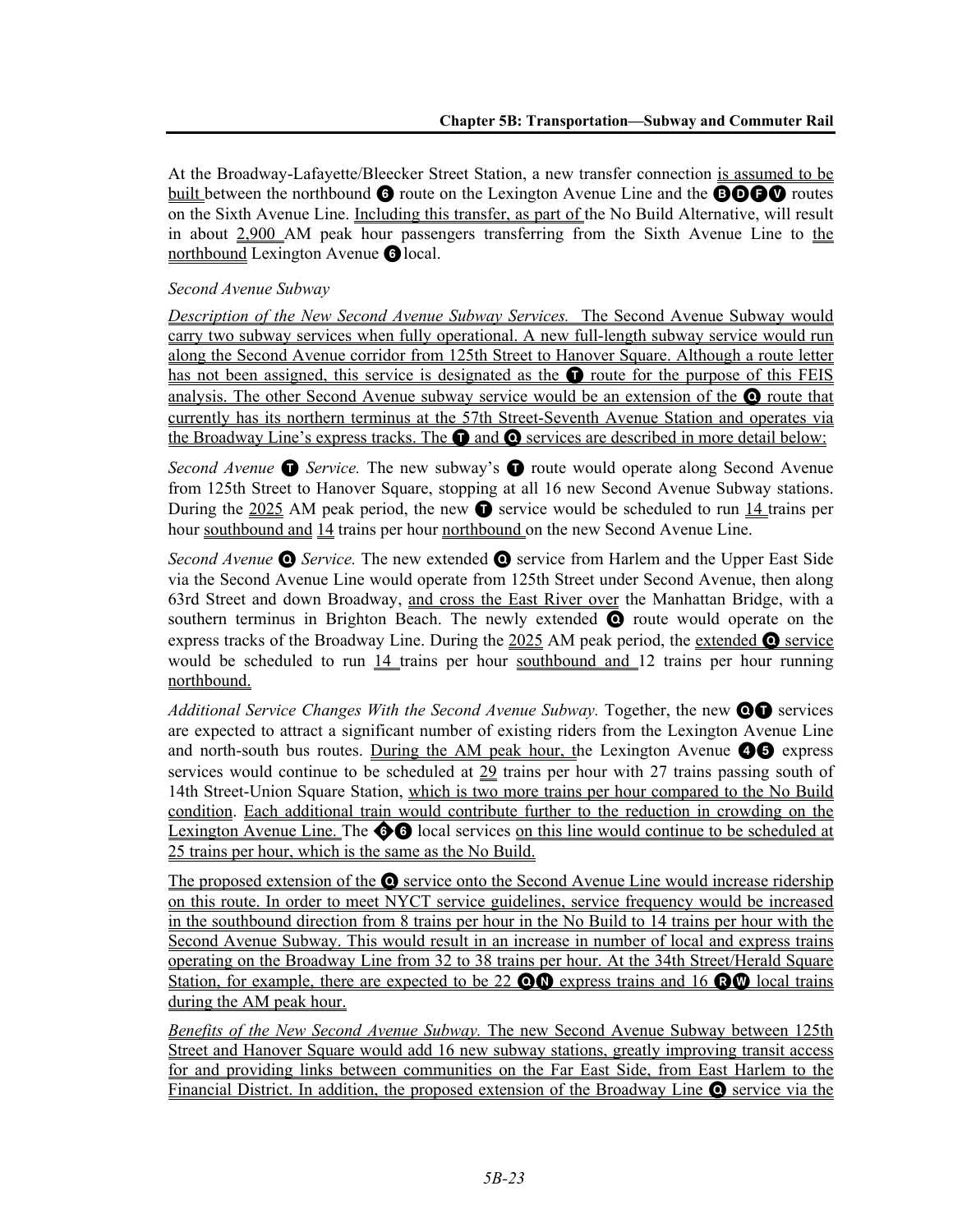Second Avenue Line would create for the first time a one-seat ride from East Harlem and the Upper East Side to West Midtown. The Second Avenue Subway would also be NYCT's first fully ADA accessible subway line.

The **OD** routes would operate along an entirely new subway corridor, located several blocks farther east than the existing Lexington Avenue Line. Hence, this new service would benefit residents, workers and visitors to Manhattan's Far East Side by reducing the time needed to travel to the existing Lexington Avenue Line. Corresponding improvements to some existing subway lines (including congestion relief on the 466 Lines, additional service on the Broadway Line in Manhattan, and improved subway transfers) would also result, as described below.

Once the Second Avenue Subway is operating, many **466** riders would opt to use the new QT services instead. As a result, it is projected that Lexington Avenue ridership in Manhattan would decline by approximately 27,000 southbound and 9,000 northbound riders in the 2025 AM peak hour, or 24 and 13 percent, respectively.

The resulting decrease in Lexington Avenue **456** ridership would significantly reduce or eliminate the incidence of "crush conditions" on existing Lexington Avenue Line service which are expected to become more severe under the No Build condition. Based on average conditions in the 2025 AM peak hour, approximately  $49,500$  southbound  $\bullet$  riders would no longer experience crowding on the Lexington Avenue Line with the addition of the Second Avenue Subway Line.

This reduction in subway car crowding during the AM peak hour would help reduce or eliminate the long dwell times experienced in the No Build condition, resulting in shorter travel times, and an increase in the number of departing trains at 125th Street, 86th Street and Grand Central-42nd Street Stations. For example, at Grand Central-42nd Street Station, the number of departing **46** express trains would be expected to increase from 25 to 28 trains per hour between the No Build and Build conditions. This outcome satisfies a chief project goal. Nevertheless, capacity on the Lexington Avenue Line would continue to be constrained by the slow speeds and extended dwell times associated with the moving platform at the 14th Street/Union Square Station. This capacity constraint would limit the number of departing express trains at this station and southward to 27 trains per hour.

As shown in Table 5B-12, the new Second Avenue Subway would attract a large number of riders. The ridership model forecasts that in the 2025 AM peak hour, the full-length  $\bullet$  and extended  $\bullet$  services would carry 77,900 AM peak hour riders and approximately 560,000 daily riders on the Second Avenue Subway. These ridership forecasts are lower than in SDEIS, because as engineering progressed, more accurate station entrance times were incorporated into the model. In many cases, stations would be deeper than originally projected to reduce surface construction impacts and entrance times are longer, making the new line slightly less attractive to some riders.

The introduction of the new Second Avenue Subway service would attract riders who currently ride the Lexington Avenue Line, thereby substantially reducing the number of passengers on the Lexington Avenue Line in Manhattan, as shown in Table 5B-13. Overall, the Lexington Avenue Line would carry 24 percent fewer riders southbound and nearly 13 percent fewer riders northbound with the proposed Second Avenue Subway.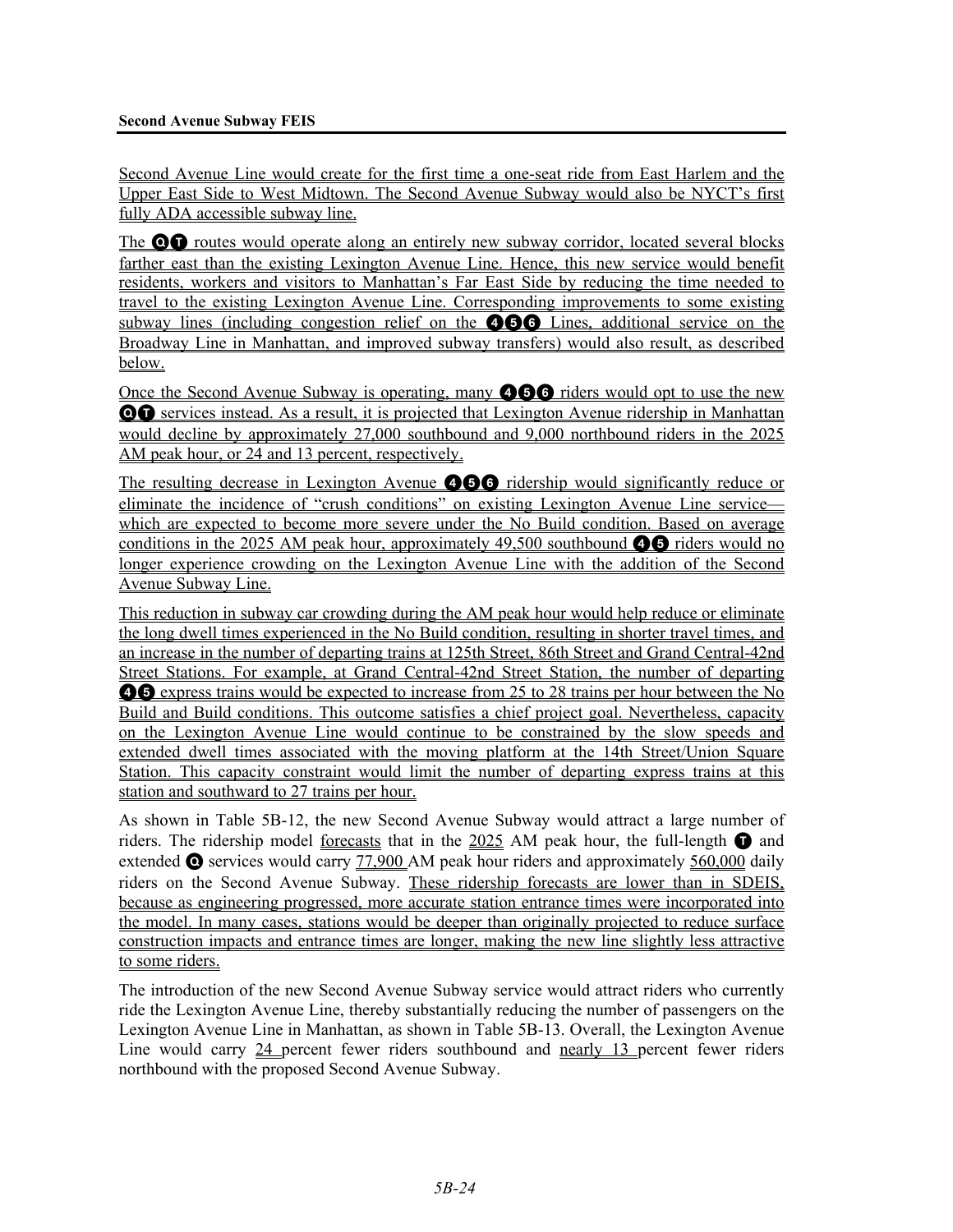|                                                                                                                                                                                                                                                                                                                                      | <b>Boarding Passengers</b> |                         |              |  |  |  |  |  |  |  |
|--------------------------------------------------------------------------------------------------------------------------------------------------------------------------------------------------------------------------------------------------------------------------------------------------------------------------------------|----------------------------|-------------------------|--------------|--|--|--|--|--|--|--|
| <b>Route and Station Stop</b>                                                                                                                                                                                                                                                                                                        | Southbound <sup>1</sup>    | Northbound <sup>2</sup> | <b>Total</b> |  |  |  |  |  |  |  |
| Extended Broadway Line @ Service                                                                                                                                                                                                                                                                                                     |                            |                         |              |  |  |  |  |  |  |  |
| 125 Street                                                                                                                                                                                                                                                                                                                           | 5,810                      |                         |              |  |  |  |  |  |  |  |
| 116 Street                                                                                                                                                                                                                                                                                                                           | 1,000                      | 10                      |              |  |  |  |  |  |  |  |
| 106 Street                                                                                                                                                                                                                                                                                                                           | 940                        | 50                      |              |  |  |  |  |  |  |  |
| 96 Street                                                                                                                                                                                                                                                                                                                            | 4,580                      | 120                     |              |  |  |  |  |  |  |  |
| 86 Street                                                                                                                                                                                                                                                                                                                            | 3,700                      | 40                      |              |  |  |  |  |  |  |  |
| 72 Street                                                                                                                                                                                                                                                                                                                            | 3,300                      | 100                     |              |  |  |  |  |  |  |  |
| Lexington / Third Avenue                                                                                                                                                                                                                                                                                                             | 3,330                      | 2,330                   |              |  |  |  |  |  |  |  |
| 57 Street / Seventh Avenue                                                                                                                                                                                                                                                                                                           |                            | 1,860                   |              |  |  |  |  |  |  |  |
| Total                                                                                                                                                                                                                                                                                                                                | 22,660                     | 4,510                   | 27,170       |  |  |  |  |  |  |  |
| Full-Length Second Avenue Co Service                                                                                                                                                                                                                                                                                                 |                            |                         |              |  |  |  |  |  |  |  |
| 125 Street                                                                                                                                                                                                                                                                                                                           | 7,760                      | 0                       |              |  |  |  |  |  |  |  |
| 116 Street                                                                                                                                                                                                                                                                                                                           | 650                        | 10                      |              |  |  |  |  |  |  |  |
| 106 Street                                                                                                                                                                                                                                                                                                                           | 830                        | 40                      |              |  |  |  |  |  |  |  |
| 96 Street                                                                                                                                                                                                                                                                                                                            | 3,690                      | 130                     |              |  |  |  |  |  |  |  |
| 86 Street                                                                                                                                                                                                                                                                                                                            | 3,220                      | 30                      |              |  |  |  |  |  |  |  |
| 72 Street                                                                                                                                                                                                                                                                                                                            | 2,010                      | 120                     |              |  |  |  |  |  |  |  |
| 55 Street                                                                                                                                                                                                                                                                                                                            | 6,300                      | 760                     |              |  |  |  |  |  |  |  |
| 42 Street                                                                                                                                                                                                                                                                                                                            | 2,770                      | 270                     |              |  |  |  |  |  |  |  |
| 34 Street                                                                                                                                                                                                                                                                                                                            | 1,720                      | 500                     |              |  |  |  |  |  |  |  |
| 23 Street                                                                                                                                                                                                                                                                                                                            | 810                        | 730                     |              |  |  |  |  |  |  |  |
| 14 Street                                                                                                                                                                                                                                                                                                                            | 1,130                      | 2,400                   |              |  |  |  |  |  |  |  |
| <b>Houston Street</b>                                                                                                                                                                                                                                                                                                                | $\overline{370}$           | 5,945                   |              |  |  |  |  |  |  |  |
| <b>Grand Street</b>                                                                                                                                                                                                                                                                                                                  | 1.150                      | 5.740                   |              |  |  |  |  |  |  |  |
| Chatham Square                                                                                                                                                                                                                                                                                                                       | 100                        | 585                     |              |  |  |  |  |  |  |  |
| Seaport                                                                                                                                                                                                                                                                                                                              | 0                          | 410                     |              |  |  |  |  |  |  |  |
| Hanover Square                                                                                                                                                                                                                                                                                                                       | O                          | 530                     |              |  |  |  |  |  |  |  |
| Total                                                                                                                                                                                                                                                                                                                                | 32,510                     | 18,200                  | 50,710       |  |  |  |  |  |  |  |
| Total Riders on Second Avenue Subway                                                                                                                                                                                                                                                                                                 | 55,170                     | 22,710                  | 77,880       |  |  |  |  |  |  |  |
| Notes:<br>Southbound volumes are based on the number of passengers boarding at stations<br>1<br>between 125 Street and Lexington Av-63 Street for the @ and between 125 Street<br>and Hanover Square for the <b>O</b> .<br>Northbound volumes are based on the number of passengers on-board trains leaving<br>$\mathbf{2}^{\prime}$ |                            |                         |              |  |  |  |  |  |  |  |
| the 57 Street-Seventh Av Station for the @ or Hanover Square Station for the @ and<br>the number of passengers boarding at stations north to 125 Street for both the OO<br>Volume leaving 57 Street-Seventh Av Station.<br>3<br>This table is new for the FEIS.                                                                      |                            |                         |              |  |  |  |  |  |  |  |
| Source:<br>New York City Transit Model Outputs - May 2003.                                                                                                                                                                                                                                                                           |                            |                         |              |  |  |  |  |  |  |  |

# **Table 5B-12 Predicted Second Avenue Line Ridership, 2025 AM Peak Hour**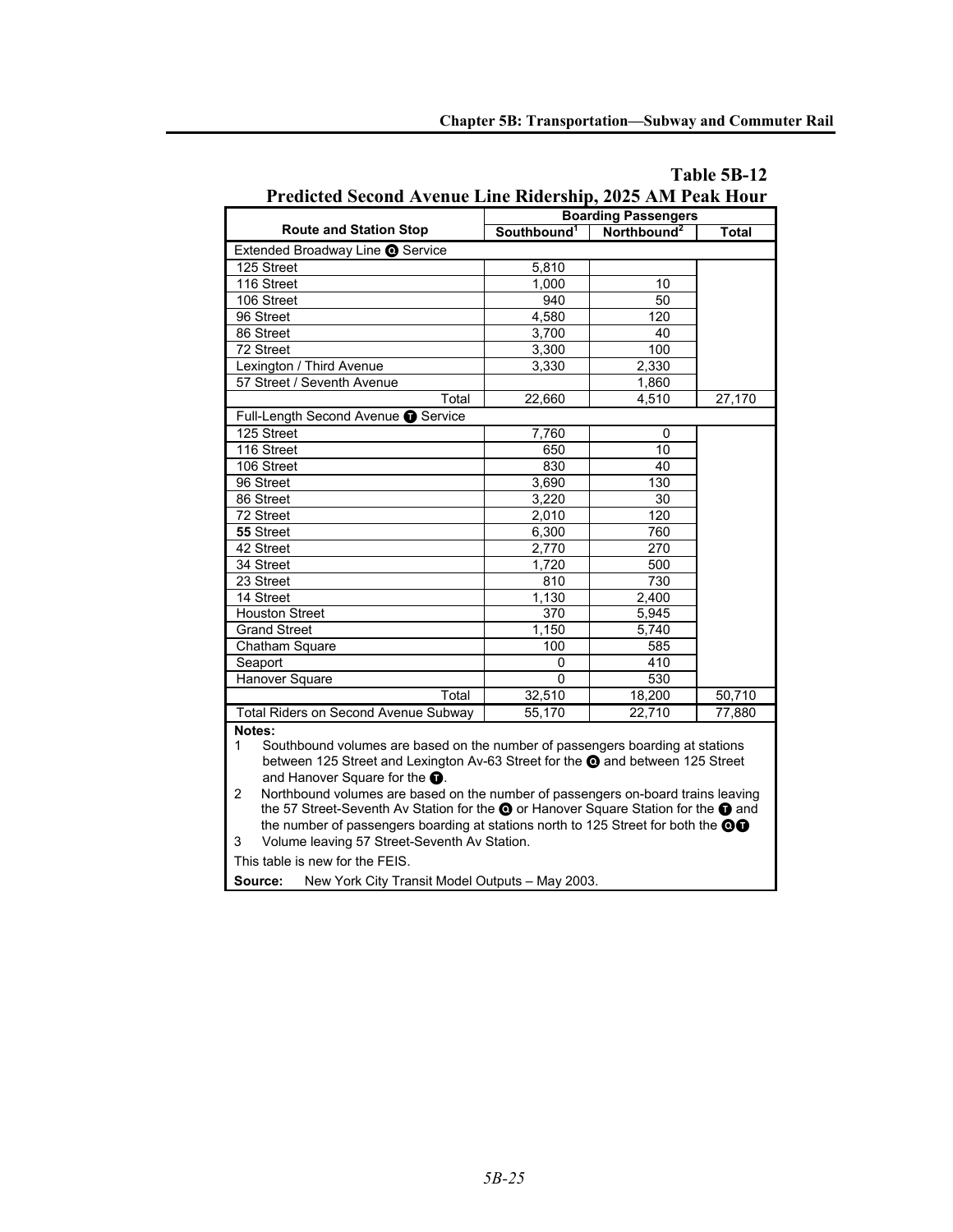# **Table 5B-13 2025 AM Peak Hour Lexington Avenue Line Ridership in Manhattan Comparing Build vs. No Build Conditions**

|                                                                                                                                                                                                                                                                                                                                                                                                                               |                                                | Southbound                                            |           |          |          | <b>Northbound</b> |          |          |  |  |  |  |
|-------------------------------------------------------------------------------------------------------------------------------------------------------------------------------------------------------------------------------------------------------------------------------------------------------------------------------------------------------------------------------------------------------------------------------|------------------------------------------------|-------------------------------------------------------|-----------|----------|----------|-------------------|----------|----------|--|--|--|--|
| Route                                                                                                                                                                                                                                                                                                                                                                                                                         | <b>No Build</b><br><b>Build</b><br>%<br>Change |                                                       |           |          | No Build | <b>Build</b>      | Change   | ℅        |  |  |  |  |
| <b>OO</b> Express                                                                                                                                                                                                                                                                                                                                                                                                             | 59.600                                         | 49.300                                                | $-10.300$ | $-17.3%$ | 41,800   | 37,300            | $-4.500$ | $-10.9%$ |  |  |  |  |
| <b>6</b> Local                                                                                                                                                                                                                                                                                                                                                                                                                | 54.200                                         | 37,200                                                | $-17,000$ | $-31.4%$ | 26,400   | 22,200            | $-4,200$ | $-15.9%$ |  |  |  |  |
| Total                                                                                                                                                                                                                                                                                                                                                                                                                         | 113,800                                        | 86,500                                                | $-27,300$ | $-24.0%$ | 68,200   | 59,500            | $-8,700$ | $-12.8%$ |  |  |  |  |
| Notes:<br>Southbound volumes are based upon the number of passengers on-board trains departing the 125th Street<br>Station and the number of passengers boarding at stations south to Wall Street for the <b>@@</b> or Brooklyn<br>Bridge for the <b>O</b> .                                                                                                                                                                  |                                                |                                                       |           |          |          |                   |          |          |  |  |  |  |
| Northbound volumes are based upon the number passengers on-board trains departing the Bowling Green<br>Station and the number of passengers boarding at stations north to 86th Street Station for the <b>OO</b> or<br>the number of passengers boarding between Brooklyn Bridge and 116th Street Stations for the <b>O</b> .<br>(Passengers boarding at the 125th Street Station are not included in the northbound volumes.) |                                                |                                                       |           |          |          |                   |          |          |  |  |  |  |
| This table has been revised for the FEIS.                                                                                                                                                                                                                                                                                                                                                                                     |                                                |                                                       |           |          |          |                   |          |          |  |  |  |  |
|                                                                                                                                                                                                                                                                                                                                                                                                                               |                                                | <b>Source: NYCT Transit Model Outputs - May 2003.</b> |           |          |          |                   |          |          |  |  |  |  |

The extended  $\bullet$  service on the Second Avenue Line would connect with the Broadway Line via the 63rd Street Line. This would bring new riders to the Broadway Line. Table 5B-14 compares future ridership on the Broadway Line with and without the extended Q service on the Second Avenue Line.

As shown in Table 5B-14, the Broadway Line  $\mathbf{O}$  express services under the Build Alternative would carry a total of 17,500 more riders southbound and 3,850 fewer riders northbound than under the No Build Alternative in the 2025 AM peak hour. This is an increase of about 105 percent and a decrease of 0.4 percent, respectively, compared with the No Build Alternative. During the AM peak hour, the Broadway Line  $\odot$  local services would carry 1,200 fewer riders southbound and  $3,700$  fewer riders northbound under the Build Alternative. This is a reduction of about  $5$ percent and 20 percent, respectively, compared with the No Build condition. Overall, the four subway lines encompassing the Broadway Line ( $\mathbf{OOO}$ ) would carry nearly 41 percent more riders southbound and 7 percent fewer riders northbound with the proposed Second Avenue Subway.

# *TRAIN CROWDING*

# **Lexington Avenue Line <b>466**

The new Second Avenue Subway would result in substantial reductions in crowding on the Lexington Avenue  $\bullet\bullet$  express. The largest reductions would occur in the southbound direction, but significant improvements are also achieved in the northbound direction. For example, the southbound  $\bullet$   $\bullet$  express trains leaving the 86th Street Station would carry about 7,900 (or 24 percent) fewer riders during the 2025 AM peak hour (see Table 5B-15) with the Second Avenue Subway than with the No Build Alternative. On the **1** local trains, improvements in crowding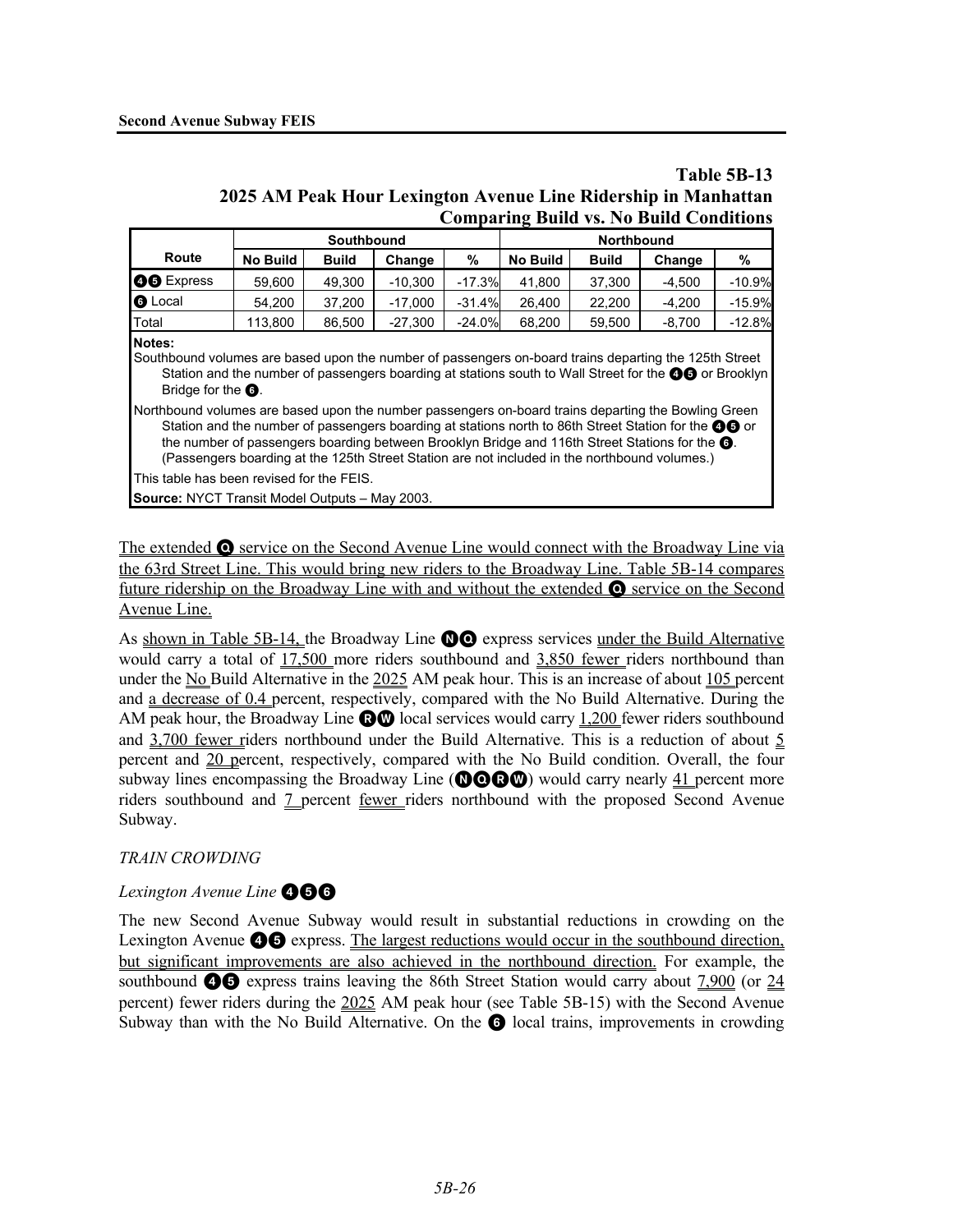# **Table 5B-14 2025 AM Peak Hour Broadway Line Ridership in Manhattan Comparing Build vs. No Build Conditions**

|                 |          | Southbound   |          |         | Northbound      |              |          |          |  |  |  |
|-----------------|----------|--------------|----------|---------|-----------------|--------------|----------|----------|--|--|--|
| Route           | No Build | <b>Build</b> | Change   | %       | <b>No Build</b> | <b>Build</b> | Change   | %        |  |  |  |
| 00 Express      | 17.900   | 36.600       | 18.700   | 104.5%  | 35.400          | 35.300       | $-100$   | $-0.3%$  |  |  |  |
| <b>BO</b> Local | 24.800   | 23.700       | $-1.100$ | $-4.4%$ | 18.800          | 15.100       | $-3.700$ | $-19.7%$ |  |  |  |
| Total           | 42.700   | 60,300       | 17.600   | 41.2%   | 54.200          | 50.400       | $-3.800$ | $-7.0\%$ |  |  |  |

**Notes:**

Southbound volumes are based the number of passengers on-board trains leaving Queens on the **OGO** (or Lexington-63rd St Station on the  $\odot$ ) and the number of passengers boarding at stations south to Broadway-Canal on the **OO** or Whitehall Street on the **OO**.

Northbound volumes are based the number of passengers on-board trains leaving Brooklyn on the NQR or the Whitehall St Station on the W and the number of passengers boarding at stations north to Lexington Av-63rd Street Station on the **OCO** or 57 St Station on the **O**.

This table has been revised for the FEIS.

**Source:** Vollmer Associates based on NYCT Model Outputs – May 2003.

# **Table 5B-15 Loading Conditions for Lexington Avenue Express** 45 **Trains 2025 AM Peak Hour**

|                      | <b>Trains per Hour</b>          |              | Leave Load (V) |              | Capacity (C)                                               |              |          | Average Volume/Capacity (V/C) Ratio |          |
|----------------------|---------------------------------|--------------|----------------|--------------|------------------------------------------------------------|--------------|----------|-------------------------------------|----------|
| <b>Station</b>       | No Build                        | <b>Build</b> | No Build       | <b>Build</b> | <b>No Build</b>                                            | <b>Build</b> | No Build | <b>Build</b>                        | % Change |
| Southbound           |                                 |              |                |              |                                                            |              |          |                                     |          |
| 125 St               | 28                              | 29           | 31,400         | 25,700       | 30,800                                                     | 31,900       | 1.02     | 0.81                                | $-20.5%$ |
| 86 St                | 26                              | 28           | 32,400         | 24,500       | 28,600                                                     | 30,800       | 1.13     | 0.80                                | $-29.8%$ |
| 59 St                | 26                              | 28           | 29,800         | 23,500       | 28,600                                                     | 30,800       | 1.04     | 0.76                                | $-26.8%$ |
| 42 St / GCT          | 25                              | 28           | 34,800         | 29,000       | 27,500                                                     | 30,800       | 1.27     | 0.94                                | $-25.6%$ |
| Union Sq             | 25                              | 27           | 31,100         | 25,500       | 27,500                                                     | 29,700       | 1.13     | 0.86                                | $-24.1%$ |
| Brooklyn Br          | 25                              | 27           | 26,600         | 21,300       | 27,500                                                     | 29,700       | 0.97     | 0.72                                | $-25.9%$ |
| Fulton St.           | 25                              | 27           | 17,700         | 13,700       | 27,500                                                     | 29,700       | 0.64     | 0,46                                | $-22.6%$ |
| Wall St.             | 25                              | 27           | 6,800          | 5,900        | 27,500                                                     | 29,700       | 0.25     | 0.20                                | $-13.2%$ |
| Northbound           |                                 |              |                |              |                                                            |              |          |                                     |          |
| Nevins St            | 26                              | 26           | 30,900         | 30,400       | 28,600                                                     | 28,600       | 1.08     | 1.06                                | $-1.6%$  |
| Borough Hall         | 26                              | 26           | 21,700         | 20,800       | 28,600                                                     | 28,600       | 0.76     | 0.73                                | $-4.5%$  |
| <b>Bowling Green</b> | 26                              | 26           | 20,800         | 19,500       | 28,600                                                     | 28,600       | 0.73     | 0.68                                | $-6.3%$  |
| Wall St              | 26                              | 26           | 21,100         | 19,200       | 28,600                                                     | 28,600       | 0.74     | 0.67                                | $-9.0\%$ |
| Fulton St            | 26                              | 26           | 23,500         | 20.500       | 28,600                                                     | 28,600       | 0.82     | 0.72                                | $-12.7%$ |
| Brooklyn Br          | 26                              | 26           | 24,000         | 20,700       | 28,600                                                     | 28,600       | 0.84     | 0.72                                | $-13.8%$ |
| Union Sq             | 26                              | 26           | 28,100         | 23,400       | 28,600                                                     | 28,600       | 0.98     | 0.82                                | $-16.8%$ |
| 42 St / GCT          | 26                              | 26           | 10,700         | 8,900        | 28,600                                                     | 28,600       | 0.37     | 0.31                                | $-16.1%$ |
| Note:                | This table is new for the FEIS. |              |                |              |                                                            |              |          |                                     |          |
| Source:              |                                 |              |                |              | Vollmer Associates based on NYCT Model Outputs - May 2003. |              |          |                                     |          |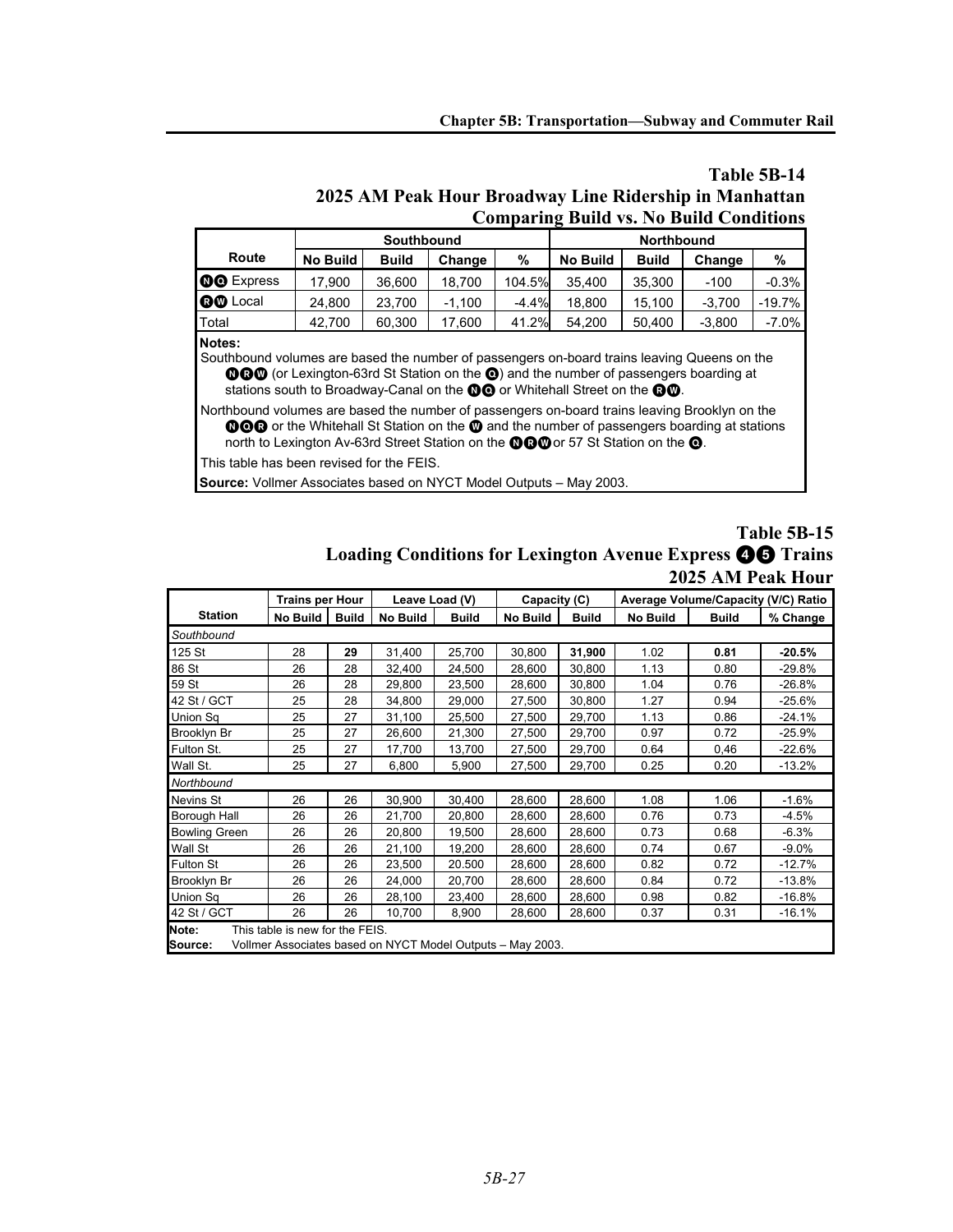|                    |                                 |              |                                                            |        |                          |        |                 |       | Loading Conditions for Lexington Avenue Local @ Trains                                                                                                                                                                                                          |  |
|--------------------|---------------------------------|--------------|------------------------------------------------------------|--------|--------------------------|--------|-----------------|-------|-----------------------------------------------------------------------------------------------------------------------------------------------------------------------------------------------------------------------------------------------------------------|--|
|                    |                                 |              |                                                            |        |                          |        |                 |       | 2025 AM Peak Hour                                                                                                                                                                                                                                               |  |
|                    | <b>Trains per Hour</b>          |              | Leave Load (V)                                             |        | Capacity (C)             |        |                 | Ratio | Average Volume/Capacity (V/C)<br>% Change<br><b>Build</b><br>$-28.1%$<br>0.30<br>0.47<br>-46.4%<br>0.55<br>$-48.5%$<br>$-49.3%$<br>0.54<br>$-36.8%$<br>0.64<br>$-38.3%$<br>0.55<br>0.56<br>$-29.0%$<br>$-28.4%$<br>0.23<br>0.03<br>$-22.9%$<br>0.19<br>$-28.3%$ |  |
| <b>Station</b>     | <b>No Build</b>                 | <b>Build</b> | No Build<br><b>Build</b>                                   |        | No Build<br><b>Build</b> |        | <b>No Build</b> |       |                                                                                                                                                                                                                                                                 |  |
| Southbound         |                                 |              |                                                            |        |                          |        |                 |       |                                                                                                                                                                                                                                                                 |  |
| 125 St             | 25                              | 25           | 11,400                                                     | 8,200  | 27,500                   | 27,500 | 0.41            |       |                                                                                                                                                                                                                                                                 |  |
| 86 St              | 25                              | 25           | 23,900                                                     | 12,800 | 27,500                   | 27,500 | 0.87            |       |                                                                                                                                                                                                                                                                 |  |
| 77 St              | 25                              | 25           | 29.500                                                     | 15,200 | 27,500                   | 27,500 | 1.07            |       |                                                                                                                                                                                                                                                                 |  |
| 68 St              | 25                              | 25           | 29,200                                                     | 14,800 | 27,500                   | 27,500 | 1.06            |       |                                                                                                                                                                                                                                                                 |  |
| 59 St              | 25                              | 25           | 28,000                                                     | 17,700 | 27,500                   | 27,500 | 1.02            |       |                                                                                                                                                                                                                                                                 |  |
| 51 St              | 25                              | 25           | 24,300                                                     | 15,000 | 27,500                   | 27,500 | 0.88            |       |                                                                                                                                                                                                                                                                 |  |
| 42 St / GCT        | 25                              | 25           | 21,700                                                     | 15,400 | 27,500                   | 27,500 | 0.79            |       |                                                                                                                                                                                                                                                                 |  |
| <b>Union Sq</b>    | 25                              | 25           | 8,800                                                      | 6,300  | 27,500                   | 27,500 | 0.32            |       |                                                                                                                                                                                                                                                                 |  |
| Northbound         |                                 |              |                                                            |        |                          |        |                 |       |                                                                                                                                                                                                                                                                 |  |
| <b>Brooklyn Br</b> | 17                              | 17           | 600                                                        | 500    | 18,700                   | 18,700 | 0.03            |       |                                                                                                                                                                                                                                                                 |  |
| <b>Bleecker St</b> | 17                              | 17           | 5,000                                                      | 3,600  | 18,700                   | 18,700 | 0.27            |       |                                                                                                                                                                                                                                                                 |  |
| Astor PI           | 17                              | 17           | 5,600                                                      | 3,800  | 18,700                   | 18,700 | 0.30            | 0.20  | $-32.5%$                                                                                                                                                                                                                                                        |  |
| Union Sq           | 17                              | 17           | 12,300                                                     | 9,700  | 18,700                   | 18,700 | 0.66            | 0.52  | $-20.8%$                                                                                                                                                                                                                                                        |  |
| 23 St              | 17                              | 17           | 10.600                                                     | 7,700  | 18,700                   | 18,700 | 0.57            | 0.41  | $-27.1%$                                                                                                                                                                                                                                                        |  |
| 28 St              | 17                              | 17           | 11,000                                                     | 8,000  | 18,700                   | 18,700 | 0.59            | 0.43  | $-27.2%$                                                                                                                                                                                                                                                        |  |
| 33 St              | 17                              | 17           | 8.800                                                      | 5,500  | 18,700                   | 18,700 | 0.47            | 0.29  | $-37.9%$                                                                                                                                                                                                                                                        |  |
| 42 St / GCT        | 17                              | 17           | 13.000                                                     | 9.800  | 18,700                   | 18.700 | 0.70            | 0.52  | $-24.9%$                                                                                                                                                                                                                                                        |  |
| Note:              | This table is new for the FEIS. |              |                                                            |        |                          |        |                 |       |                                                                                                                                                                                                                                                                 |  |
| Source:            |                                 |              | Vollmer Associates based on NYCT Model Outputs - May 2003. |        |                          |        |                 |       |                                                                                                                                                                                                                                                                 |  |

# **Table 5B-16 Loading Conditions for Lexington Avenue Local** 6 **Trains**

would be even more significant (see Table 5B-16), with that route carrying more than 11,100 (or 46 percent) fewer southbound riders leaving the 86th Street Station. The southbound  $\odot$  services on the Second Avenue Line would carry over 31,300 riders, when it leaves 86th Street during the 2025 AM peak hour (this is shown in Table 5B-18, later in this chapter).

Based on future subway link volumes from transit model outputs and the existing train throughput distribution along the Lexington Avenue Line, 2025 AM peak hour leave-load levels were estimated for southbound  $\bigcirc$  express and southbound  $\bigcirc$  local services at key stations. Under No Build conditions, NYCT subway car passenger loading guidelines would be exceeded on the 45 express services at five of the six express stations between 125th Street and Brooklyn Bridge. On trains leaving the 86th Street Station, average subway car crowding levels would worsen from a v/c ratio of 1.06 under existing conditions to a v/c ratio of 1.13 under No Build Conditions. As expected, trains leaving Grand Central-42nd Street Station under No Build conditions would become more severely crowded with an average v/c ratio of  $1.27$ . The  $\odot$  local trains leaving the 77th Street, 68th Street, and 59th Street Stations would exceed NYCT loading guidelines under No Build conditions. Northbound  $\bullet$  express and northbound  $\bullet$  local services within Manhattan would operate within NYCT's subway car loading guidelines under 2025 AM No Build conditions.

With the Second Avenue Subway, the  $\bigcirc$  express services and  $\bigcirc$  local service would all meet NYCT's subway car passenger loading guidelines. This is shown in Tables 5B-13 and 5B-14, respectively. The peak load point on the  $\bigcirc$  express services would continue to be at Grand Central-42nd Street Station where the v/c ratio would improve to 0.94 during the 2025 AM peak hour compared with a v/c ratio of 1.27 under No Build conditions. Comparable reductions in leave-load volumes with better v/c ratios are also expected at the 125th Street and 86th Street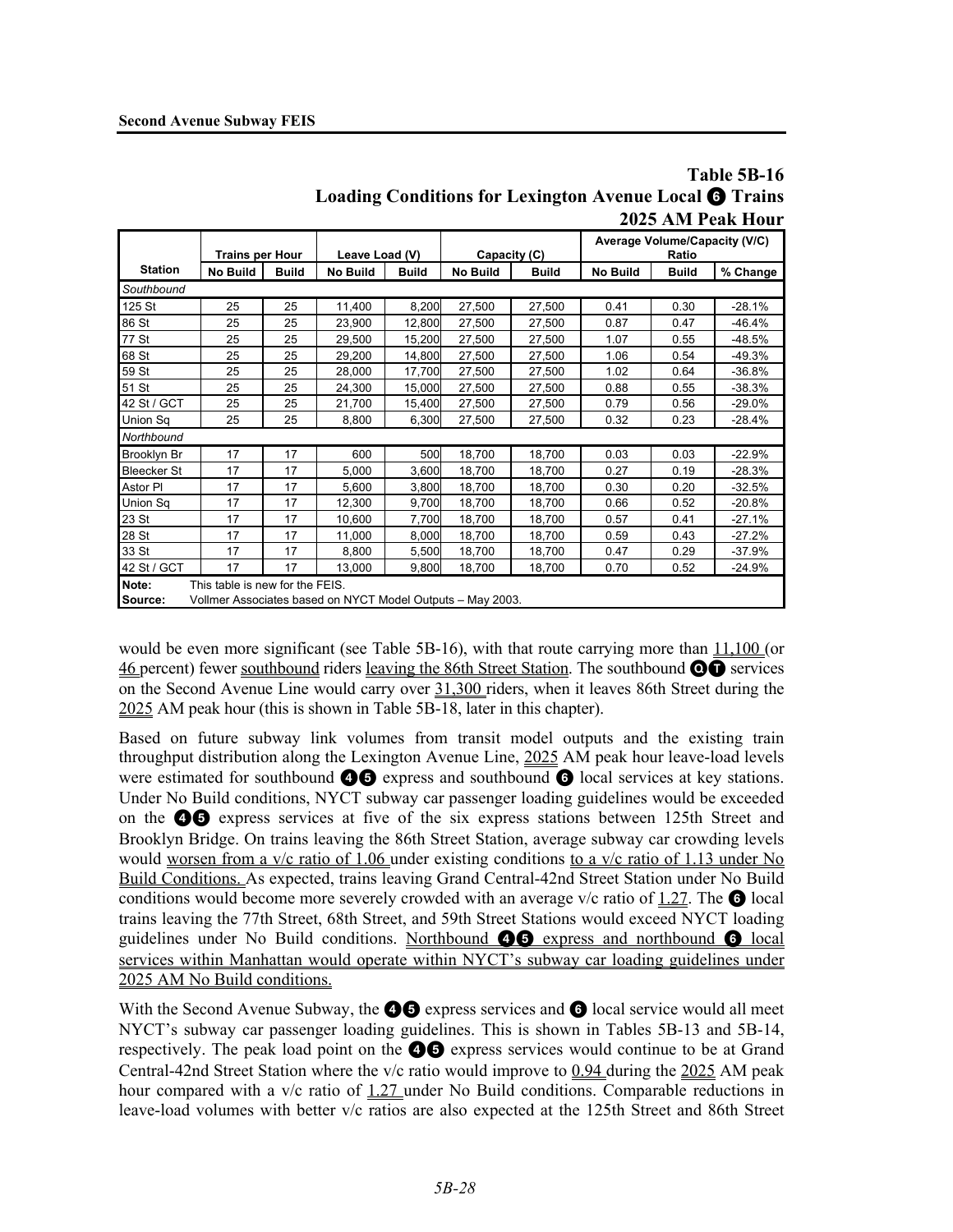Stations. The **6** local service would continue to have its peak load point at the 59th Street Station, but the average v/c ratio would improve to  $0.64$  compared with  $1.02$  under the No Build conditions.

# *Extended* Q *Service on the 63rd Street and Broadway Lines*

Table 5B-17 shows the usage levels predicted by the NYCT model at key stations along the 63rd Street and Broadway Lines for the  $\odot \odot$  express services and the  $\odot \odot$  local services. The extended Q service would make one stop on the 63rd Street Line at the Lexington Avenue/63rd Street Station, which would be the peak load point on the southbound  $\bullet$  service at an average v/c ratio of 0.91 during the AM peak hour.

|                       |                                                                                                        |                              | <b>No Build</b> |          |      |                             |                              | <b>Build</b>  |          |      |  |  |
|-----------------------|--------------------------------------------------------------------------------------------------------|------------------------------|-----------------|----------|------|-----------------------------|------------------------------|---------------|----------|------|--|--|
| <b>Station</b>        | Train<br><b>Service</b>                                                                                | <b>Trains</b><br>per<br>Hour | Leave<br>Load   | Capacity | V/C  | Train<br><b>Service</b>     | <b>Trains</b><br>per<br>Hour | Leave<br>Load | Capacity | V/C  |  |  |
| Lexington/<br>63rd St | G                                                                                                      | 15                           | 19,900          | 21,000   | 0.95 | θ                           | 15                           | 18,000        | 21,000   | 0.86 |  |  |
|                       |                                                                                                        |                              |                 |          |      | ◎                           | 14                           | 18,500        | 20,300   | 0.91 |  |  |
| 57th St               | ◉                                                                                                      | 8                            | 400             | 11,600   | 0.03 | ◎                           | 14                           | 15,000        | 20,300   | 0.74 |  |  |
|                       | 000                                                                                                    | 24                           | 9,900           | 34,800   | 0.28 | $\boldsymbol{\mathsf{oo}}$  | 24                           | 7,400         | 34,800   | 0.21 |  |  |
| Times Sq              | ◎                                                                                                      | 8                            | 700             | 11,600   | 0.06 | ◎                           | 14                           | 13,700        | 20,300   | 0.67 |  |  |
|                       | 000                                                                                                    | 24                           | 10.500          | 34,800   | 0.30 | $\boldsymbol{\circ}$        | 24                           | 3,900         | 34,800   | 0.17 |  |  |
| 34th St               | $\boldsymbol{\circ}$                                                                                   | 16                           | 6,800           | 23,200   | 0.29 | $\boldsymbol{\circ}$        | 22                           | 12,900        | 31,800   | 0.41 |  |  |
|                       | ®®                                                                                                     | 16                           | 5,500           | 23,200   | 0.24 | <b>Q®</b>                   | 16                           | 4,100         | 23,200   | 0.18 |  |  |
| Union Sq              | 00                                                                                                     | 16                           | 5,600           | 23,200   | 0.24 | $\boldsymbol{\circledcirc}$ | 22                           | 7,600         | 31,900   | 0.24 |  |  |
|                       | Q®                                                                                                     | 16                           | 4,700           | 23,200   | 0.20 | 60                          | 16                           | 4,100         | 23,200   | 0.18 |  |  |
| Note:<br>Source:      | This table has been revised for the FEIS.<br>Vollmer Associates based on NYCT Model Outputs - May 2003 |                              |                 |          |      |                             |                              |               |          |      |  |  |

# **Table 5B-17 2025 AM Peak Hour Line-Haul Volumes for Southbound 63rd Street Line and Broadway Line Services**

# *Extended* Q *Service and Full-Length* T *Service on the Second Avenue Line*

The extended  $\bullet$  service and the full-length  $\bullet$  service would make all stops on the Second Avenue Line between 125th Street and 72nd Street. The  $\bullet$  service would continue on the Second Avenue Line south of the 63rd Street connector, making all stops between the 57th Street and Hanover Square Stations. The projected volumes and v/c ratios for the Second Avenue Subway are presented in Table 5B-18.

The peak load point for the combined  $\odot \bullet$  services north of 63rd Street would occur at 72nd Street Station, where the scheduled 28 trains per hour are projected to have an average v/c ratio of 0.86 in the 2025 AM peak hour. South of 63rd Street, the projected peak load point for the  $\bullet$ service would be at the 55th Street Station, where the scheduled 14 trains per hour are projected to have an average v/c ratio of 0.96 in the 2025 AM peak hour. With the exception of the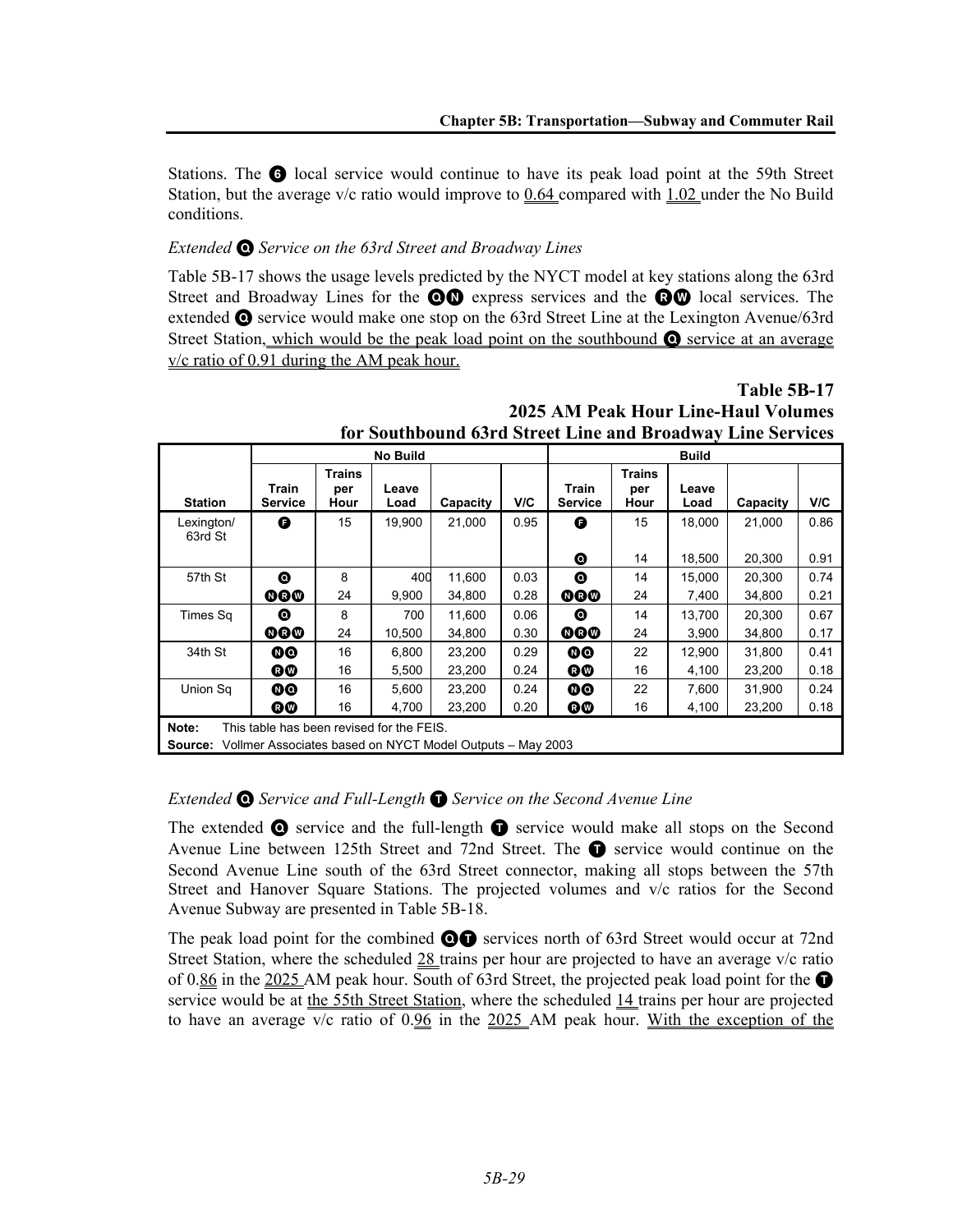|                            |                                           | <b>Southbound Second Avenue OD Trains</b>                                                                                                                                                               |          |                  |
|----------------------------|-------------------------------------------|---------------------------------------------------------------------------------------------------------------------------------------------------------------------------------------------------------|----------|------------------|
| <b>Station</b>             | <b>Trains</b><br>Per Hour                 | Peak Hour Leave Load                                                                                                                                                                                    | Capacity | <b>V/C Ratio</b> |
| 125 St                     | 28                                        | 13,600                                                                                                                                                                                                  | 40.600   | 0.33             |
| 116 St                     | 28                                        | 15,100                                                                                                                                                                                                  | 40.600   | 0.37             |
| 106 St                     | 28                                        | 16,700                                                                                                                                                                                                  | 40.600   | 0.41             |
| 96 St                      | 28                                        | 24,700                                                                                                                                                                                                  | 40,600   | 0.61             |
| 86 St                      | 28                                        | 31,300                                                                                                                                                                                                  | 40,600   | 0.77             |
| 72 St                      | $28^{1}$                                  | 34,900                                                                                                                                                                                                  | 40,600   | 0.86             |
| 55 St                      | $14^{2}$                                  | 19,600                                                                                                                                                                                                  | 20,300   | 0.96             |
| 42 St                      | 14                                        | 18,500                                                                                                                                                                                                  | 20,300   | 0.91             |
| 34 St                      | 14                                        | 19,100                                                                                                                                                                                                  | 20,300   | 0.94             |
| 23 St                      | 14                                        | 17,300                                                                                                                                                                                                  | 20,300   | 0.85             |
| 14 St                      | 14                                        | 16,800                                                                                                                                                                                                  | 20,300   | 0.83             |
| Houston St                 | 14                                        | 13,900                                                                                                                                                                                                  | 20,300   | 0.68             |
| Grand St                   | 14                                        | 13,200                                                                                                                                                                                                  | 20,300   | 0.65             |
| Chatham Sq                 | 14                                        | 11,900                                                                                                                                                                                                  | 20,300   | 0.59             |
| Seaport                    | 14                                        | 8,900                                                                                                                                                                                                   | 20,300   | 0.44             |
| Hanover Sq                 | 14                                        | 0                                                                                                                                                                                                       | 20,300   | 0.00             |
| Notes: 1<br>$\overline{2}$ |                                           | The $\odot$ service would run on the Second Avenue Line north of 63rd St at a frequency of 14 tph.<br>The <b>O</b> service would run on the Second Avenue Line between 125th St and Hanover Square at a |          |                  |
| Hanover Square.            |                                           | frequency of 14 tph. The @ would be the only service on the Second Avenue Line from 55th Street to                                                                                                      |          |                  |
|                            | This table has been revised for the FEIS. |                                                                                                                                                                                                         |          |                  |
| Source:                    | NYCT Model Outputs - May 2003             |                                                                                                                                                                                                         |          |                  |

# **Table 5B-18 2025 AM Peak Hour Line-Haul Volumes for Southbound Second Avenue** QT **Trains**

Hanover Square terminus, the Second Avenue Line would be designed to handle up to 30 trains per hour over its entire length, and additional service could be added to accommodate ridership growth. The Hanover Square terminal station would have the capacity to process 26 trains per hour. (A possible future extension of the Second Avenue Subway into Brooklyn would permit 30 trains per hour to be handled at the Hanover Square Station.)

# *RUNNING TIME SAVINGS*

<u>.</u>

Table 5B-19 compares the subway train running times—including station dwell times—on the Second Avenue  $\odot \odot$  services with the existing  $\odot \odot$  express and  $\odot$  local services on the existing Lexington Avenue Line. The running times are estimated using the RailSim Train Performance Calculator (TPC), which simulates train operations on any rail system.<sup>1</sup> For this comparison, the 16 stations on the Second Avenue Line are matched with the equivalent local or express station on the Lexington Avenue Line (not all Lexington Avenue Line stations are shown). For example, Hanover Square, Houston Street and 106th Street Stations on the Second Avenue Line correspond with the Wall Street, Bleecker Street and 103rd Street Stations, respectively, on the Lexington Avenue Line.

<sup>&</sup>lt;sup>1</sup> The RAILSIM Train Performance Calculator (TPC) is part of the RAILSIM Simulation Software Suite (Operations Planning Package), which is SYSTRA Consulting's proprietary suite of rail operations analysis applications. SYSTRA Engineering is part of the SDEIS/FEIS consulting team.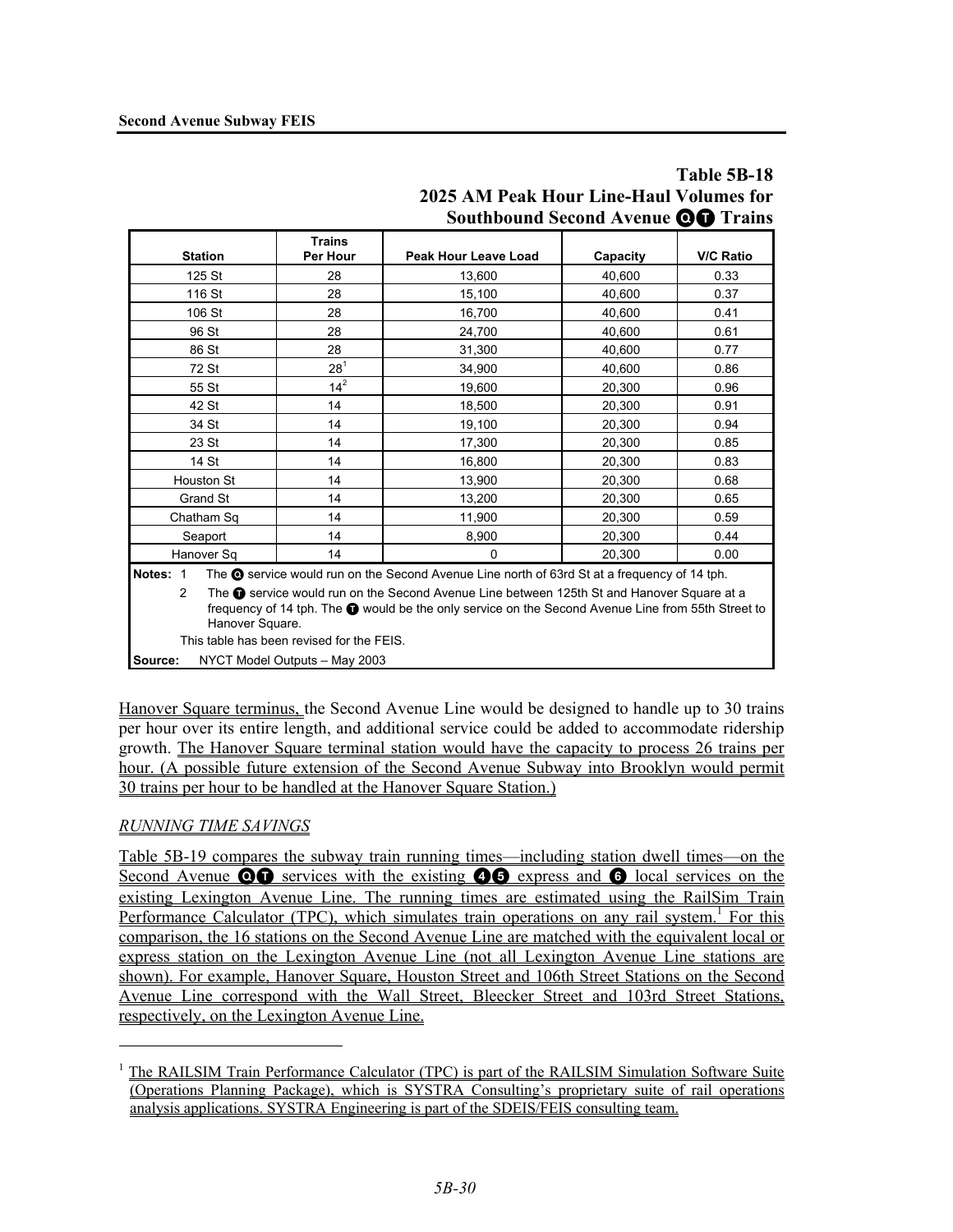# **Table 5B-19 Running Time Comparisons (minutes) Second Avenue Line vs. Lexington Avenue Line**

|                           |                                                                                                                                                                                                                                           |              |             |      | <b>Extended Broadway</b><br>Service @ |      |      | <b>Full Length Second Avenue</b> | Service <b>O</b> |            | Equivalent                                                      | Lexington Av Express <b>@@</b> |            |      |                          | Lexington Av Local @ |      |            | Running<br><b>Time Savings</b><br>with Second |                                                                               |        |
|---------------------------|-------------------------------------------------------------------------------------------------------------------------------------------------------------------------------------------------------------------------------------------|--------------|-------------|------|---------------------------------------|------|------|----------------------------------|------------------|------------|-----------------------------------------------------------------|--------------------------------|------------|------|--------------------------|----------------------|------|------------|-----------------------------------------------|-------------------------------------------------------------------------------|--------|
| <b>Second Avenue Line</b> |                                                                                                                                                                                                                                           |              | Northbound  |      | Southbound                            |      |      | <b>Northbound</b>                |                  | Southbound | <b>Station on</b><br>Lexington<br>Av Line<br>(not all<br>shown) |                                | Northbound |      | Southbound<br>Northbound |                      |      | Southbound |                                               | Av Line<br>compared<br>with Existing<br><b>Lexington Av</b><br><b>Express</b> |        |
| <b>Stations</b>           |                                                                                                                                                                                                                                           | <b>Miles</b> | <b>Time</b> | Sum  | <b>Time</b>                           | Sum  | Time | Sum                              | <b>Time</b>      | Sum        |                                                                 | Sum<br><b>Time</b>             |            | Time | Sum                      | <b>Time</b>          | Sum  | Time       | Sum                                           | N/B                                                                           | S/B    |
| Hanover Sq                |                                                                                                                                                                                                                                           | 0.00         |             |      |                                       |      | 0.0  | 0.0                              | 1.0              | 25.5       | Wall St                                                         | 0.0                            | 0.0        | 1.5  | 30.5                     |                      |      |            |                                               | 0.0                                                                           | 5.0    |
| Seaport                   |                                                                                                                                                                                                                                           | 0.42         |             |      |                                       |      | 1.5  | 1.5                              | 1.5              | 24.5       | Fulton St                                                       | 1.5                            | 1.5        | 2.0  | 29.0                     |                      |      |            |                                               | 0.0                                                                           | 4.5    |
| Chatham Sq                |                                                                                                                                                                                                                                           | 0.85         |             |      |                                       |      | 1.5  | 3.0                              | 1.5              | 23.0       | Brooklyn Br                                                     | 2.0                            | 3.5        | 5.0  | 27.0                     | 0.0                  | 0.0  | 3.5        | 33.5                                          | 0.5                                                                           | 4.0    |
| <b>Grand St</b>           |                                                                                                                                                                                                                                           | 1.31         |             |      |                                       |      | 1.5  | 4.5                              | 1.5              | 21.5       | Spring St                                                       |                                |            |      |                          | 3.0                  | 3.0  | 1.5        | 30.0                                          |                                                                               |        |
| <b>Houston St</b>         |                                                                                                                                                                                                                                           | 1.77         |             |      |                                       |      | 2.0  | 6.5                              | 1.5              | 20.0       | <b>Bleecker St</b>                                              |                                |            |      |                          | 1.5                  | 4.5  | 3.0        | 28.5                                          |                                                                               |        |
| 14 St                     |                                                                                                                                                                                                                                           | 2.35         |             |      |                                       |      | 1.5  | 8.0                              | 1.5              | 18.5       | 14 St                                                           | 4.5                            | 8.0        | 5.0  | 22.0                     | 3.0                  | 7.5  | 1.5        | 25.5                                          | 0.0                                                                           | 3.5    |
| 23 St                     |                                                                                                                                                                                                                                           | 2.78         |             |      |                                       |      | 1.5  | 9.5                              | 1.5              | 17.0       | 23 St                                                           |                                |            |      |                          | 1.5                  | 9.0  | 3.0        | 24.0                                          |                                                                               |        |
| 34 St                     |                                                                                                                                                                                                                                           | 3.33         |             |      |                                       |      | 1.5  | 11.0                             | 1.5              | 15.5       | 33 St                                                           |                                |            |      |                          | 3.0                  | 12.0 | 2.0        | 21.0                                          |                                                                               |        |
| 42 St                     |                                                                                                                                                                                                                                           | 3.80         |             |      |                                       |      | 1.5  | 12.5                             | 2.0              | 14.0       | 42 St                                                           | 5.0                            | 13.0       | 5.0  | 17.0                     | 2.0                  | 14.0 | 4.0        | 19.0                                          | 0.5                                                                           | 3.0    |
| 55 St                     |                                                                                                                                                                                                                                           | 4.34         |             |      |                                       |      | 2.0  | 14.5                             | 2.5              | 12.0       | 59 St                                                           | 2.5                            | 15.5       | 6.0  | 12.0                     | 3.0                  | 17.0 | 2.0        | 15.0                                          | 1.0                                                                           | 0.0    |
| 57 St-7 Av                | 0.00                                                                                                                                                                                                                                      |              | 0.0         | 0.0  | 3.0                                   | 14.5 |      |                                  |                  |            |                                                                 |                                |            |      |                          |                      |      |            |                                               |                                                                               |        |
| Lexington Av              | 0.97                                                                                                                                                                                                                                      |              | 2.5         | 2.5  | 2.0                                   | 11.5 |      |                                  |                  |            |                                                                 |                                |            |      |                          |                      |      |            |                                               |                                                                               |        |
| 72 St                     | 1.52                                                                                                                                                                                                                                      | 5.13         | 2.0         | 4.5  | 2.0                                   | 9.5  | 2.0  | 16.5                             | 2.0              | 9.5        | 68 St                                                           |                                |            |      |                          | 1.5                  | 18.5 | 4.0        | 13.0                                          |                                                                               |        |
| 86 St                     | 2.24                                                                                                                                                                                                                                      | 5.86         | 1.5         | 6.0  | 2.0                                   | 7.5  | 1.5  | 18.0                             | 2.0              | 7.5        | 86 St                                                           | 3.0                            | 18.5       | 6.0  | 6.0                      | 3.5                  | 22.0 | 2.0        | 9.0                                           | 0.5                                                                           | $-1.5$ |
| 96 St                     | 2.81                                                                                                                                                                                                                                      | 6.43         | 1.5         | 7.5  | 2.0                                   | 5.5  | 1.5  | 19.5                             | 2.0              | 5.5        | 96 St                                                           |                                |            |      |                          | 1.5                  | 23.5 | 2.0        | 7.0                                           |                                                                               |        |
| 106 St                    | 3.33                                                                                                                                                                                                                                      | 6.95         | 1.5         | 9.0  | 1.5                                   | 3.5  | 1.5  | 21.0                             | 1.5              | 3.5        | 103 St                                                          |                                |            |      |                          | 1.5                  | 25.0 | 3.5        | 5.0                                           |                                                                               |        |
| 116 St                    | 3.86                                                                                                                                                                                                                                      | 7.48         | 1.5         | 10.5 | 2.0                                   | 2.0  | 1.5  | 22.5                             | 2.0              | 2.0        | 116 St                                                          |                                |            |      |                          | 3.0                  | 28.0 | 1.5        | 1.5                                           |                                                                               |        |
| 125 St                    | 4.54                                                                                                                                                                                                                                      | 8.16         | 2.0         | 12.5 | 0.0                                   | 0.0  | 2.0  | 24.5                             | 0.0              | 0.0        | 125 St                                                          | 5.0                            | 23.5       | 0.0  | 0.0                      | 2.0                  | 30.0 | 0.0        | 0.0                                           | $-1.0$                                                                        | 0.0    |
| Notes:                    | North Terminal: 125 St-Lexington Av, OO<br>South Terminals: Hanover Square (1; 57 St.-Av @ (with continuing service to/from Brooklyn via the Broadway Line)<br>Source: SYSTRA Engineering--- Running Times from Simulation Model, 03/1/02 |              |             |      |                                       |      |      |                                  |                  |            |                                                                 |                                |            |      |                          |                      |      |            |                                               |                                                                               |        |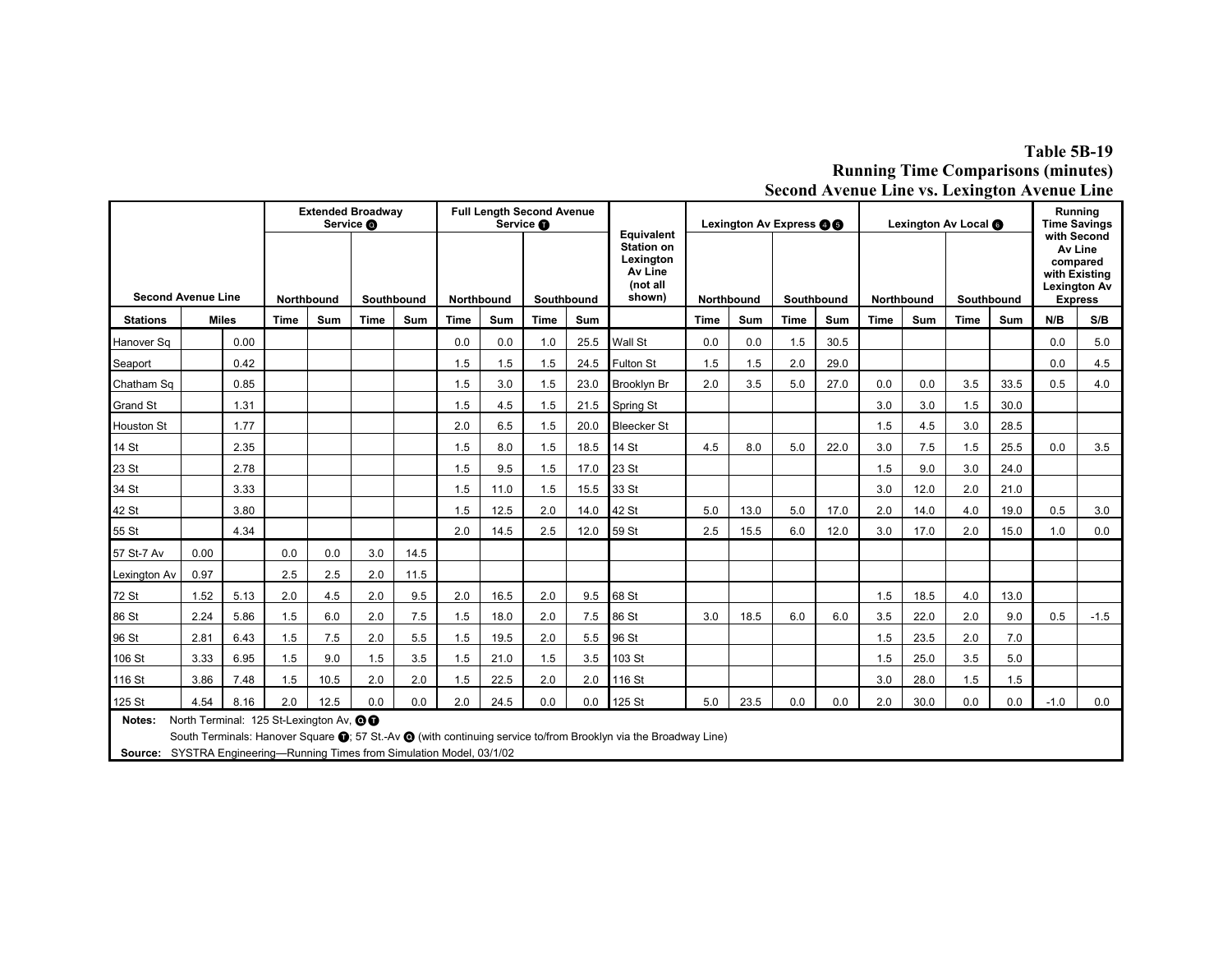The results of this running time comparison between the Second Avenue **OT** service and Lexington Avenue **46** express services are shown on the two right-most columns. Very significant savings in running time are shown in southbound direction. For example, a passenger boarding the **O** service on the Second Avenue Line at 125th Street and traveling to Hanover Square Station could save 5.0 minutes compared with a passenger who boarded the  $\bullet$ express services at the 125th Street Station on the Lexington Avenue Line and traveled to the Wall Street Station. The data presented in Table 5B-19 show that proposed Second Avenue Subway would be significantly faster in the southbound direction than the existing Lexington Avenue  $\bullet$   $\bullet$  express, despite making all station stops. The running time savings are less in the northbound direction, ranging from 1.0-minute reduction to a 1.0-minute increase, because delays on the Lexington Avenue Line are less in this direction during the AM peak hour, although many riders may still save significant station access time, depending on their destinations.

# *STATION CROWDING*

Future pedestrian circulation at existing subway stations on the Lexington Avenue Line and Broadway Line would be expected to exhibit noticeable changes in transit usage and in pedestrian movements. Conditions at the Lexington Avenue Line are expected to improve, due to lower volumes and less crowding. Station entry/exit movements and subway-to-subway transfer volumes obtained from model outputs were examined to evaluate these changes.

### *Station Entry/Exit Movements*

*Lexington Avenue Line.* The Second Avenue Subway would lead to a dramatic improvement at all Lexington Avenue express and local stations. Station entry/exit volumes are expected to decrease at all Lexington Avenue Line stations, as shown in Table 5B-20. The largest volume decreases would occur at the existing 96th Street, 86th Street and 42nd Street-Grand Central Stations. Other notable percentage reductions would occur at the 116th Street, 110th Street, 77th Street, 68th Street and 28th Street Stations. (The volume decrease shown at the 125th Street Station would be offset in part by station entry/exit movements to the new Second Avenue Subway, shown in Table 5B-23.)

The change at the north end of the Grand Central-42nd Street Station on the Lexington Avenue Line is a good example of the crowding reduction that could be expected with the Second Avenue Subway. Table 5B-21 compares the level of service of pedestrian circulation elements at this location for the 2000 existing, 2025 No Build, and 2025 Build conditions during AM and PM peak 15-minute periods. The No Build and Build conditions reflect the ridership increases expected from the completion of the LIRR East Side Access Project. As shown, stairways that are projected to operate at LOS E and F conditions under the No Build Alternative would improve to LOS  $\underline{D}$  and  $\underline{E}$  conditions, respectively, with the Second Avenue Subway.

*Broadway Line.* Entry/exit volumes at Broadway Line express stops in Midtown are expected to increase with the extension of  $\odot$  service to the Second Avenue Subway, while volumes at other express stops are expected to decrease, as shown in Table 5B-22. A 20 percent increase is expected at the 57th Street Station, while less than a 2 percent increase is expected at the Times Square-42nd Street Stations. These increases are mostly due the extended  $\bullet$  service to East Harlem and the Upper East Side via the Second Avenue Line. A large 37 percent decrease is forecast at the congested Lexington Avenue-59th Street Station serving the **OCO** routes. This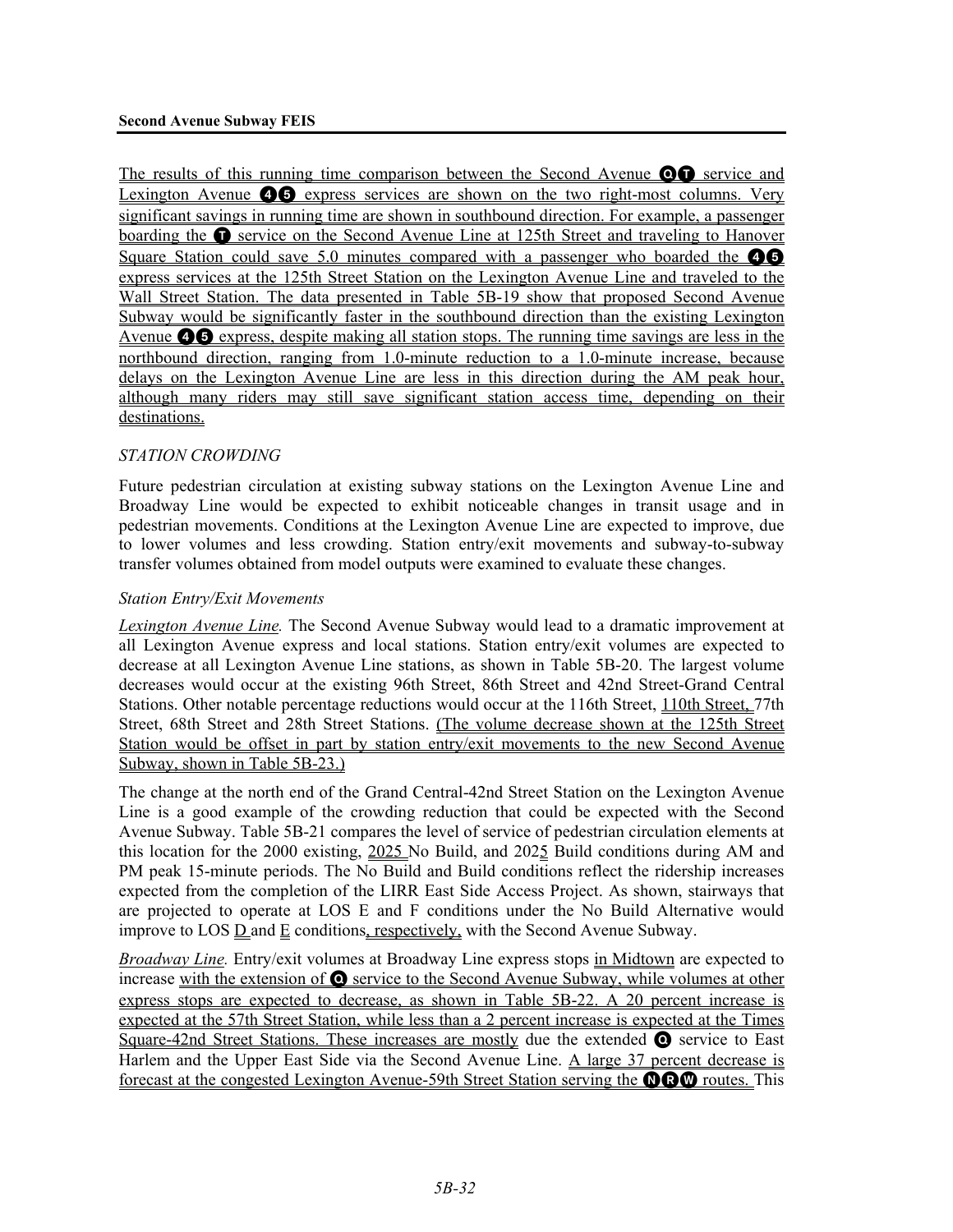|                                                                                                                                                                                                                                                                                                                                      |       |        | <b>No Build</b> |              |        | <b>Build</b> |              |               | <b>Total Change</b> |  |  |
|--------------------------------------------------------------------------------------------------------------------------------------------------------------------------------------------------------------------------------------------------------------------------------------------------------------------------------------|-------|--------|-----------------|--------------|--------|--------------|--------------|---------------|---------------------|--|--|
| <b>Station</b>                                                                                                                                                                                                                                                                                                                       | Route | Entry  | <b>Exit</b>     | <b>Total</b> | Entry  | <b>Exit</b>  | <b>Total</b> | <b>Volume</b> | <b>Percent</b>      |  |  |
| 125 $St^1$                                                                                                                                                                                                                                                                                                                           | 000   | 2,370  | 2.000           | 4,370        | 1,280  | 1,550        | 2,830        | $-1,540$      | $-35.2%$            |  |  |
| 116 St                                                                                                                                                                                                                                                                                                                               | ❻     | 2,290  | 900             | 3,190        | 1,190  | 460          | 1,650        | $-1,540$      | $-48.3%$            |  |  |
| 110 St                                                                                                                                                                                                                                                                                                                               | ❻     | 830    | 560             | 1,390        | 420    | 350          | 770          | $-620$        | $-44.6%$            |  |  |
| 103 St                                                                                                                                                                                                                                                                                                                               | ❻     | 1,610  | 1,280           | 2,890        | 800    | 1,130        | 1,930        | $-960$        | $-33.2%$            |  |  |
| 96 St                                                                                                                                                                                                                                                                                                                                | ❻     | 7,420  | 1,310           | 8,730        | 1,790  | 580          | 2,370        | $-6,360$      | $-72.9%$            |  |  |
| 86 St                                                                                                                                                                                                                                                                                                                                | 000   | 6,010  | 4,620           | 10,630       | 2,140  | 3,080        | 5,220        | $-5,410$      | $-50.9%$            |  |  |
| 77 St                                                                                                                                                                                                                                                                                                                                | ❻     | 6,870  | 4,590           | 11,460       | 3,490  | 3,070        | 6,560        | $-4,900$      | $-42.8%$            |  |  |
| 68 St                                                                                                                                                                                                                                                                                                                                | ❻     | 1,220  | 3,410           | 4,630        | 460    | 2,290        | 2,750        | $-1,880$      | $-40.6%$            |  |  |
| 59 St                                                                                                                                                                                                                                                                                                                                | 000   | 1,140  | 9,040           | 10,180       | 430    | 6,480        | 6,910        | $-3,270$      | $-32.1%$            |  |  |
| 51 St                                                                                                                                                                                                                                                                                                                                | ❻     | 630    | 12,640          | 13,270       | 470    | 10,270       | 10,740       | $-2,530$      | $-19.1%$            |  |  |
| <b>Grand Central</b>                                                                                                                                                                                                                                                                                                                 | 000   | 15,590 | 34,730          | 50,320       | 13,510 | 28,600       | 42,110       | $-8,210$      | $-16.3%$            |  |  |
| 33 St                                                                                                                                                                                                                                                                                                                                | ❻     | 3,230  | 9,700           | 12,930       | 2,220  | 8,840        | 11,060       | $-1,870$      | $-14.5%$            |  |  |
| 28 St                                                                                                                                                                                                                                                                                                                                | ❻     | 1,000  | 820             | 1,820        | 610    | 280          | 890          | $-930$        | $-51.1%$            |  |  |
| 23 St                                                                                                                                                                                                                                                                                                                                | ❻     | 1,380  | 9,420           | 10,800       | 1,110  | 7,970        | 9,080        | $-1,720$      | $-15.9%$            |  |  |
| 14 St                                                                                                                                                                                                                                                                                                                                | 000   | 2,560  | 6,120           | 8,680        | 1,410  | 5,370        | 6,780        | $-1,900$      | $-21.9%$            |  |  |
| Astor PI                                                                                                                                                                                                                                                                                                                             | ❻     | 1,310  | 2,580           | 3,890        | 1,180  | 2,660        | 3,840        | $-50$         | $-1.3%$             |  |  |
| <b>Bleecker St</b>                                                                                                                                                                                                                                                                                                                   | ❻     | 450    | 940             | 1,390        | 300    | 950          | 1,250        | $-140$        | $-10.1%$            |  |  |
| Spring St                                                                                                                                                                                                                                                                                                                            | ❻     | 710    | 2,850           | 3,560        | 530    | 1,900        | 2,430        | $-1,130$      | $-31.7%$            |  |  |
| Canal St                                                                                                                                                                                                                                                                                                                             | ❻     | 230    | 2,510           | 2,740        | 100    | 1,900        | 2,000        | $-740$        | $-27.0%$            |  |  |
| Brooklyn<br><b>Bridge</b>                                                                                                                                                                                                                                                                                                            | 000   | 730    | 5,740           | 6,470        | 420    | 5,220        | 5,640        | $-830$        | $-12.8%$            |  |  |
| Note: $1$<br>Entry/exit volumes at the existing 125th Street Station on the Lexington Avenue Line are<br>expected to decrease with the Second Avenue Subway, due to the new 125th Street Station<br>on the Second Avenue Line, which includes a new entrance at Park Ave. and 125th St.<br>This table has been revised for the FEIS. |       |        |                 |              |        |              |              |               |                     |  |  |

# **Table 5B-20 Station Entry/Exit Volumes on the Lexington Avenue Line, 2025 AM Peak Hour**

**Source:** NYCT Model Outputs – May 2003

# **Table 5B-21 Comparative Level of Service Conditions North End of 42nd Street/Grand Central Station on Lexington Avenue Line**

|                                                          |          | <b>Existing</b> | <b>No Build</b> |           |        | <b>Build</b> |  |  |  |
|----------------------------------------------------------|----------|-----------------|-----------------|-----------|--------|--------------|--|--|--|
| <b>Pedestrian Circulation Element</b>                    | AM       | <b>PM</b>       | AМ              | <b>PM</b> | AМ     | <b>PM</b>    |  |  |  |
|                                                          | $C/D$ or | $C/D$ or        | $C/D$ or        | $C/D$ or  | C/D or | $C/D$ or     |  |  |  |
| Fare Control Area (IRT #240)                             | better   | better          | better          | better    | better | better       |  |  |  |
| Stairway: Entry/Exit to Lexington Av/42 St               | Е        | С               | Е               | С         | D      | B            |  |  |  |
| Stairway: Entry/Exit to Hyatt Passageway                 | С        | C               | D               | C         | D      |              |  |  |  |
| Stairway P20: Southbound Platform                        | В        | B               | C               | B         | B      | B            |  |  |  |
| Stairway P22: Southbound Platform                        | D        | D               | F               | D         | D      | D            |  |  |  |
| Stairway P21: Northbound Platform                        | С        | B               | C               | в         | С      | B            |  |  |  |
| Stairway P23: Northbound Platform                        | E        | D               | F               | Е         | Ε      | D            |  |  |  |
| Source: Eng-Wong, Taub & Associates / Vollmer Associates |          |                 |                 |           |        |              |  |  |  |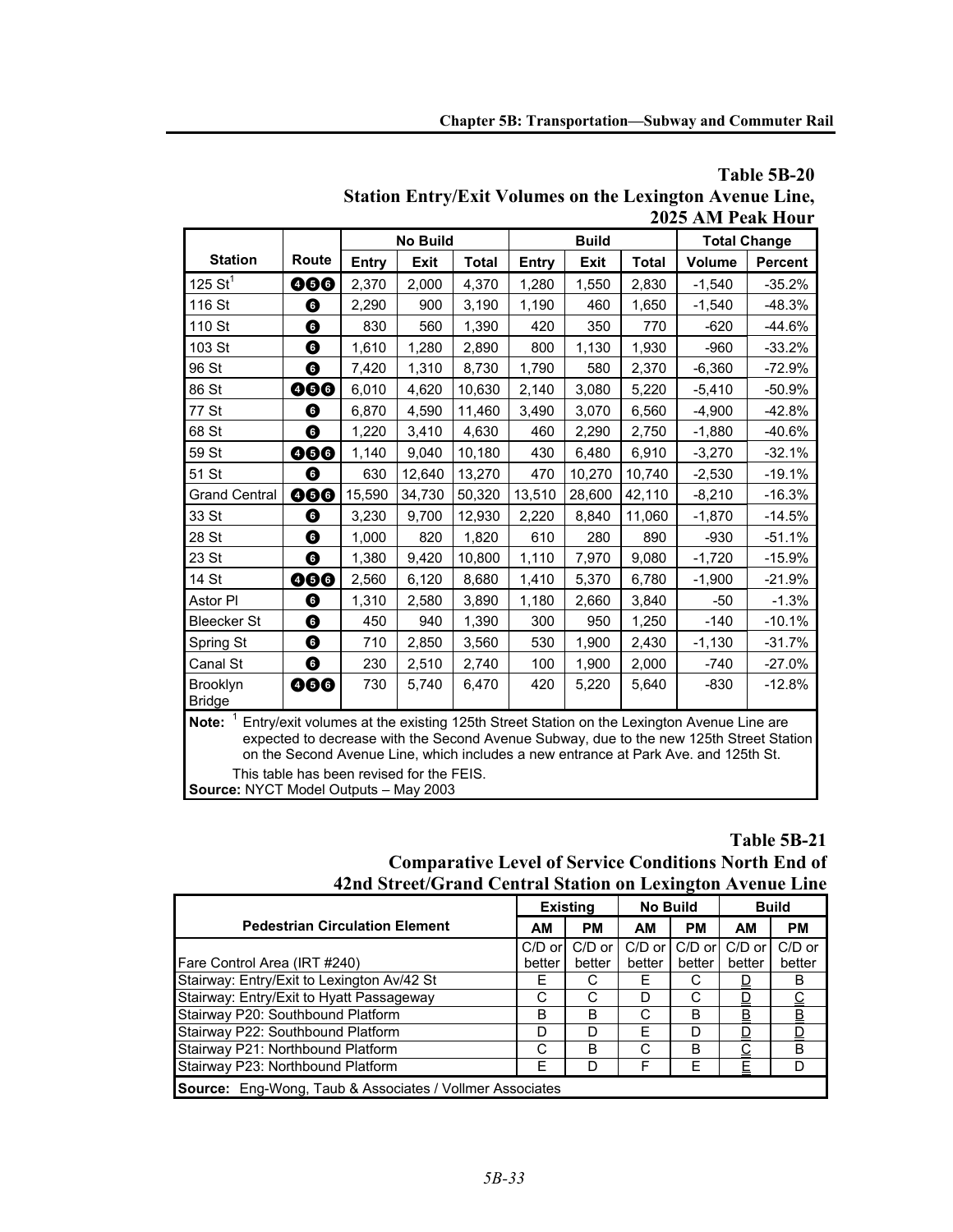is due to the extended Q service, which would stop at both the 72nd Street-Second Avenue and Lexington Avenue-63rd Street Stations. A modest 7 percent decrease is also forecast at the Lexington Avenue-63rd Street Station.

The increased entry/exit volume of about 500 passengers at the Times Square-42nd Street Station would be handled by the vertical circulation improvements currently being built in phases at this station complex in conjunction with the ongoing redevelopment of the area. At the 34th Street-Herald Square Station, the total entry/exit volume is expected to decrease by 600 passengers, who would be distributed among several entrance locations. Since completion of the SDEIS, additional NYCT model outputs have demonstrated that the potential adverse impact on the street stairs at the 32nd Street end of the Herald Square Station reported in the SDEIS would no longer occur. In the 2025 AM peak hour, there is expected to be a net decrease of about 140 passengers in the 2025 AM peak hour entry/exit volume at this location compared with the No Build condition.

*Second Avenue Line.* The station entry/exit volumes on the Second Avenue Line are shown in Table 5B-23, where the five busiest stations in the AM peak hour would be at 96th Street, 86th Street, 72nd Street, 42nd Street, and Hanover Square Stations. The highest exit volumes would occur at 42nd Street Station, located near the United Nations, and at Hanover Square Station, located in the Financial District. The stairs, escalators, and fare control areas would be designed for LOS C or better conditions in the design year. This level of service should be achievable in most, if not all, locations.

**No Build Build Total Change**  Entry | Exit | Total | Entry | Exit | Total | Volume | Percent Lexington Ave-63rd St | 520 | 2,750 | 3,270 | 660 | 2,390 | 3,050 | -220 | -6.7% Lexington Ave-59 St  $\begin{array}{|c|c|c|c|c|c|c|c|c|} \hline \end{array}$  2,740 | 13,270 | 16,010 | 1,060 | 8,990 | 10,050 | -5,960 | -37.2% 57 St 1,360 8,900 10,260 1,420 10,900 12,320 2,060 20.1% Times Sq-42 St  $\begin{array}{|c|c|c|c|c|c|c|c|}\n\hline\n5,140 & 22,030 & 27,160 & 4,830 & 22,810 & 27,640 & 480 & 1.8\% \hline\n\end{array}$ 34 St-Herald Sq  $\begin{array}{|c|c|c|c|c|c|c|c|c|} \hline \end{array}$  620 | 10,890 | 11,510 | 570 | 10,340 | 10,910 | -600 | -5.2% 14 St-Union Sq  $\begin{array}{|c|c|c|c|c|c|c|c|}\n\hline\n14.84 & 3,530 & 12,880 & 16,410 & 2,770 & 13,020 & 15,790 & -620 & -3.8\% \hline\n\end{array}$ Broadway-Canal St  $\begin{array}{|c|c|c|c|c|c|c|c|c|} \hline \end{array}$  730 | 10,000 | 10,730 | 590 | 10,130 | 10,720 | -10 | -0.1% **Note:** This table has been revised for the FEIS. **Source:** NYCT Model Outputs—May 2003.

**Table 5B-22 Entry/Exit Volumes at Express Stops on the Broadway Line, 2025 AM Peak Hour**

### *Subway-to-Subway Transfer Movements*

*Primary Study Area.* Table 5B-24 shows a qualitative assessment of 2025 AM peak hour transfer activities at key stations in the primary study area. In this table, transfer volumes with the Second Avenue Subway were compared with those in the No Build Alternative. The ratings were determined by assessing conditions observed under existing conditions at the associated transfer elements (i.e., stairways, corridors, and platforms, etc.) and comparing these volumes with the volumes expected under the No Build and Build conditions. With the Second Avenue Subway, transfer volumes at existing facilities would generally be lower than those expected under the No Build Alternative.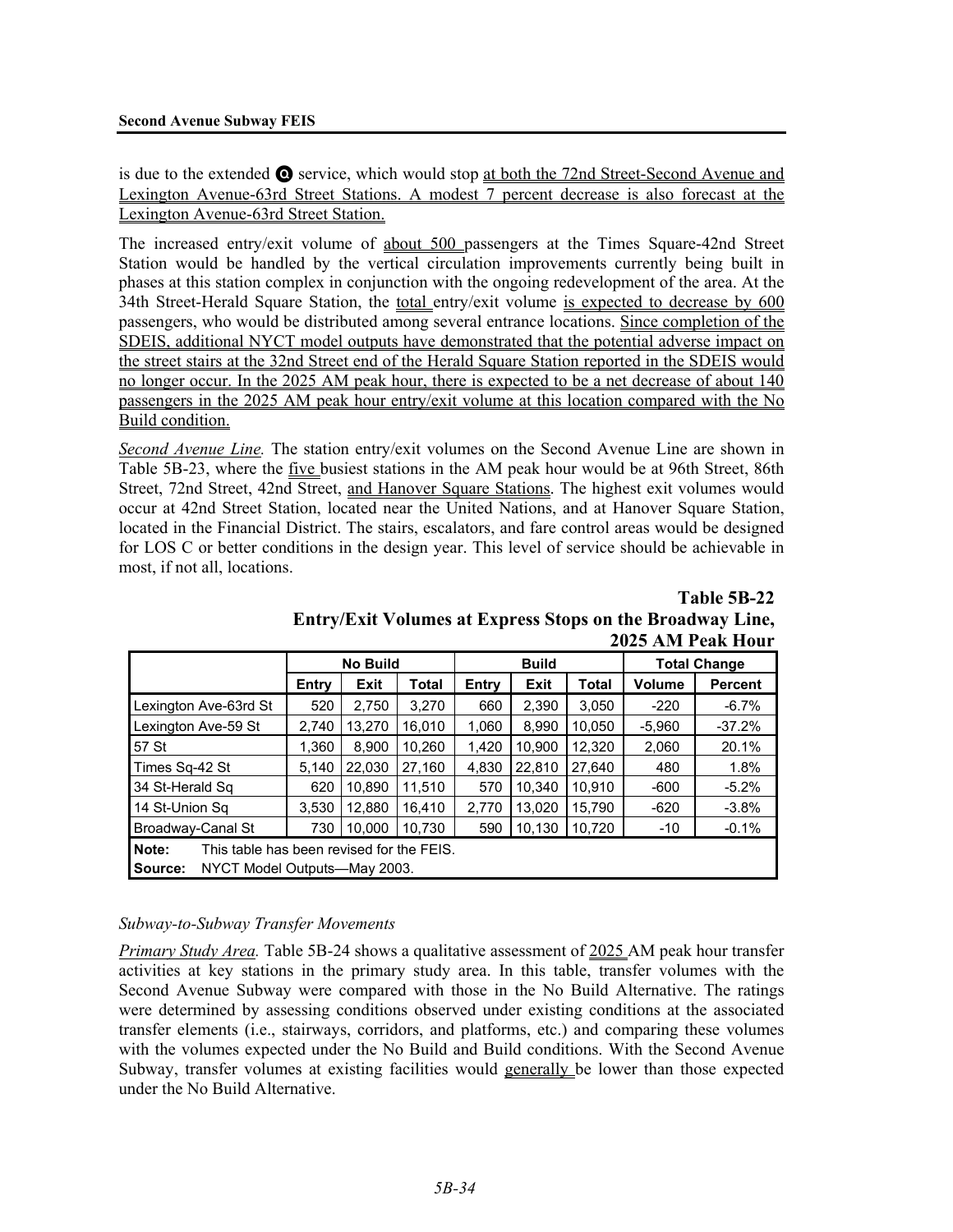| <b>At Stations on the Second Avenue Line</b> |                                                              |             |              |  |  |  |  |  |  |
|----------------------------------------------|--------------------------------------------------------------|-------------|--------------|--|--|--|--|--|--|
| <b>Station</b>                               | Entry                                                        | <b>Exit</b> | <b>Total</b> |  |  |  |  |  |  |
| 125 St                                       | 1,780                                                        | 600         | 2,380        |  |  |  |  |  |  |
| 116 St                                       | 1,670                                                        | 400         |              |  |  |  |  |  |  |
| 106 St                                       | 1,860                                                        | 590         | 2,450        |  |  |  |  |  |  |
| 96 St                                        | 8,540                                                        | 1,210       | 9,750        |  |  |  |  |  |  |
| 86 St                                        | 6,990                                                        | 1,780       | 8,770        |  |  |  |  |  |  |
| 72 St                                        | 5,140                                                        | 5,880       | 11,020       |  |  |  |  |  |  |
| 55 St                                        | 1,570                                                        | 6,100       | 7,670        |  |  |  |  |  |  |
| 42 St                                        | 1,630                                                        | 9,230       | 10,860       |  |  |  |  |  |  |
| 34 St                                        | 2,020<br>2,250                                               |             | 4,270        |  |  |  |  |  |  |
| 23 St                                        | 1,540                                                        | 3,410       | 4,950        |  |  |  |  |  |  |
| 14 St                                        | 1,450                                                        | 1,220       | 2,670        |  |  |  |  |  |  |
| Houston St                                   | 830                                                          | 1,150       | 1,980        |  |  |  |  |  |  |
| <b>Grand St</b>                              | 270                                                          | 820         |              |  |  |  |  |  |  |
| Chatham Sq                                   | 680                                                          | 1,460       | 2,140        |  |  |  |  |  |  |
| Seaport                                      | 410                                                          | 2,990       | 3,400        |  |  |  |  |  |  |
| Hanover Sq                                   | 530<br>8,880                                                 |             | 9,410        |  |  |  |  |  |  |
| Note:                                        | This table has been revised for the FEIS.                    |             |              |  |  |  |  |  |  |
| Source:                                      | Vollmer Associates based on NYCT Model<br>Outputs - May 2003 |             |              |  |  |  |  |  |  |

**Table 5B-23 2025 AM Peak Hour Entry/Exit Volumes**

A marked improvement would be expected with the Second Avenue Subway at the transfer connection between the Broadway Line  $\mathbf{QQQ}$  services and the Lexington Avenue  $\mathbf{QQ}$ service at the Lexington Avenue-59th Street Station. This extremely crowded transfer movement in the No Build condition would be improved to acceptable conditions with moderate crowding in the Build condition. The reduction in crowding would occur because the proposed extension of the Broadway Line Q service on the Second Avenue Line in East Harlem and the Upper East Side neighborhoods.

A marked improvement is also expected with the Second Avenue Subway at the transfer connection between the Sixth Avenue  $\bigoplus$  services at the Lexington Avenue-53rd Street Station and the Lexington Avenue **6** local service at the 51st Street Station. This severely crowded transfer movement in the No Build condition would be improved to satisfactory conditions with occasional crowding in the Build condition. The reduction in crowding would occur because the proposed transfer connection between the  $\bigcirc$  services and the  $\bigcirc$  service would shift passengers to the Second Avenue Line at the 55th Street Station for access to East Midtown destinations more convenient to the  $\bullet$ .

At Union Square, the transfer volume between the **466** and **OCOO** routes would decrease between the No Build Alternative and the Second Avenue Subway, but transfers between the  $\bigcirc$  and the  $\bigcirc$   $\bigcirc$  and the  $\bigcirc$   $\bigcirc$   $\bigcirc$  routes would remain essentially unchanged. Station crowding levels would remain essentially the same.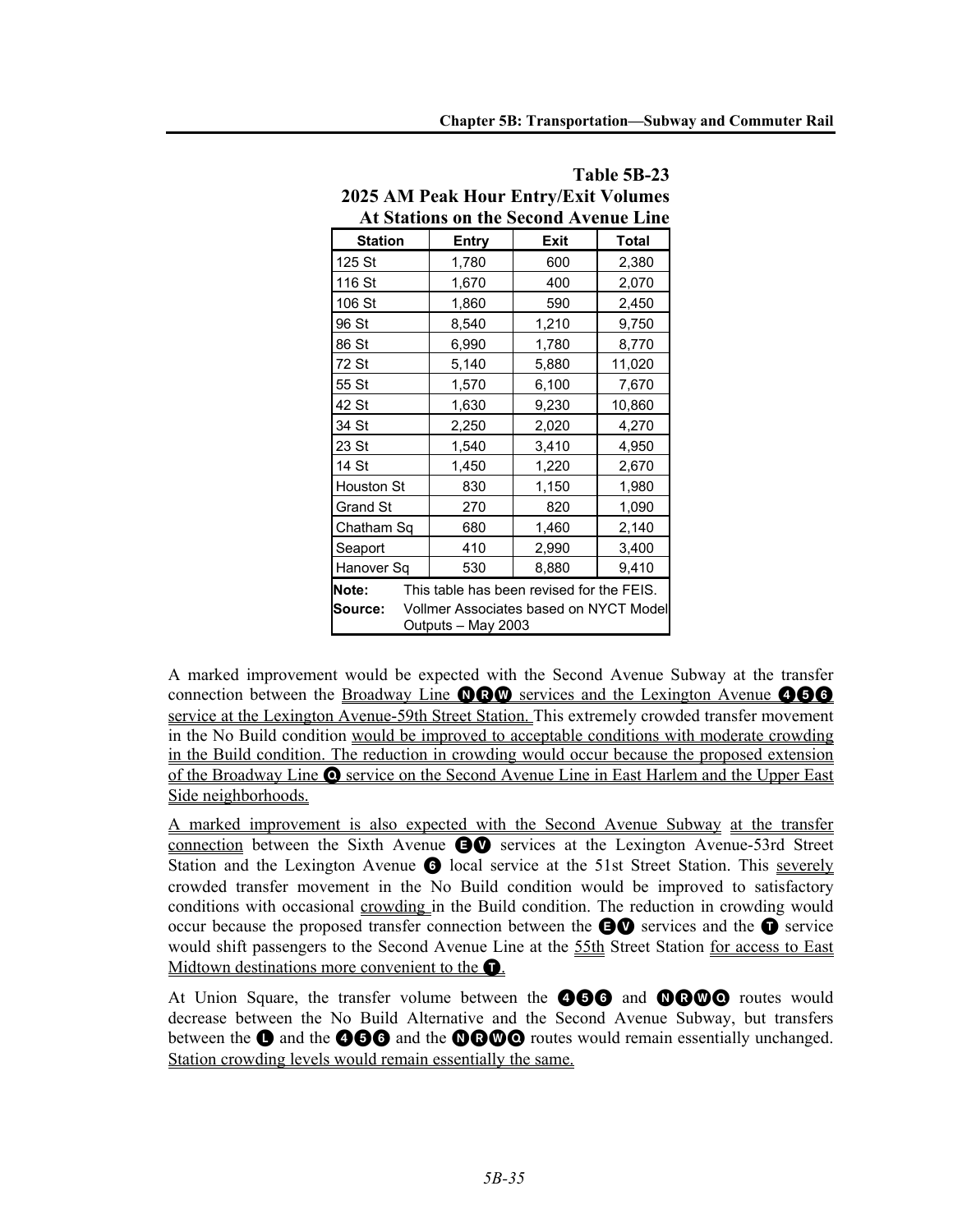**Table 5B-24 Qualitative Evaluation of 2025 AM Peak Hour Transfer Activities**

|                                                                       |                          |                          | <b>No Build Alternative</b> |                                                                                                                 |                      |                          | <b>Build Alternative</b> |                         |                      |                |
|-----------------------------------------------------------------------|--------------------------|--------------------------|-----------------------------|-----------------------------------------------------------------------------------------------------------------|----------------------|--------------------------|--------------------------|-------------------------|----------------------|----------------|
|                                                                       |                          |                          |                             | Forward<br><b>Reverse</b>                                                                                       |                      |                          | Forward                  |                         | <b>Reverse</b>       |                |
|                                                                       |                          |                          | (Route A to Route B)        |                                                                                                                 | (Route B to Route A) |                          | (Route A to Route B)     |                         | (Route B to Route A) |                |
| <b>Station</b>                                                        | Route (A)                | Route (B)                | Volume                      | Rating                                                                                                          | Volume               | Rating                   | Volume                   | Rating                  | Volume               | Rating         |
| 125th St-Lexington Av                                                 | 000                      | 00                       |                             |                                                                                                                 |                      |                          | 11,790                   | 3                       | 890                  | 3              |
| 86th St-Lexington Av                                                  | $\overline{\mathbf{O}}$  | 00                       | 80                          | 3                                                                                                               | 990                  | 3                        | 200                      | 3                       | 1,510                | 3              |
| Lexington Av-63rd St                                                  | $\bullet$ SB             | <b>O</b> NB              |                             |                                                                                                                 |                      |                          | 1.210                    | $\overline{2}$          | $\Omega$             |                |
|                                                                       | $\bullet$ SB             | <b>O</b> SB              |                             |                                                                                                                 |                      |                          | 1.220                    | $\overline{2}$          | 3,030                | 2              |
|                                                                       | <b>ONB</b>               | <b>O</b> NB              |                             |                                                                                                                 |                      |                          | 390                      | $\mathbf{1}$            | 20                   | $\mathbf{1}$   |
|                                                                       | <b>ONB</b>               | <b>O</b> SB              |                             |                                                                                                                 |                      |                          |                          |                         | 2.310                | $\overline{2}$ |
| 59th St-Lexington Av                                                  | 00                       | <b>OGO</b>               | 3,770                       | 6                                                                                                               | 5,890                | 6                        | 3,180                    | 4                       | 6,460                | $\overline{4}$ |
|                                                                       | $\overline{\mathbf{o}}$  | 00                       |                             | $\overline{a}$                                                                                                  | 610                  | $\overline{3}$           | 20                       | $\overline{\mathbf{4}}$ | 1.340                | $\overline{4}$ |
|                                                                       | $\overline{\mathbf{o}}$  | 000                      | 2,330                       | 6                                                                                                               | 4,060                | 6                        | 830                      | 3                       | 5,140                | 3              |
| Lexington Av-53rd St/ 51st St-Lexington Av                            | $\overline{\mathbf{O}}$  | $\overline{\mathbf{60}}$ | 650                         | 4                                                                                                               | 2,910                | $\overline{4}$           | 310                      | 3                       | 2,180                | $\overline{3}$ |
| 55th St-Second Av/ Lexington Av-53rd St                               | $\overline{\mathbf{60}}$ | $\overline{\bullet}$     |                             |                                                                                                                 |                      |                          | 6.770                    | $\overline{2}$          | 3,960                | $\overline{2}$ |
| Grand Central-42nd St                                                 | 000                      | $\overline{\bullet}$     | 2.780                       | 4                                                                                                               | 690                  | $\overline{4}$           | 1.310                    | $\overline{3}$          | 1.830                | $\overline{3}$ |
|                                                                       | 000                      | $\overline{\bullet}$     | 930                         | 5                                                                                                               | 11,340               | 5                        | 1,130                    | $\overline{5}$          | 15,950               | $\overline{5}$ |
|                                                                       | ⋒                        | $\overline{\mathbf{o}}$  |                             |                                                                                                                 |                      |                          | 2.240                    | $\overline{2}$          | 270                  | $\overline{2}$ |
| 14th St-Union Sq                                                      | 0000                     | $\overline{\mathbf{o}}$  | 2,430                       | 4                                                                                                               | 4,890                | $\overline{4}$           | 3,240                    | $\overline{4}$          | 4.910                | $\overline{4}$ |
|                                                                       | 0000                     | 000                      | 6.630                       | 4                                                                                                               | 1.050                | $\overline{4}$           | 6,900                    | 4                       | 1.040                | 4              |
|                                                                       | O                        | 000                      | 4,380                       | 4                                                                                                               | 1,410                | $\overline{4}$           | 4,210                    | $\overline{\mathbf{4}}$ | 1,320                | $\overline{4}$ |
| 14th St-Second Av                                                     | O                        | 0                        |                             |                                                                                                                 |                      |                          | 2.180                    | $\overline{c}$          | 1.120                | $\overline{2}$ |
| Bleecker St/ Broadway-Lafayette St                                    | <b>O</b> NB              | 0000                     | $\Omega$                    | $\overline{\phantom{0}}$                                                                                        | 2,880                | 2                        | <sup>0</sup>             |                         | 1.630                | $\overline{2}$ |
|                                                                       | <b>O</b> SB              | 0000                     | 710                         | 3                                                                                                               | 0                    | 3                        | 90                       | $\overline{2}$          | $\Omega$             | $\overline{a}$ |
| Houston St-Second Av                                                  | $\overline{\mathbf{60}}$ | ➊                        |                             |                                                                                                                 |                      |                          | 5,820                    | $\overline{2}$          | 2.640                | $\overline{2}$ |
| Grand St                                                              | $\overline{\mathbf{0}}$  | $\bullet$                |                             |                                                                                                                 |                      |                          | 6,620                    | $\overline{2}$          | 1.290                | $\overline{c}$ |
| Canal St                                                              | $\overline{\mathbf{o}}$  | 000                      | 50                          | 3                                                                                                               | 700                  | 3                        | 10 <sup>1</sup>          | 3                       | 690                  | 3              |
|                                                                       | 00                       | <b>OO</b>                | 290                         | $\overline{2}$                                                                                                  | 0                    | $\overline{\phantom{a}}$ | 290                      | $\overline{2}$          | 10                   | $\overline{2}$ |
|                                                                       | <b>OO</b>                | ❻                        | 280                         | $\overline{c}$                                                                                                  | 20                   | $\overline{2}$           | 740                      | $\overline{c}$          | 50                   | $\overline{4}$ |
|                                                                       | <b>OO</b>                | 000                      | 880                         | 3                                                                                                               | 1.620                | 3                        | 1,630                    | 4                       | 1.790                | $\overline{3}$ |
| Brooklyn Br/ Chambers St                                              | 000                      | 000                      | 60                          | 3                                                                                                               | 950                  | 3                        | 90                       | 3                       | 830                  | $\mathsf 3$    |
| Fulton St/ Broadway-Nassau                                            | 00                       | <b>OO</b>                | 690                         | 3                                                                                                               | 5,110                | 3                        | 740                      | 3                       | 5.830                | $\overline{4}$ |
| Notes:<br>Ratings were made as follows: 1 = Good operating condition; |                          |                          |                             | 2 = Satisfactory condition; 3 = Borderline satisfactory condition; 4 = Moderate crowding; condition; 5 = Severe |                      |                          |                          |                         |                      |                |

crowding condition; 6 = Extreme crowding condition. Volumes between 1 and 10 were rounded to 10. **Source:** Vollmer Associates based upon NYCT Model Outputs. Ratings by Vollmer Associates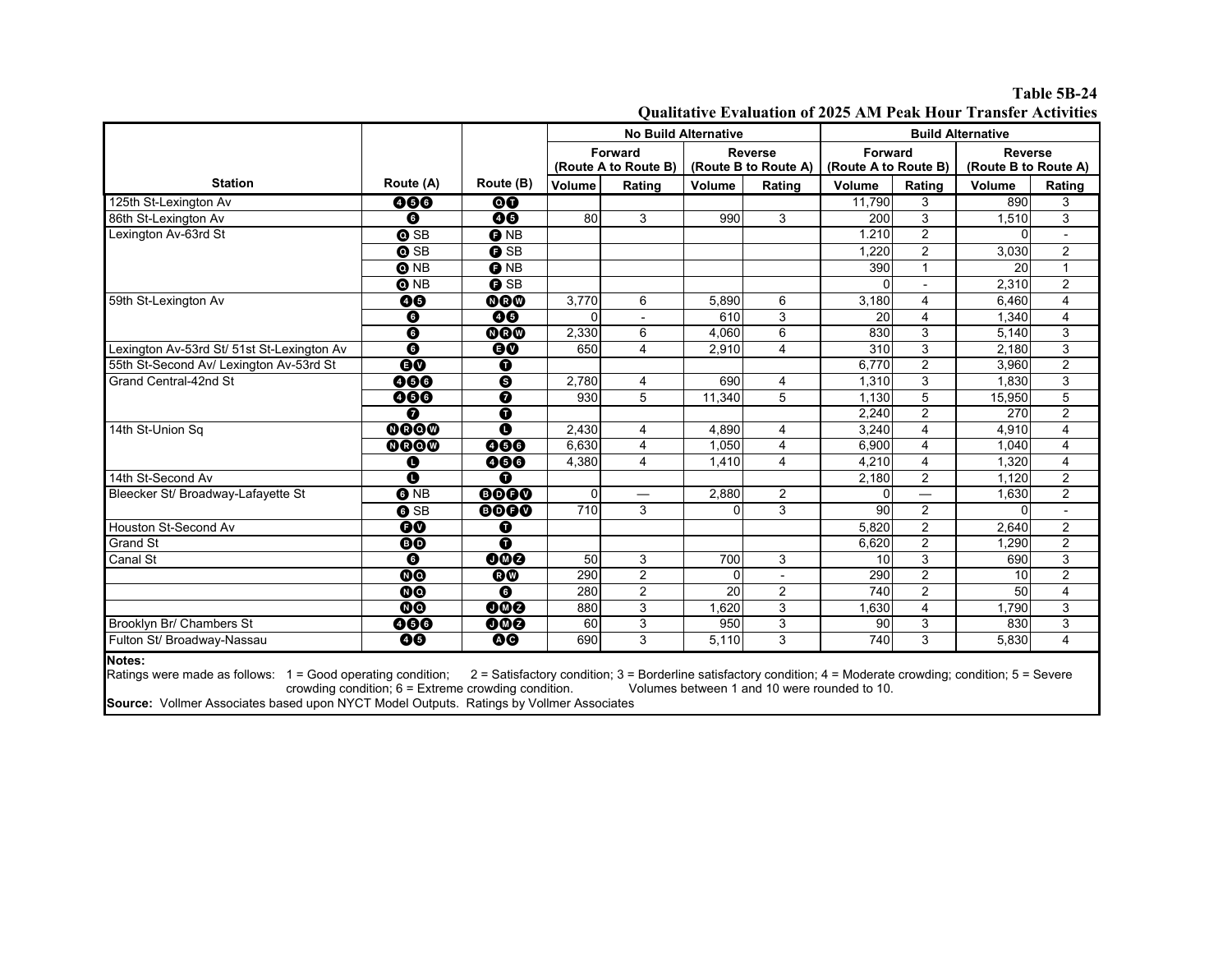Table 5B-24 also shows the movement volumes at potential transfer connections to the proposed Second Avenue Line. Transfer connections are being evaluated at the following locations:

- $\bullet$  125th Street-Lexington Avenue between  $\bullet$   $\bullet$  and  $\bullet$  services.
- Lexington Avenue-63rd Street between **O** and **O** services.
- 55th Street-Second Avenue between **AV** and **O** services.
- 42nd Street-Second Avenue between  $\bullet$  and  $\bullet$  services.
- 14th Street-Second Avenue between  $\bullet$  and  $\bullet$  services.
- Houston Street-Second Avenue between **OO** and **O** services.
- Grand Street-Forsyth Street between **BD** and **O** services.

One of the highest volume transfer movements on the Second Avenue Line would occur at the 125th Street Station, where a total of about 12,700 passengers would transfer between the **456** and **OO** routes during the 2025 AM peak hour. Two other high volume transfer locations would be at 55th Street and Second Avenue, and Houston Street and Second Avenue. At the 55th Street Station, over 8,900 passengers would transfer between the  $\bigcirc$  and  $\bigcirc$  routes during the 2025 AM peak hour. Similarly, at Houston Street Station, nearly 8,500 passengers would transfer between the  $\bigcirc$  and  $\bigcirc$  services during the AM peak hour.

Transfer connections on the new Second Avenue Line would be designed to achieve satisfactory conditions. However, one possible exception may be the transfer movement at the new 125th Street Station complex, where nearly 11,800 passengers would transfer from the  $\bullet\bullet\bullet$  to the **QT** during the 2025 AM peak hour. The constraints of the existing Lexington Avenue Line platform width, stair layout, and uneven bi-directional flow may make it difficult to achieve better than borderline satisfactory conditions, although the transfer will be made as attractive as possible.

As described in Chapter 2 ("Project Alternatives"), the Deep Chrystie Option with an offset vertical transfer was selected for implementation based upon preliminary engineering studies. This transfer would serve over  $6,600$  transfers from the **BD** to **O** routes and nearly 1,300 transfers from the  $\blacksquare$  to  $\blacksquare\blacksquare$  routes.

*Secondary Study Area.* In the secondary study area, the West Side neighborhood zone, subwayto-subway transfer patterns are expected to change at the Times Square-42nd Street and 34th Street/Herald Square subway station complexes. Many riders who would have arrived at the Times Square/42nd Street Station complex on the 42nd Street Shuttle  $\bigotimes$  or the Flushing Line  $\bigotimes$ services, under Existing and No Build conditions, would be expected to arrive on the extended Q route under the Build condition. This route serves East Harlem and the Upper East Side via Second Avenue Subway. According to the NYCT model outputs for the AM peak hour, this shift in travel patterns between No Build and Build conditions is expected to reduce the transfer movement from the  $\Theta$  shuttle and  $\Omega$  services to the Seventh Avenue  $\Theta$  $\Theta$  $\Theta$  services by a total of nearly 900 people. Correspondingly, the transfer movement from the Broadway Line **OOO** services to the Seventh Avenue **1239** services would increase by about 2,100 people, and the reverse movement would increase by about 2,000 people. In addition, the transfer from the Broadway Line **OCC** services to the S shuttle would increase by about 2,600 people. The shift in travel patterns at the Times Square-42nd Street Station, due to the extended service and increased frequency on the **Q** route of the Second Avenue Line, would increase volumes substantially on the Broadway Line platform stairs serving the 41st/42nd Street north mezzanine areas. These cumulative entry/exit and transfer volumes would result in a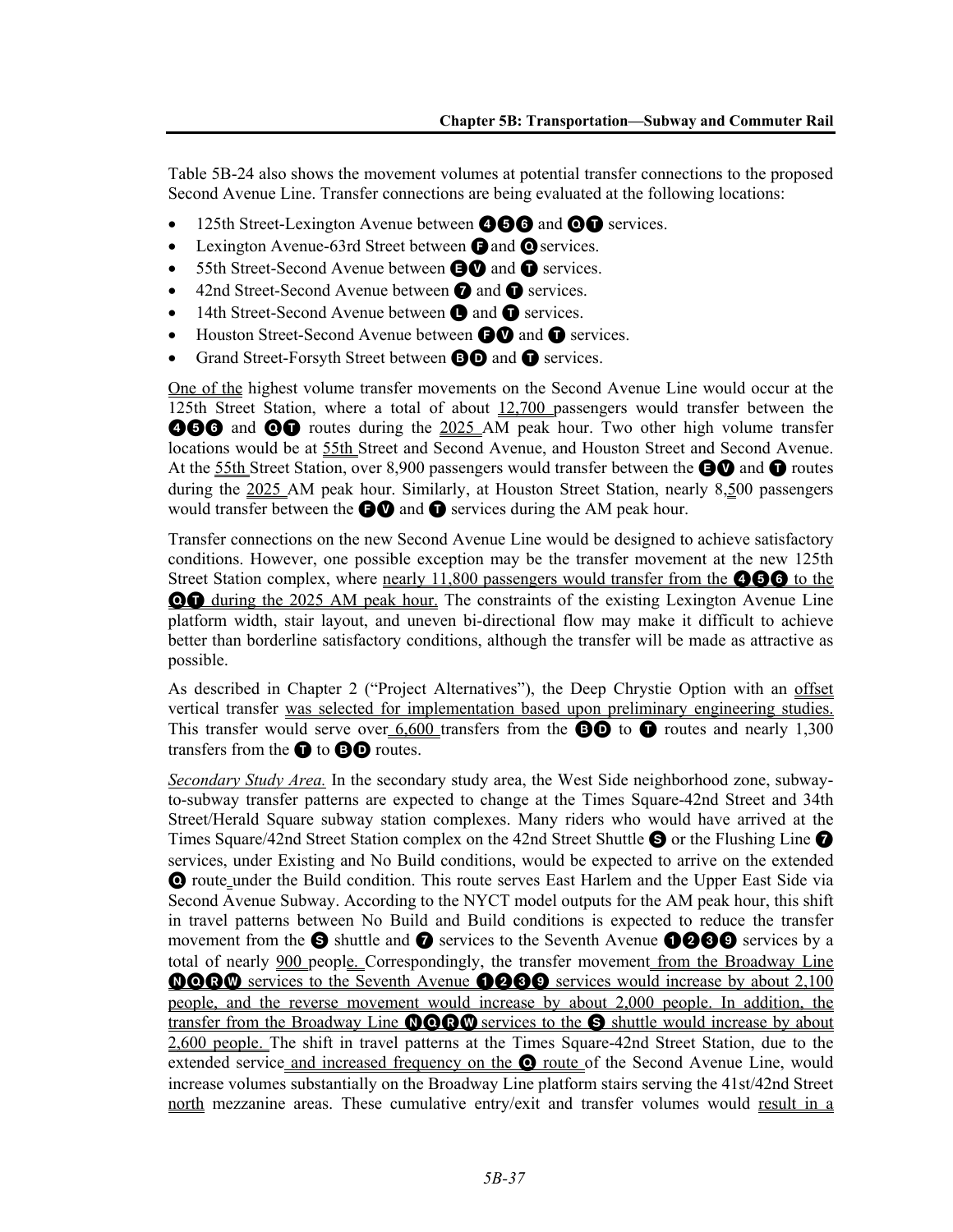significant adverse impact on operating conditions on those stairs. Table 5B-25 summarizes those impacts by comparing the Build condition with the No Build condition. The pedestrian analysis assumes the construction of the planned new stair between the southbound Broadway Line platform and the intermediate mezzanine on the Flushing Line, which would provide an alternative transfer connection between the southbound  $\mathbf{Q}\mathbf{Q}\mathbf{Q}\mathbf{Q}$  services and the  $\mathbf Q$  and **0000** services. Additional stair capacity could be provided as mitigation for these platform and mezzanine level stairway impacts. However, if such stairs cannot be provided practicably, the significant adverse impact would remain unmitigated.

**Table 5B-25**

| <b>Comparative Level of Service Conditions</b>                     |  |
|--------------------------------------------------------------------|--|
| Times Square Station – North Mezzanine – Broadway Line <b>@@@@</b> |  |
| Peak 5 Minutes During 2025 AM Peak Hour                            |  |

|                            | Capacity<br>(P/5min)                                                                                        |              | <b>V/C Ratio</b><br><b>Total Peak 5 Minute Volume</b> |              |                   | Level of Service |      |                 |              |
|----------------------------|-------------------------------------------------------------------------------------------------------------|--------------|-------------------------------------------------------|--------------|-------------------|------------------|------|-----------------|--------------|
| Location                   | No Build                                                                                                    | <b>Build</b> | No Build                                              | <b>Build</b> | % Change No Build | <b>Build</b>     |      | <b>No Build</b> | <b>Build</b> |
| North Mezzanine            |                                                                                                             |              |                                                       |              |                   |                  |      |                 |              |
| Stair ML1                  | 432                                                                                                         | 384          | 465                                                   | 815          | $+75%$            | 1.21             | 2.13 | D               | F            |
| Stair ML2                  | 438                                                                                                         | 438          | 490                                                   | 850          | $+73%$            | 1.11             | 1.94 | D               | E            |
| Stair ML6                  | 623                                                                                                         | 623          | 440                                                   | 715          | $+63%$            | 0.70             | 1.15 | C               | D            |
| <b>Northbound Platform</b> |                                                                                                             |              |                                                       |              |                   |                  |      |                 |              |
| Stair P2                   | 220                                                                                                         | 220          | 195                                                   | 230          | $+18%$            | 0.90             | 1.04 | C               | D            |
| Stair P4                   | 220                                                                                                         | 220          | 180                                                   | 205          | $+14%$            | 0.81             | 0.93 | C               | C            |
| Stair P5/P7                | 246                                                                                                         | 246          | 220                                                   | 259          | $+14%$            | 0.90             | 1.02 | C               | D            |
| Stair P10                  | 250                                                                                                         | 250          | 180                                                   | 215          | $+19%$            | 0.73             | 0.86 | C               | C            |
| Southbound Platform        |                                                                                                             |              |                                                       |              |                   |                  |      |                 |              |
| Stair P1                   | 220                                                                                                         | 220          | 75                                                    | 265          | +253%             | 0.30             | 1.19 | A               | D            |
| Stair P3                   | 248                                                                                                         | 248          | 195                                                   | 460          | +136%             | 0.88             | 1.86 | C               | F            |
| Stair P6/P8                | 277                                                                                                         | 277          | 170                                                   | 395          | +132%             | 0.69             | 1.43 | B               | F            |
| Stair P9                   | 376                                                                                                         | 376          | 95                                                    | 205          | +116%             | 0.28             | 0.55 | A               | B            |
| <b>New Stair</b>           | 261                                                                                                         | 281          | 110                                                   | 275          | +150%             | 0.40             | 0.98 | A               | C            |
| Note:<br><b>Source:</b>    | This table is new for the FEIS.<br>Vollmer Associates based on VA Counts and NYCT Model Outputs – May 2003. |              |                                                       |              |                   |                  |      |                 |              |

At the 34th Street/Herald Square Station complex, the transfer volume from the Broadway Line NQRW services to the Sixth Avenue Line BDFV services is projected to increase by about 500 people during the 2025 AM peak hour between the No Build and Build conditions. The reverse transfer movement will remain essentially unchanged. In addition, nearly 800 more people will use the Broadway Line to exit at the station complex. This would be offset by the over 1,300 fewer people exiting the station from the Sixth Avenue Line services. The increased transfer and exit movements from the Broadway Line would increase volumes on platform stairs, resulting in a moderate increase that when spread over several stairs could be satisfactorily accommodated without mitigation.

# *ACCESS FOR PERSONS WITH DISABILITIES*

Because the new Second Avenue Subway  $\bullet$  service along the Second Avenue corridor would be entirely new, all stations along this corridor would be significantly more advanced in terms of providing access for persons with disabilities than is possible with the existing system. Each of the 16 new stations would comply fully with the regulations of the Americans with Disabilities Act (ADA). Each station would have at least two elevators: one providing convenient access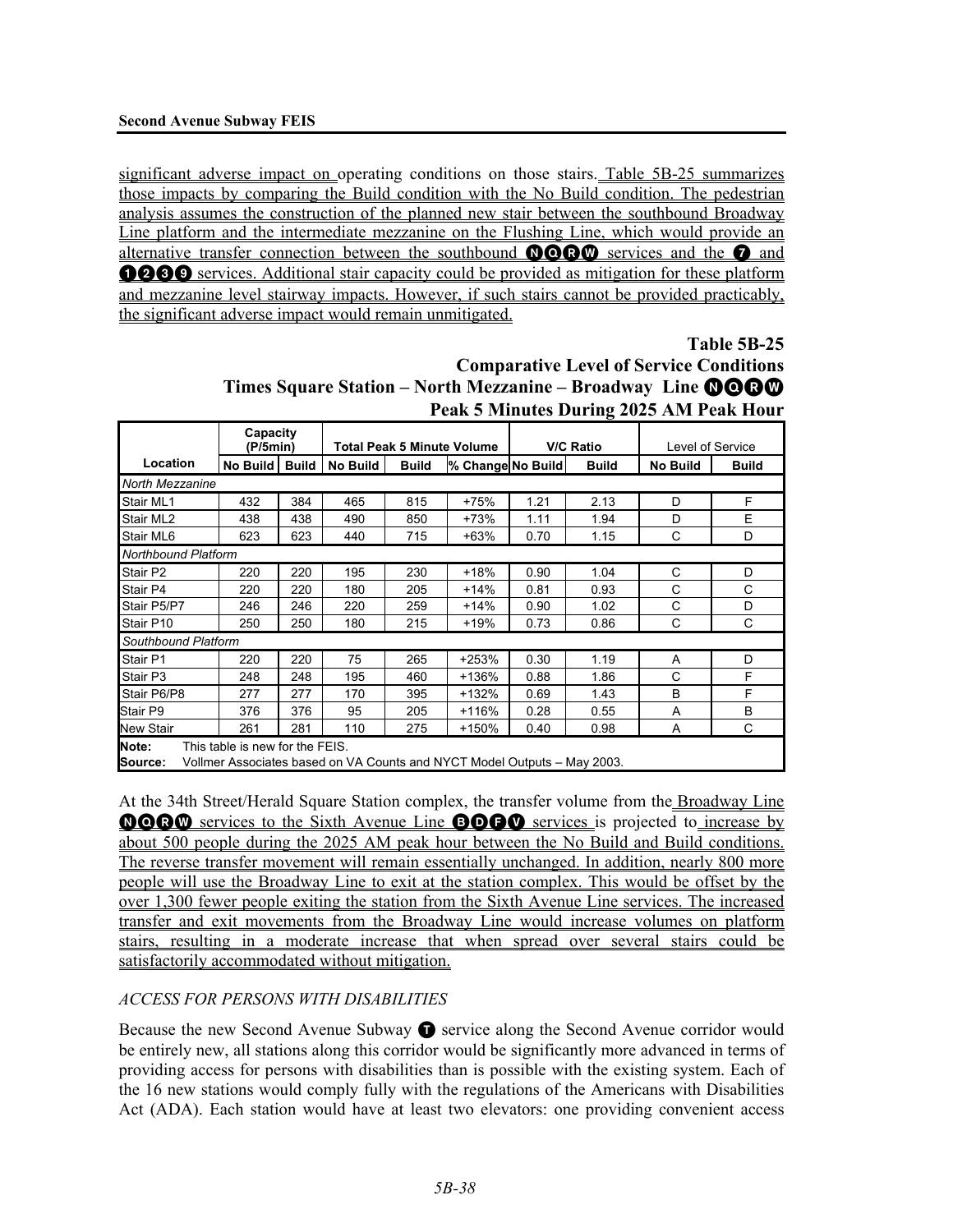between the fare control area and the street, and another one between the fare control area and the platform(s). All station areas would meet ADA standards for elevations and grades for wheelchair access. In addition, required safety provisions would be implemented, including ADA-compliant "truncated dome" warning strips at platform edges and adequate-size corridors and doorways. Public address systems would incorporate both visual and audio communications to be fully compliant with requirements for hearing and visually impaired passengers or employees. ADA-compliant design would also be incorporated into any employee and tenant spaces within the station complex. In addition, newly constructed transfer points between the Second Avenue Subway and existing train lines would also be ADA-accessible, unless technically infeasible, as defined by ADA. These improvements would be considered benefits over the existing system.

### *NEW TRANSIT RIDERS*

Although the transit market share is already high in the area served by the Second Avenue Subway, its travel benefits are expected to attract a number of trips normally made by auto, taxi, light trucks or walking. Upon completion of the Second Avenue Subway, 3,499,500 new riders annually (or  $11,400$  on an average weekday) would be expected to use the transit system in 2025, according to the MTA's Regional Transit Forecasting Model (RTFM). These estimates of new riders are lower than in the SDEIS, because as Preliminary Engineering progressed, more accurate station entrance times were incorporated into the model. In many cases, stations are deeper than originally projected and entrance times are therefore longer, which made the new line slightly less attractive to some riders. In addition, the use of updated socioeconomic forecasts with slower population growth also contributed to the decrease in projected ridership.

# *COMMUTER RAIL RIDERSHIP*

The Second Avenue Subway would also affect ridership on Metro-North Railroad and Long Island Rail Road (LIRR) as shown in Table 5B-26. According to the RTFM, Metro-North would have an increase in 2025 AM peak period arrivals and departures at the 125th Street Station due to the new transfer there to the Second Avenue Subway. There is expected to be a corresponding decrease in arrivals, but a small increase in departures at Grand Central Terminal. Systemwide, the change in ridership would be negligible. Similarly, the LIRR would have an increase in 2025 AM peak period arrivals at Grand Central Terminal, due to improved east side subway service, and a decrease in arrivals at New York Penn Station. Departures at both stations would decrease slightly. The overall change in ridership is again expected to be negligible.

> **Table 5B-26 2025 AM Peak Period Commuter Rail Ridership Comparing Build vs. No Build Conditions**

|                                                                                                 |                       | <b>Arrivals</b> |        |       | <b>Departures</b> |        |       |       |  |
|-------------------------------------------------------------------------------------------------|-----------------------|-----------------|--------|-------|-------------------|--------|-------|-------|--|
| <b>Station</b>                                                                                  | <b>No Build</b>       | <b>Build</b>    | Change | %     | <b>No Build</b>   | Change | %     |       |  |
| Metro-North Railroad                                                                            |                       |                 |        |       |                   |        |       |       |  |
| 125th Street                                                                                    | .200                  | 1.420           | 220    | 18%   | 180               | 220    | 40    | 22%   |  |
| <b>Grand Central</b>                                                                            | 98.550                | 98.450          | $-100$ | 0%    | 2.080             | 2.110  | 30    | 1%    |  |
| Total                                                                                           | 99.750                | 99.870          | 120    | 0%    | 2,260             | 2,330  | 70    | 3%    |  |
|                                                                                                 | Long Island Rail Road |                 |        |       |                   |        |       |       |  |
| NY Penn Station                                                                                 | 78.930                | 78.500          | $-430$ | $-1%$ | 2.340             | 2.320  | $-20$ | $-1%$ |  |
| <b>Grand Central</b>                                                                            | 63.680                | 63.870          | 190    | 0%    | 1.720             | 1.640  | -80   | $-5%$ |  |
| <b>Flatbush Ave</b>                                                                             | 4.970                 | 4.850           | $-120$ | $-2%$ | 500               | 510    | 10    | 2%    |  |
| Total                                                                                           | 147.580               | 147.220         | $-360$ | 0%    | 4.560             | 4.470  | -90   | $-2%$ |  |
| MTA Regional Transit Forecasting Model - FY2005 SAS 5309 Submission (Version 8/9/03)<br>Source: |                       |                 |        |       |                   |        |       |       |  |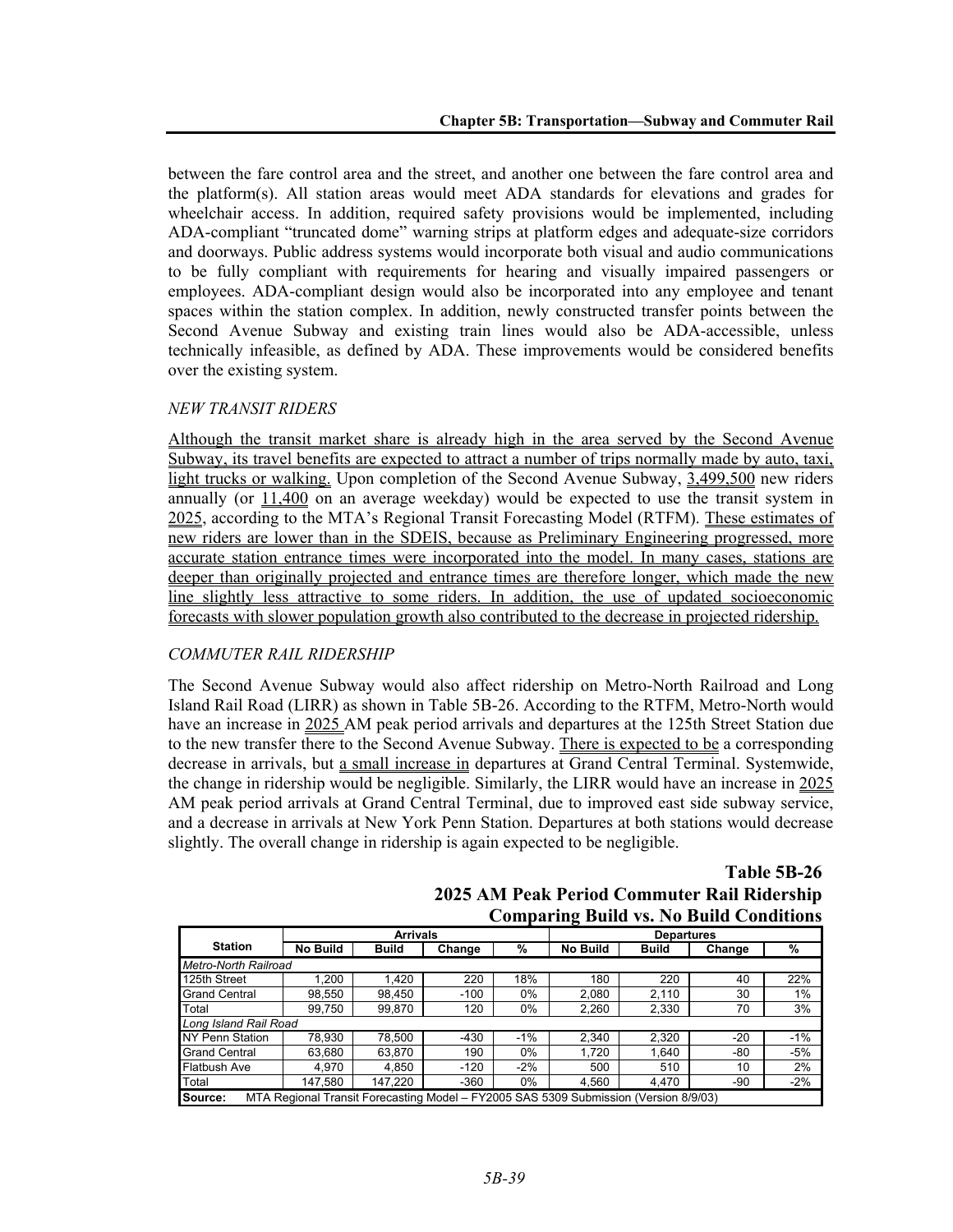### **SUMMARY OF FINDINGS**

### *NO BUILD CONDITIONS*

#### *Increased Overcrowding on Lexington Avenue Line*

In the future, under the No Build Alternative, ridership on the Lexington Avenue Line would continue to grow between 2000 existing and 2025 No Build conditions (see Table 5B-5 above). This increase in ridership between 2000 and  $2025$  would exacerbate overcrowding on the Lexington Avenue  $\bullet$  express trains in the No Build Alternative. It is expected that the average passenger loads on trains leaving five of the six express stops from 125th Street to Brooklyn Bridge would exceed NYCT subway car passenger loading guidelines—at one station stop by 27 percent—during the 2025 AM peak hour (see Table 5B-15 above). The Lexington Avenue <sup>6</sup> local trains would also become more crowded in the No Build Alternative, where trains leaving the 77th, 68th, and 59th Street Stations on the Upper East Side and East Midtown would exceed NYCT loading guidelines (see Table 5B-16 above). The Lexington Avenue Line, which is already the most overcrowded subway line in New York City, would become even more severely overcrowded unless additional subway capacity is provided on the East Side of Manhattan.

### *SECOND AVENUE SUBWAY*

### *Improved Accessibility*

The new Second Avenue Subway would add 16 new subway stations between 125th Street and Hanover Square, greatly improving transit access for communities on the Far East Side, connecting them from East Harlem to the Financial District. The full-length  $\bigcirc$  service would serve 50,700 riders during the AM peak hour. In addition, the proposed extension of the Broadway Line Q service via the Second Avenue Line would create for the first time a one-seat ride from East Harlem and the Upper East Side to West Midtown. The extension would thereby increase southbound ridership on the Broadway Line by more than 20,700 passengers during the 2025 AM peak hour.

#### *Shorter Travel Times and Reduced Crowding*

The shift in riders to the extended  $\bullet$  and full-length  $\bullet$  services on the proposed Second Avenue Subway would reduce travel times and average subway car passenger loads on the Lexington Avenue  $\bigcirc$  express and  $\bigcirc$  local trains to within NYCT's subway car passenger loading guidelines. The guidelines call for  $v/c$  ratios of 1.00 or less. This improvement would be experienced on the entire Lexington Avenue Line in Manhattan (see Tables 5B-13 and 5B-14 above). For example, loading conditions on the  $\bigcirc$  express trains departing Grand Central Station would improve from a  $v/c$  ratio of 1.27 under the No Build to  $0.94$  under the Build. Similarly on the  $\odot$  local trains departing 77th Street would improve from a v/c ratio of 1.07 under the No Build to 0.55 under the Build.

#### *Less Congestion in Subway Stations*

The Second Avenue Subway would lead to a dramatic improvement at all Lexington Avenue express and local stations. Station entry/exit volumes are expected to decrease at all Lexington Avenue Line stations (see Table 5B-20 above). The largest volume decreases would occur at the existing 96th Street, 86th Street and Grand Central Stations. In addition, a marked improvement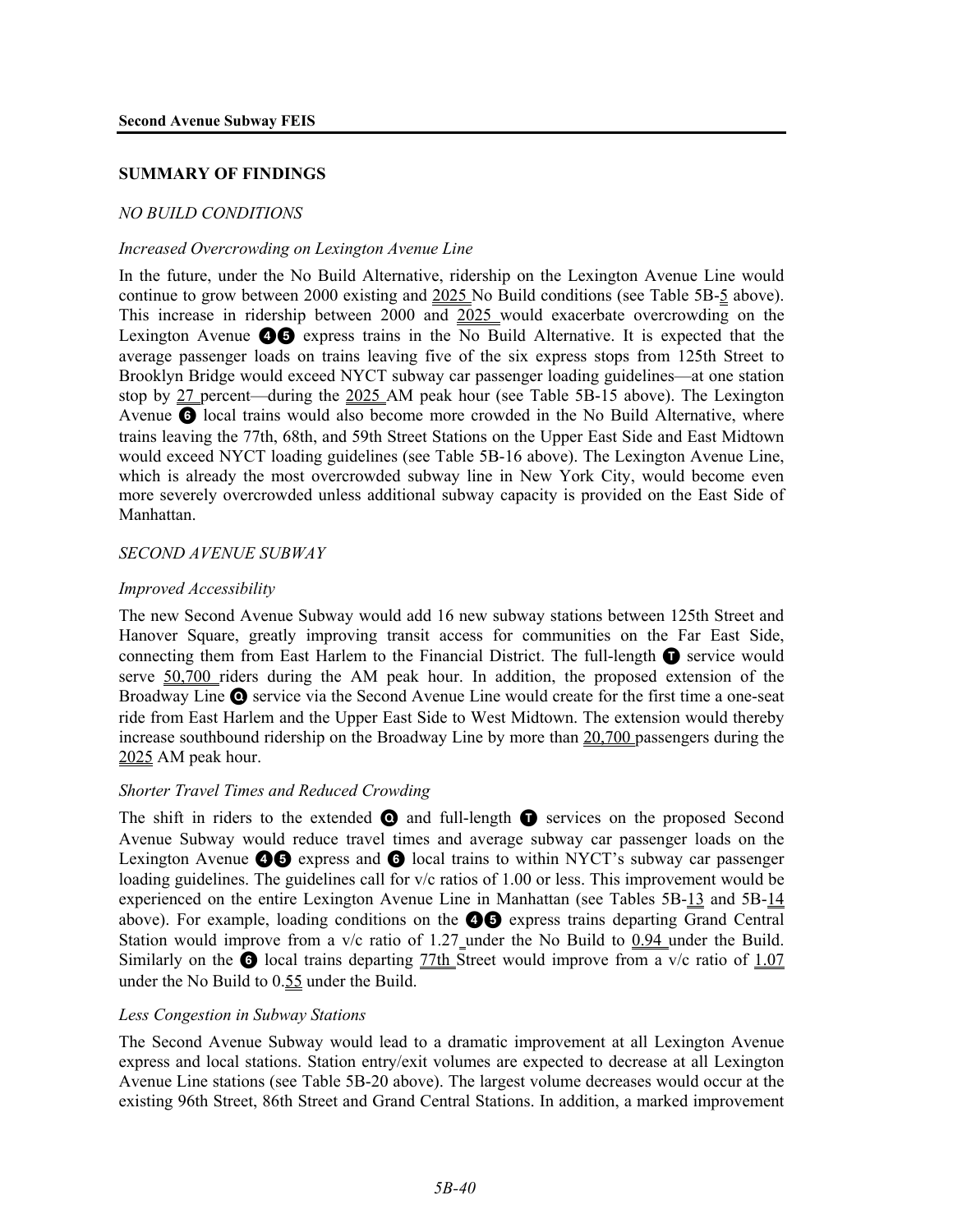would be expected with the Second Avenue Subway at the extremely crowded transfer connection between the Sixth Avenue EV services at the Lexington Avenue-53rd Street Station and the Lexington Avenue **6** local service at the 51st Street Station. This severely crowded transfer movement in the No Build condition would be improved to borderline crowded conditions in the Build condition (see Table 5B-24 above).

# *Reduced Running Time*

As shown in Table 5B-19, passengers who boarded the full-length  $\bullet$  service on the Second Avenue Line at 125th Street, for example, could save about 5 minutes when traveling to the Financial District, compared with a passenger who boarded the Lexington Avenue **46** express services. Hence, during the AM peak hour, the Second Avenue Subway would be significantly faster in the southbound direction than the existing Lexington Avenue Line.

# **E. SUMMARY OF SIGNIFICANT ADVERSE IMPACTS AND MITIGATION MEASURES**

# **CONSTRUCTION PERIOD**

During construction of the Second Avenue Subway, adverse impacts to existing subway and commuter rail lines would be created where the new tunnels pass under or over existing transit structures.

- Where the new tunnels pass below existing subway and commuter rail lines and other structures, it may be necessary to protect existing structures during tunnel excavation. This would cause service disruptions ranging from speed restrictions to subway service suspensions on nights and weekends. If the subway line crossing were deep in rock, it would not be necessary to protect these existing subway or commuter line structures, although rock reinforcement may be required to ensure stable openings. The duration of these disruptions would range from 2 months to 2 years. The affected subway and commuter rail lines are as follows:
	- Metro-North Railroad Park Avenue Viaduct, Park Avenue and 125th Street.
	- **456** subway services Lexington Avenue Line, Lexington Avenue and 125th Street.
	- $\bullet$   $\bullet$  subway services 60th Street Line, 60th Street and Second Avenue.
	- $\bullet$  subway services Canarsie Line, 14th Street and Second Avenue.
	- **CO** subway services Sixth Avenue Line, Houston Street and Second Avenue.
	- **OMZ** subway services Nassau Street Line, Delancey Street and Chrystie Street.
	- **BO** subway services Sixth Avenue Line, Manhattan Bridge Approach
	- $\Omega$  subway services Broadway Line, Manhattan Bridge Approach.
	- **4 AC** subway services Eighth Avenue Line, Fulton Street and Water Street.
	- **23** subway services Broadway-Seventh Avenue Line, Old Slip and Water Street.
- In addition, the tail track option that extends south from Hanover Square Station would pass under a number of existing NYCT subway tunnels:
	- **M** subway service Nassau Street Line, Broad Street and Water Street.
	- **RW** subway services Broadway Line, Whitehall and Water Street.